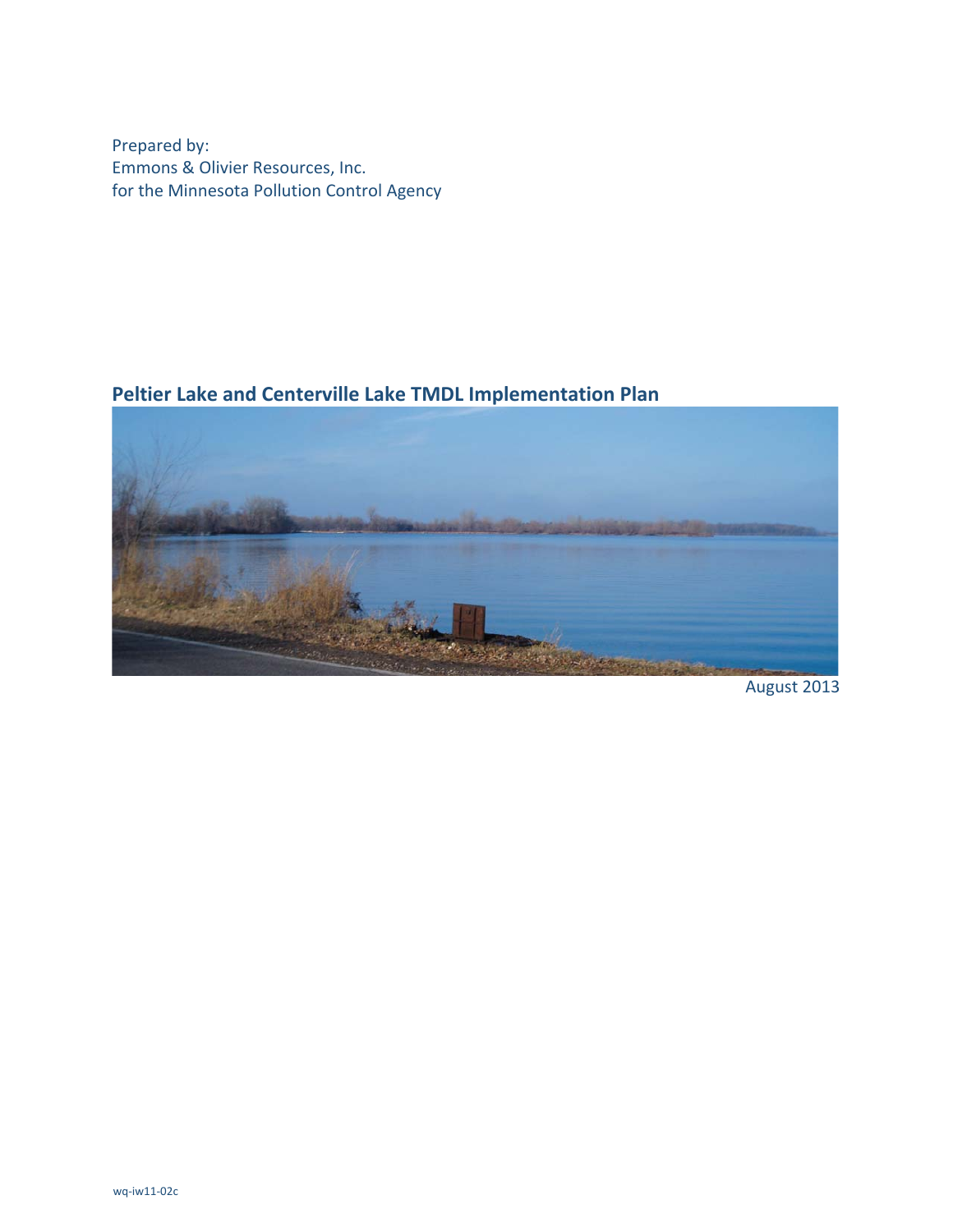# **Table of Contents**

| Ш.           |  |
|--------------|--|
| Ш.           |  |
|              |  |
|              |  |
| IV.          |  |
|              |  |
|              |  |
| $V_{\rm{H}}$ |  |
|              |  |
|              |  |
| VI.          |  |
| VII.         |  |

# **List of Figures**

# **List of Tables**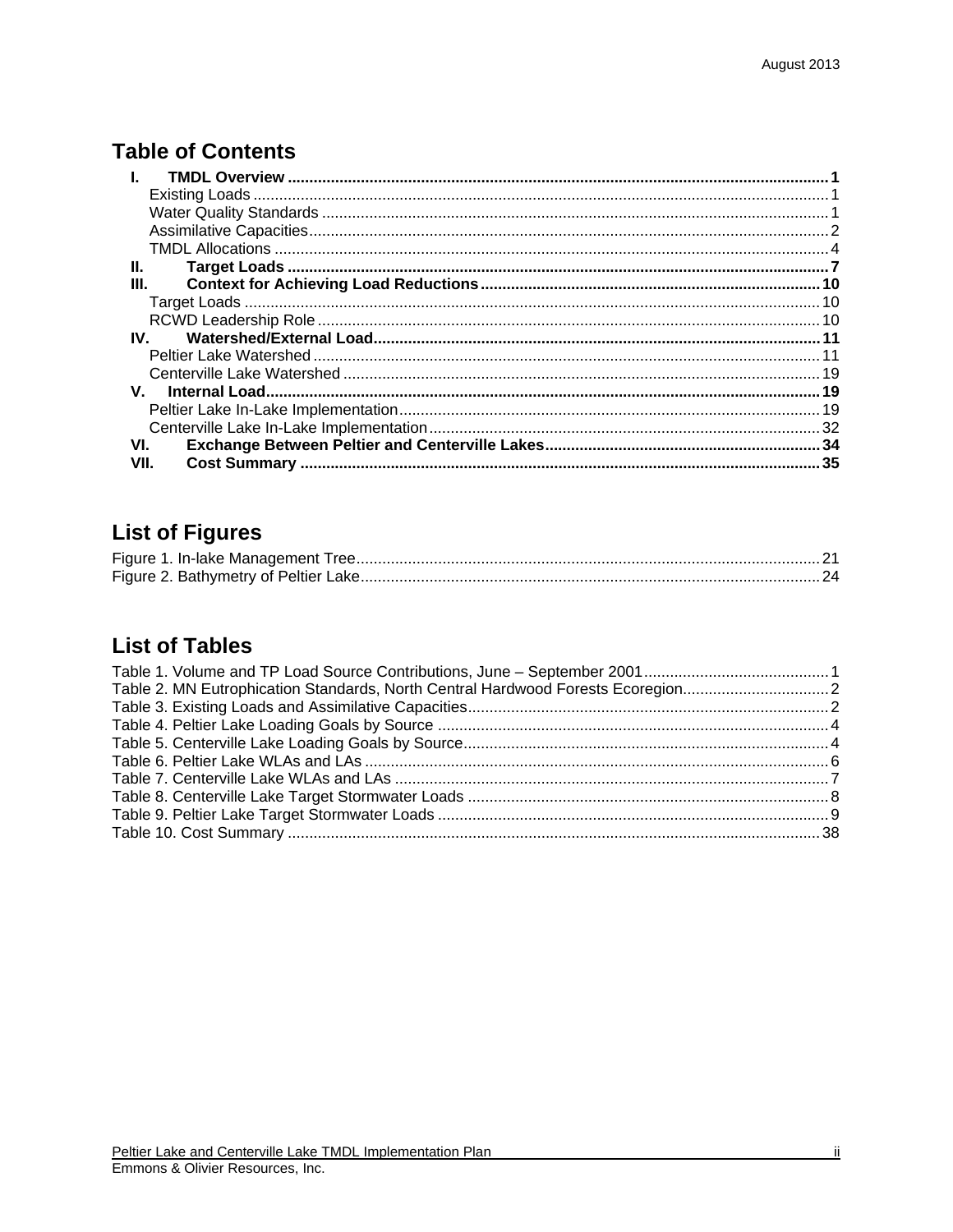# **I. TMDL OVERVIEW**

Peltier Lake and Centerville Lake were both listed as impaired waters by the MPCA in the 2002 303d list. The impaired use is aquatic recreation, with the stressor identified as "nutrient/ eutrophication biological indicators." The Centerville Lake watershed lies entirely within the Peltier Lake watershed. A TMDL report was completed jointly for both lakes.

## **Existing Loads**

The combined watershed load to Peltier Lake represents approximately 38% of the total load to the lake, and internal load represents approximately 62% of the phosphorus load to the lake (Table 1). Of the phosphorus loads to Centerville Lake, the largest load is from the backflow from Peltier (46%), followed by atmospheric deposition and the watershed load, at 29% and 25% respectively.

| Lake        | <b>Subwatershed</b>     | <b>Volume</b><br>(ac-ft) | %<br><b>Volume</b> | <b>TP Load</b><br>(lbs) | $%$ TP<br>Load |
|-------------|-------------------------|--------------------------|--------------------|-------------------------|----------------|
| Peltier     | <b>Upper Rice Creek</b> | 2927                     | 34%                | 1734                    | 14%            |
|             | <b>Hardwood Creek</b>   | 2656                     | 31%                | 1926                    | 15%            |
|             | <b>Clearwater Creek</b> | 2087                     | 25%                | 954                     | 8%             |
|             | Centerville Lake        | 155                      | 2%                 | 20                      | 0.2%           |
|             | Direct drainage         | 158                      | 2%                 | 93                      | 0.7%           |
|             | Atm deposition          | 531                      | 6%                 | 43                      | 0.3%           |
|             | Internal load           | 0                        | $0\%$              | 7875                    | 62%            |
| Centerville | Watershed               | 61                       | 10%                | 37                      | 25%            |
|             | Atm deposition          | 542                      | 90%                | 44                      | 29%            |
|             | Peltier backflow        | $NA^*$                   | $NA^*$             | 70                      | 46%            |

**Table 1. Volume and TP Load Source Contributions, June – September 2001** 

\*Peltier backflow was approximated in Bathtub by adjusting the diffusion coefficient, therefore volumes were not estimated.

## **Water Quality Standards**

The TMDLs for Peltier Lake and Centerville Lake were established based on the state eutrophication standards for both lakes (Table 2). At the outset of this project an alternative water quality endpoint was proposed for Peltier Lake—80 µg/L TP. This endpoint was a natural background condition and was based on paleolimnological diatom reconstructions done by the Science Museum of Minnesota for Peltier Lake (Appendix B of the TMDL). At this time, however, a formal natural background condition is not being proposed for Peltier Lake. Thus, only the current state eutrophication standards will apply. However, information and results relating to the previously sought natural background condition will remain in the TMDL document and this implementation plan solely for reference and for possible reconsideration of an alternative endpoint in the future.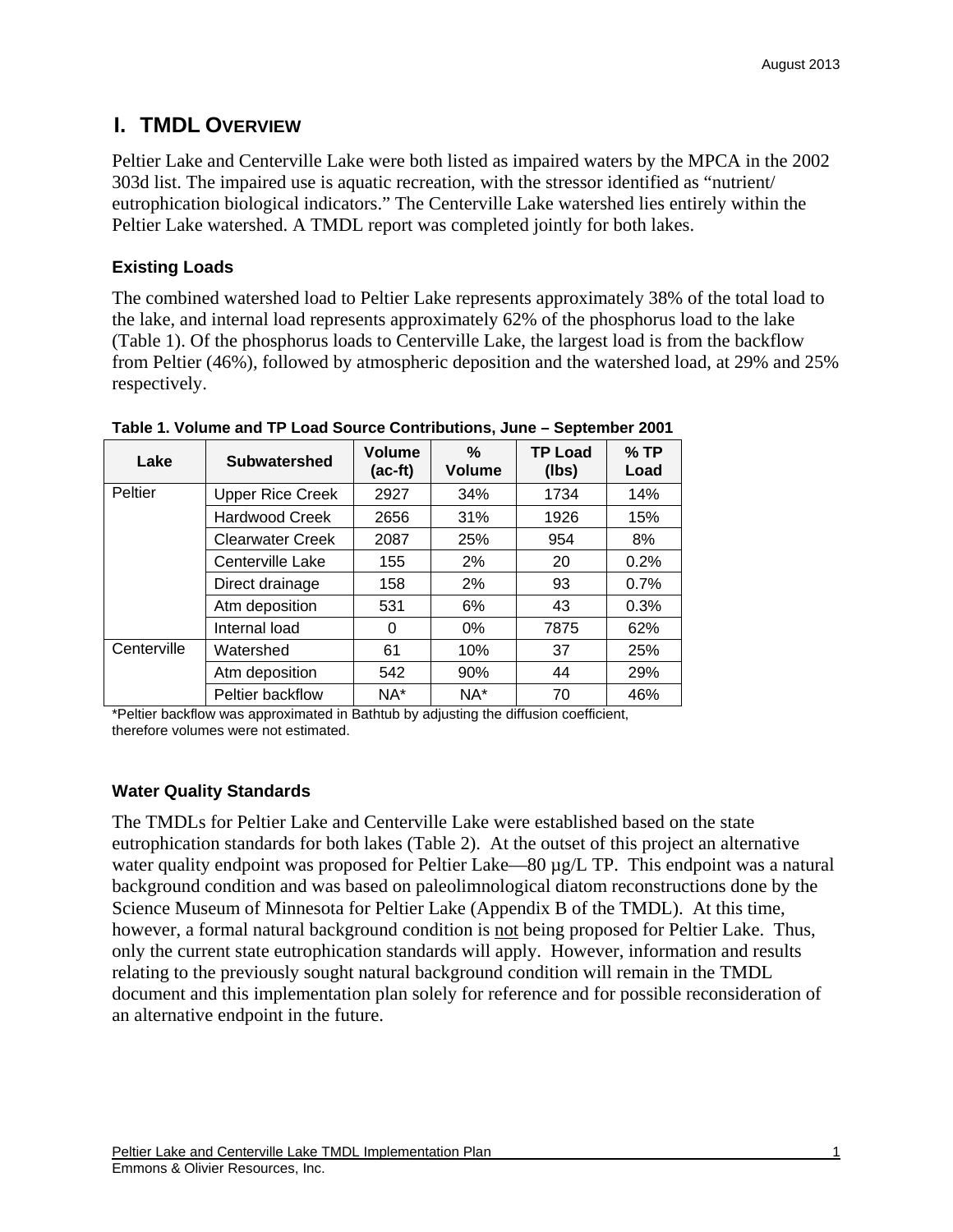| <b>Parameter</b>     | <b>Centerville Lake:</b><br><b>Eutrophication</b><br><b>Standard, General</b> | <b>Peltier Lake:</b><br><b>Eutrophication Standard,</b><br><b>Shallow Lakes</b> |
|----------------------|-------------------------------------------------------------------------------|---------------------------------------------------------------------------------|
| TP (µg/l)            | TP < 40                                                                       | TP < 60                                                                         |
| Chlorophyll-a (µg/l) | ch < 14                                                                       | $\text{ch}$ < 20                                                                |
| Secchi depth (m)     | SD > 1.4                                                                      | SD > 1.0                                                                        |

#### **Table 2. MN Eutrophication Standards, North Central Hardwood Forests Ecoregion**

### **Assimilative Capacities**

The assimilative capacity of each lake was estimated (Table 3) using a lake response model (Bathtub). The assimilative capacity represents the total phosphorus load that can be delivered to the lake while the lake maintains water quality standards, and is equal to the TMDL of the lake.

| Lake        | <b>Model Scenario</b>                                                       | <b>Total TP</b><br>Load to<br>Lake during<br>Growing<br>Season (lbs) | <b>Total</b><br>Daily TP<br>Load to<br>Lake<br>(lbs) | $\%$<br><b>Reduction</b><br><b>Relative to</b><br><b>Existing</b> |
|-------------|-----------------------------------------------------------------------------|----------------------------------------------------------------------|------------------------------------------------------|-------------------------------------------------------------------|
|             | Existing                                                                    | 12,646                                                               | 104                                                  |                                                                   |
| Peltier     | Assimilative Capacity at Natural Background<br>Condition Standard (80 µg/L) | 2,597                                                                | 21                                                   | 79%                                                               |
|             | Assimilative Capacity at Eutrophication<br>Standard (60 µg/L)               | 1,855                                                                | 15                                                   | 85%                                                               |
| Centerville | Existing                                                                    | 151                                                                  | 1.2                                                  |                                                                   |
|             | Assimilative Capacity at Eutrophication<br>Standard (40 µg/L)*              | 95                                                                   | 0.8                                                  | 37%                                                               |

#### **Table 3. Existing Loads and Assimilative Capacities**

\*This loading scenario accounts for Peltier Lake achieving the natural background condition standard of 80 µg/L. Centerville Lake improves due to the decreased loading from Peltier Lake backflow.

To reach the Peltier Lake assimilative capacity, load reductions for each subwatershed range from 29% to 55% for the previously proposed natural background conditions standard, and from 50% to 68% for the eutrophication standard (For Centerville Lake, the load that originates as backflow from Peltier Lake needs to be reduced by 79% (Table 5). This will be achieved if Peltier Lake reaches the natural background condition standard of 80  $\mu$ g/L TP, and further reductions in the watershed will not be needed.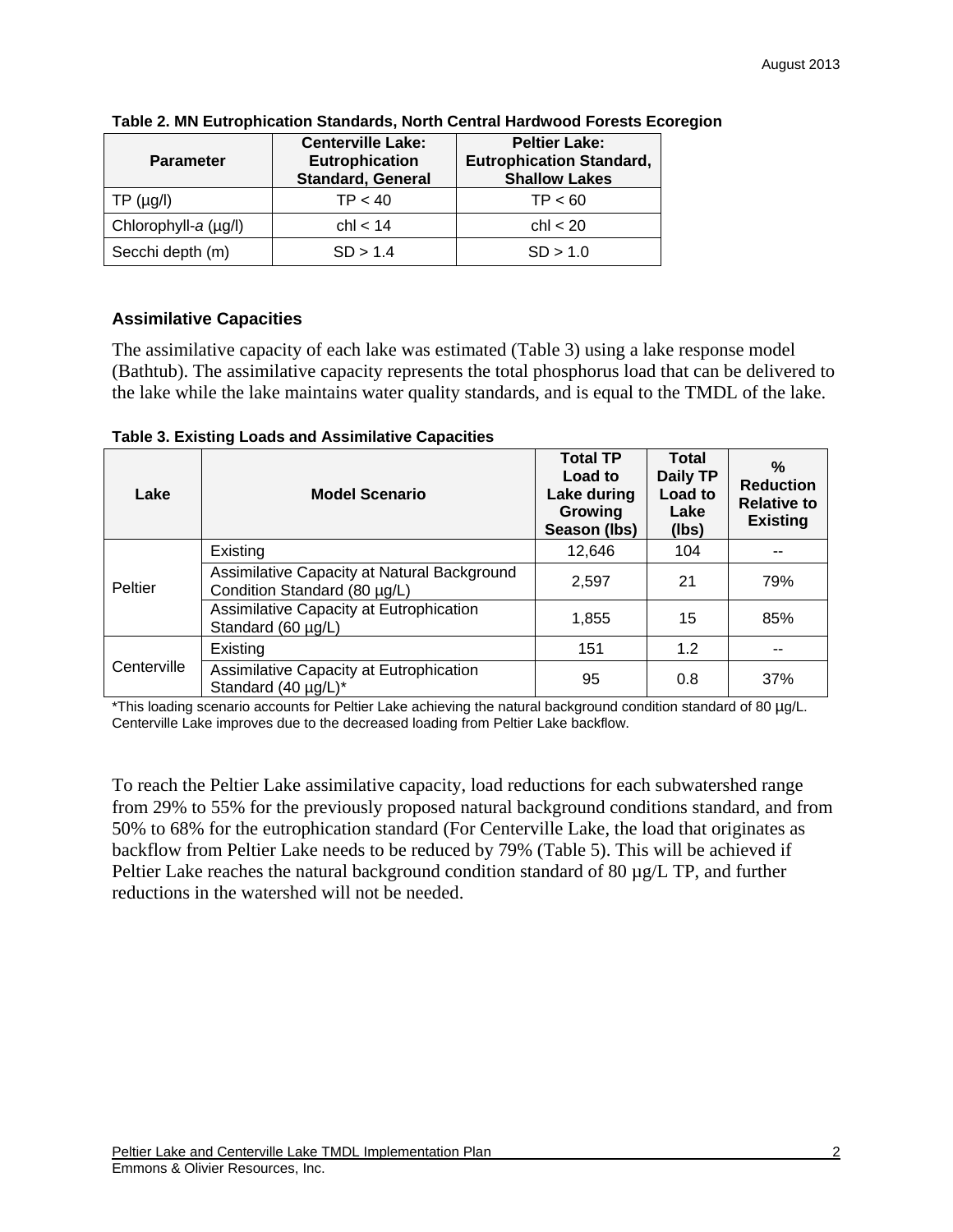Table 4). The relative load reductions for each subwatershed are based on the current loading of each subwatershed; the loading goals are based on all subwatersheds having equal loading rates. Therefore, the percent load reduction for Hardwood Creek is higher than the percent load reduction for the other subwatersheds because Hardwood Creek currently has the highest loading rate.

For Centerville Lake, the load that originates as backflow from Peltier Lake needs to be reduced by 79% (Table 5). This will be achieved if Peltier Lake reaches the natural background condition standard of 80  $\mu$ g/L TP, and further reductions in the watershed will not be needed.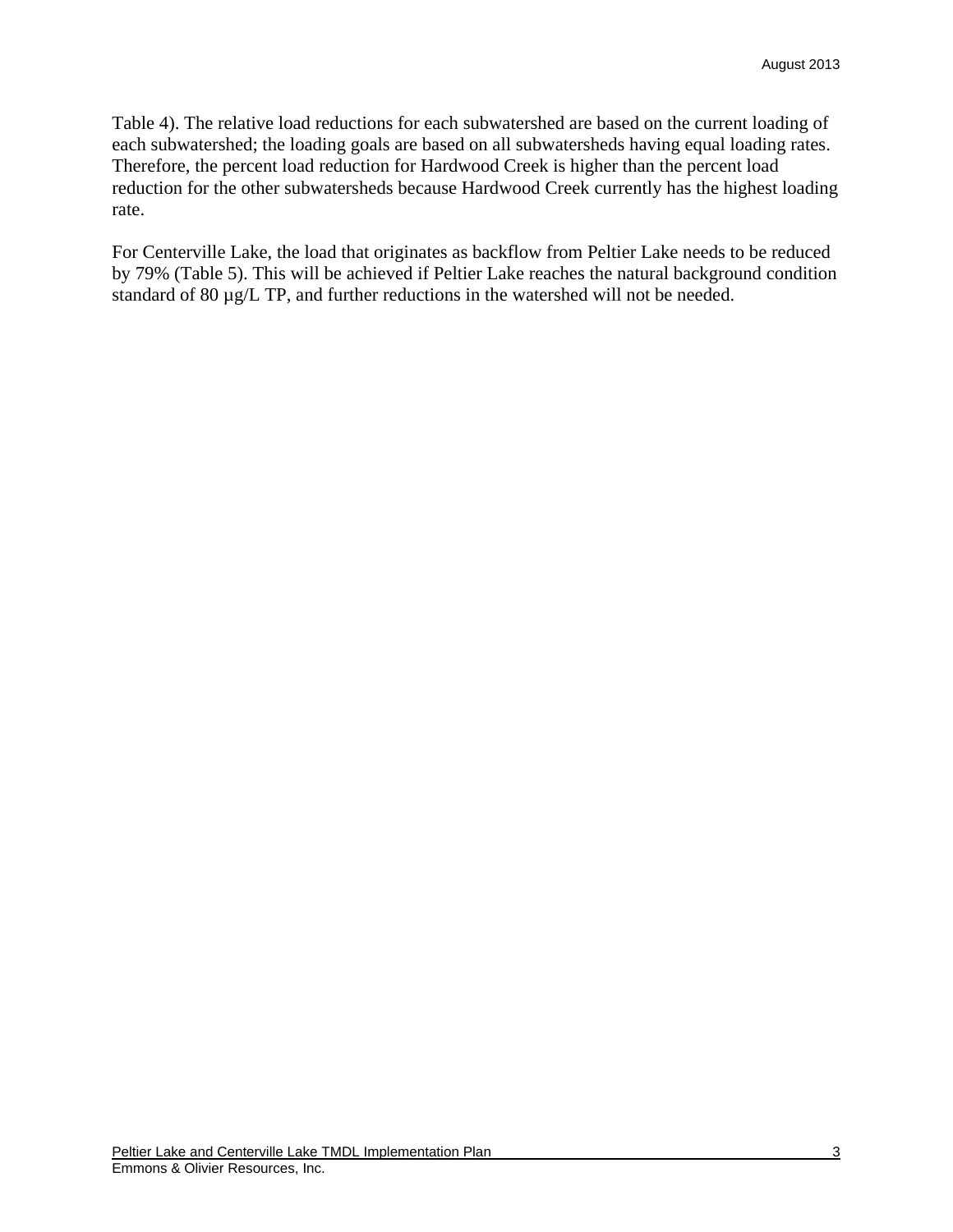|                           | <b>Existing Loading</b>         |                                 |                                     | <b>Natural Background</b><br><b>Conditions Standard 80</b><br>µg/L |                          | <b>Eutrophication Standard</b><br>$60 \mu g/L$ |                       |  |
|---------------------------|---------------------------------|---------------------------------|-------------------------------------|--------------------------------------------------------------------|--------------------------|------------------------------------------------|-----------------------|--|
| <b>Source</b>             | Load<br>(Ibs/growing<br>season) | <b>Percent</b><br>Total<br>Load | <b>Percent</b><br>Watershed<br>Load | <b>Load Goal</b><br>(Ibs/growing<br>season)                        | $\%$<br><b>Reduction</b> | <b>Load Goal</b><br>(Ibs/growing<br>season)    | %<br><b>Reduction</b> |  |
| Upper<br>Rice<br>Creek    | 1734                            | 14%                             | 37%                                 | 950                                                                | 45%                      | 673                                            | 61%                   |  |
| Hardwood<br>Creek         | 1926                            | 15%                             | 41%                                 | 862                                                                | 55%                      | 611                                            | 68%                   |  |
| Clearwater<br>Creek       | 954                             | 7.5%                            | 20%                                 | 678                                                                | 29%                      | 480                                            | 50%                   |  |
| <b>Direct</b><br>drainage | 93                              | 0.74%                           | 2.0%                                | 51                                                                 | 45%                      | 36                                             | 61%                   |  |
| Atm<br>deposition         | 43                              | 0.34%                           | NA                                  | 43                                                                 | 0%                       | 43                                             | $0\%$                 |  |
| Internal<br>load          | 7875                            | 62%                             | <b>NA</b>                           | $\Omega$                                                           | 100%                     | $\Omega$                                       | 100%                  |  |
| Centerville<br>Lake       | 20                              | 0.16%                           | 0.42%                               | 13                                                                 | 37%                      | 12                                             | 40%                   |  |

#### **Table 4. Peltier Lake Loading Goals by Source**

**Table 5. Centerville Lake Loading Goals by Source** 

|                      | <b>Existing Loading</b>      | <b>Load Goal</b>                    | $\%$                    |                  |
|----------------------|------------------------------|-------------------------------------|-------------------------|------------------|
| <b>Source</b>        | Load<br>(Ibs/growing season) | <b>Percent</b><br><b>Total Load</b> | (Ibs/growing<br>season) | <b>Reduction</b> |
| Watershed            | 37                           | 25%                                 | 37                      | 0%               |
| Atm<br>deposition    | 44                           | 29%                                 | 44                      | 0%               |
| Peltier<br>backflow* | 70                           | 46%                                 | $15*$                   | 79%              |

\*Loading goal achieved through Peltier Lake reaching the 80 µg/L goal

#### **TMDL Allocations**

The TMDL was broken down into wasteload allocations (WLAs) and load allocations (LA) for each lake (Table 6 and Table 7). The WLA includes loads that originate in areas covered by an NPDES permit. These include portions of MS4 communities that are nonagricultural and that are projected to be served by stormwater conveyances by 2020 (e.g., residential, commercial, industrial), road authorities (counties, Mn/DOT), RCWD, and other point sources. The LA includes loads that originate in non-MS4 communities (City of Columbus and May Township), portions of MS4 communities that are either agricultural or otherwise not projected to be served by stormwater conveyances in 2020, internal loading, and atmospheric deposition.

The stormwater sources (MS4, construction stormwater, and industrial stormwater) were given categorical WLAs for both Peltier Lake and Centerville Lake. The categorical WLA covers all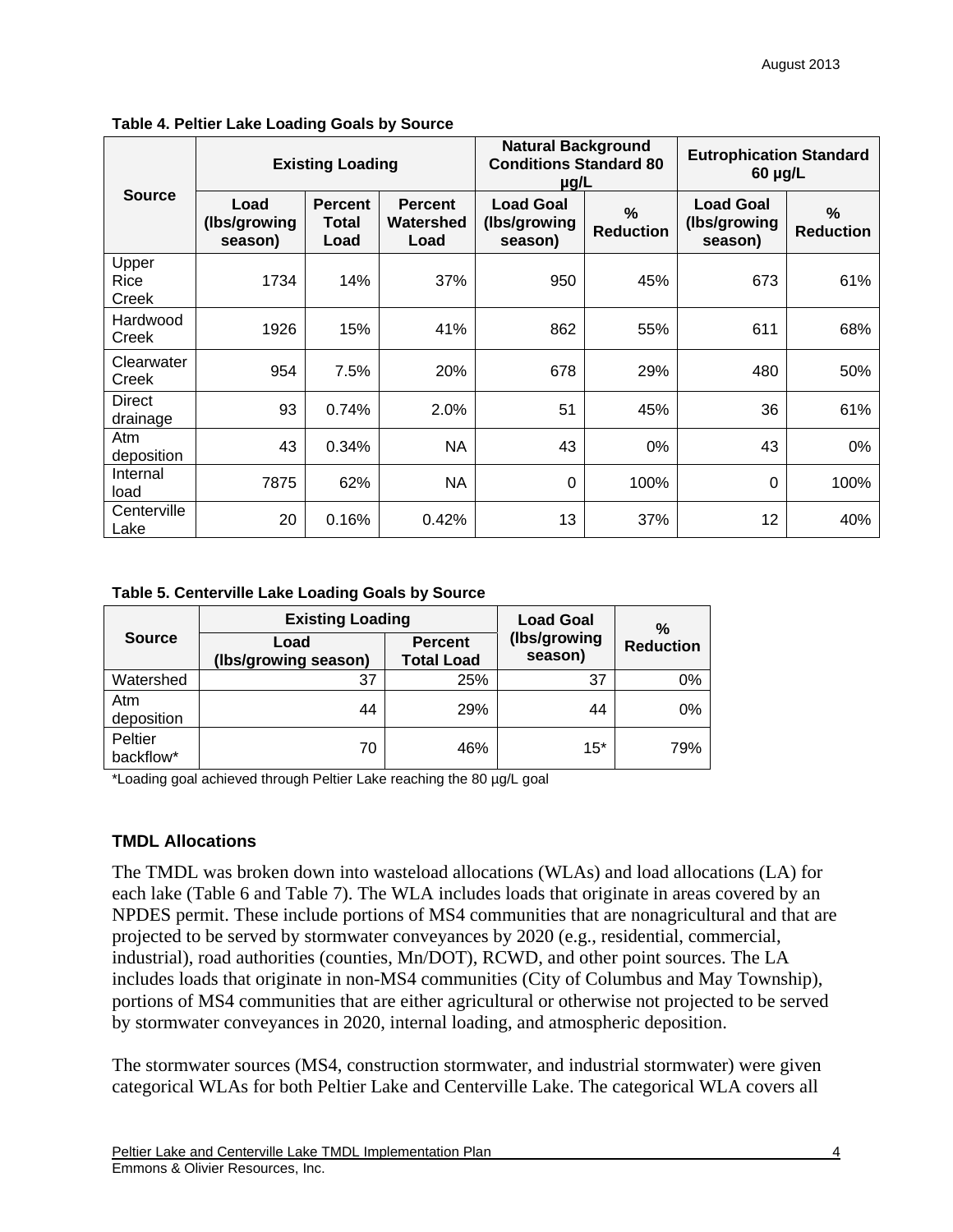regulated stormwater sources; the load reductions identified by the WLAs will need to be met by this group as a whole, but individual WLAs are not specified.

The LA includes loads that originate in areas not regulated by an MS4 permit, internal loading, and atmospheric deposition. Although the load designated for each of these sources was estimated separately, they are jointly included as one overall LA.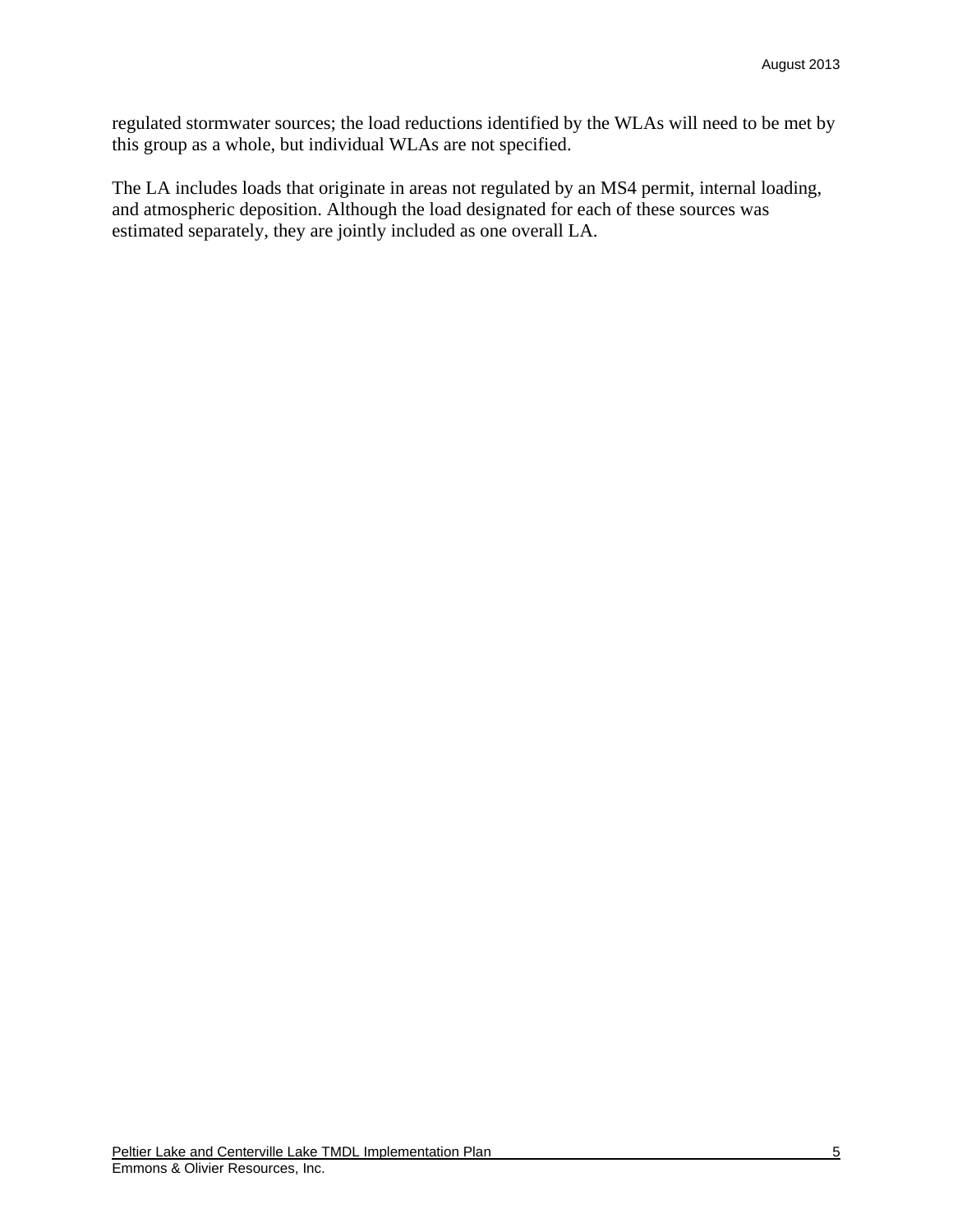| Table 6. Peltier Lake WLAs and LAs |  |  |  |  |  |
|------------------------------------|--|--|--|--|--|
|------------------------------------|--|--|--|--|--|

|                            |                                                    | <b>Permit</b> | <b>Existing TP</b> | <b>Natural Background</b><br>Condition, 80 µg/L |                                   | <b>Eutrophication Standard,</b><br>$60 \mu g/L$ |                                   |  |
|----------------------------|----------------------------------------------------|---------------|--------------------|-------------------------------------------------|-----------------------------------|-------------------------------------------------|-----------------------------------|--|
| <b>Permit Type</b>         | <b>Permit Name</b>                                 | <b>Number</b> | Load<br>(Ibs/day)  | <b>WLA</b><br>(lbs/day)                         | $\frac{0}{0}$<br><b>Reduction</b> | <b>WLA</b><br>(Ibs/day)                         | $\frac{9}{6}$<br><b>Reduction</b> |  |
| MS4 stormwater             | Anoka County                                       | MS400066      |                    |                                                 |                                   |                                                 |                                   |  |
| MS4 stormwater             | <b>Birchwood Village</b>                           | MS400004      |                    |                                                 |                                   |                                                 |                                   |  |
| MS4 stormwater             | Centerville                                        | MS400078      |                    |                                                 |                                   |                                                 |                                   |  |
| MS4 stormwater             | Dellwood                                           | MS400084      | 12.50              |                                                 |                                   |                                                 |                                   |  |
| MS4 stormwater             | <b>Forest Lake</b>                                 | MS400262      |                    |                                                 |                                   |                                                 |                                   |  |
| MS4 stormwater             | Grant                                              | MS400091      |                    |                                                 |                                   |                                                 |                                   |  |
| MS4 stormwater             | Hugo                                               | MS400094      |                    | 6.75                                            | 46%                               | 4.78                                            |                                   |  |
| MS4 stormwater             | Lino Lakes                                         | MS400100      |                    |                                                 |                                   |                                                 | 62%                               |  |
| MS4 stormwater             | Mahtomedi                                          | MS400031      |                    |                                                 |                                   |                                                 |                                   |  |
| MS4 stormwater             | <b>Ramsey County Public</b><br>Works               | MS400191      |                    |                                                 |                                   |                                                 |                                   |  |
| MS4 stormwater             | <b>Washington County</b>                           | MS400160      |                    |                                                 |                                   |                                                 |                                   |  |
| MS4 stormwater             | <b>White Bear Lake</b>                             | MS400060      |                    |                                                 |                                   |                                                 |                                   |  |
| MS4 stormwater             | White Bear Township                                | MS400163      |                    |                                                 |                                   |                                                 |                                   |  |
| MS4 stormwater             | Willernie                                          | MS400061      |                    |                                                 |                                   |                                                 |                                   |  |
| Construction<br>stormwater | Various                                            | Various       |                    |                                                 |                                   |                                                 |                                   |  |
| Industrial<br>stormwater   | No current permitted<br>sources                    | <b>NA</b>     |                    |                                                 |                                   |                                                 |                                   |  |
| MS4 stormwater             | <b>MNDOT Metro District</b>                        | MS400170      | $0.08*$            | 0.04                                            | 46%                               | 0.03                                            | 62%                               |  |
| Industrial<br>wastewater   | <b>Forest Lake Water</b><br><b>Treatment Plant</b> | MNG640118     | 0.01               | 0.01                                            | 0%                                | 0.01                                            | 0%                                |  |
| Industrial<br>wastewater   | St. Croix Forge                                    | MN0069051     | 0.01               | 0.03                                            | $0\%$                             | 0.03                                            | $0\%$                             |  |
| Total                      |                                                    |               | 12.60              | 6.84                                            | 46%                               | 4.86                                            | 61%                               |  |

\*Mn/DOT's existing TP load was not independently calculated; rather, this figure is an estimate based on back-calculating from the same reduction percentage the other MS4 entities will collectively be required to meet.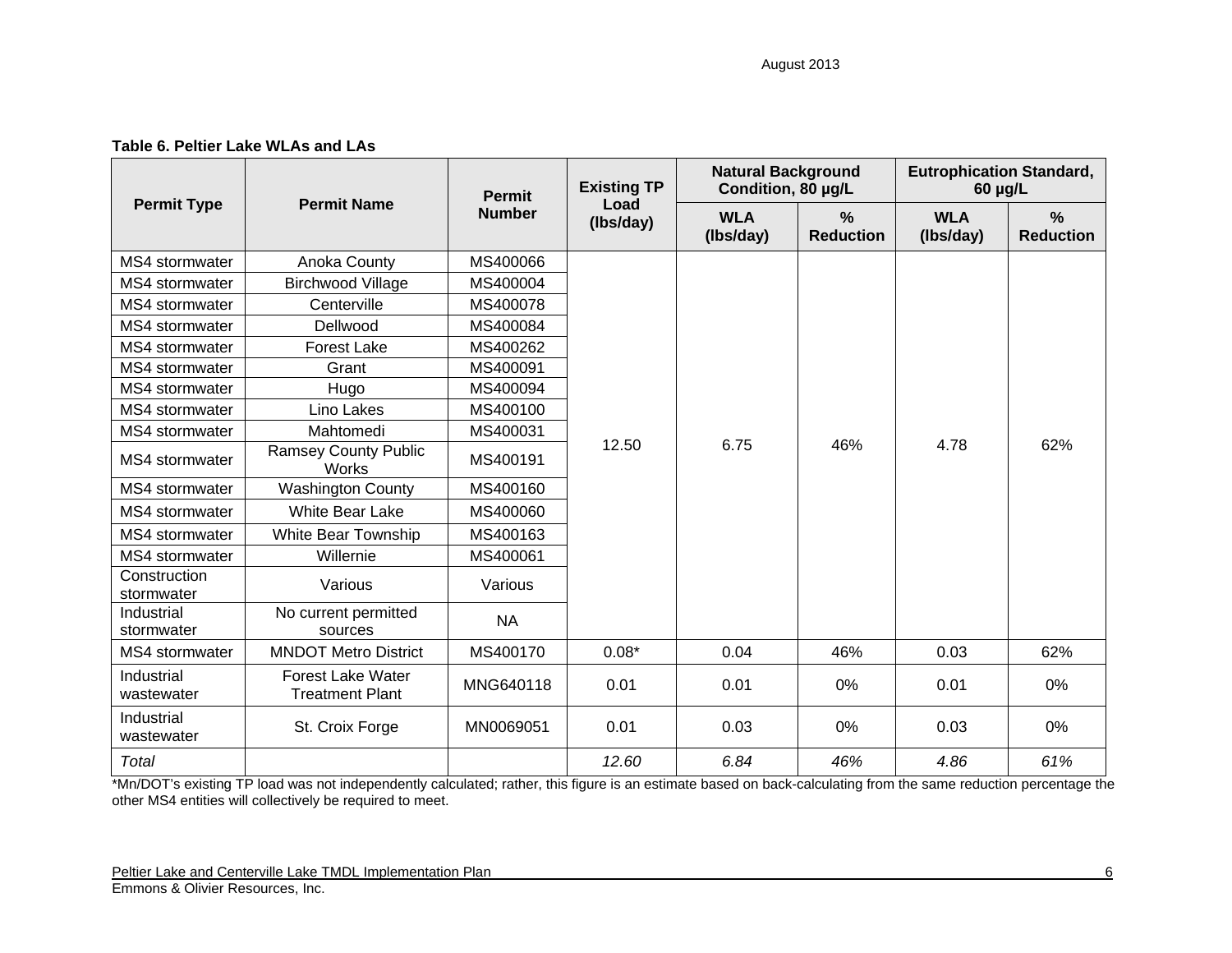| <b>WLA</b><br>or LA | <b>Permit Type</b>                           | Source/Permit<br><b>Name</b>    | <b>Permit</b><br><b>Number</b> | <b>Existing</b><br>Load<br>(Ibs/day) | <b>WLA/LA</b><br>(Ibs/day) | %<br><b>Reduction</b> |
|---------------------|----------------------------------------------|---------------------------------|--------------------------------|--------------------------------------|----------------------------|-----------------------|
|                     | MS4 stormwater                               | Anoka County                    | MS400066                       |                                      |                            |                       |
|                     | MS4 stormwater                               | Centerville                     | MS400078                       |                                      |                            |                       |
| <b>WLA</b>          | MS4 stormwater                               | Lino Lakes                      | MS400100                       |                                      |                            |                       |
|                     | MS4 stormwater                               | <b>Rice Creek WD</b>            | MS400193                       | 0.24                                 | 0.21                       | $0\%$                 |
|                     | Construction<br>stormwater                   | Various                         | Various                        |                                      |                            |                       |
|                     | Industrial<br>stormwater                     | No current<br>permitted sources | <b>NA</b>                      |                                      |                            |                       |
|                     |                                              | Non-MS4<br>stormwater           |                                | 0.090                                | 0.090                      | 0%                    |
| LA                  | <b>Peltier Lake</b><br><b>NA</b><br>backflow |                                 | <b>NA</b>                      | 0.57                                 | 0.12                       | 79%                   |
|                     |                                              | Atmospheric<br>deposition       |                                | 0.36                                 | 0.36                       | $0\%$                 |
| Total:              |                                              |                                 |                                | 1.2                                  | 0.78                       | 37%                   |

**Table 7. Centerville Lake WLAs and LAs** 

## **II. TARGET LOADS**

Although the TMDL was written using a categorical approach for stormwater, the stormwater WLAs and LAs (including both regulated and non-regulated runoff) were further broken down here into target loads solely for implementation planning purposes. This was done according to the amount of upland area in each category (Table 8 and Table 9). The upland area was selected to represent the developable area in the watershed (including area already developed); it includes the total watershed area with the lake and wetland area subtracted out. Wetland areas were determined with MLCCS (Minnesota Land Cover Classification System) data; in areas where MLCCS data were not available, NWI (National Wetland Inventory) data were used.

Target loads of zero reflect MS4s that currently do not own stormwater conveyances in the watershed. In the event that these MS4s develop and maintain ownership of new conveyances in the watershed, the target load will be distributed to them from existing conveyances proportional to the area occupied by the new conveyance.

The construction and industrial stormwater percent distributions were estimated based on the percent of area within the counties in each watershed that have been covered under a construction stormwater permit over the last four years (divided by four to determine the average annual percent).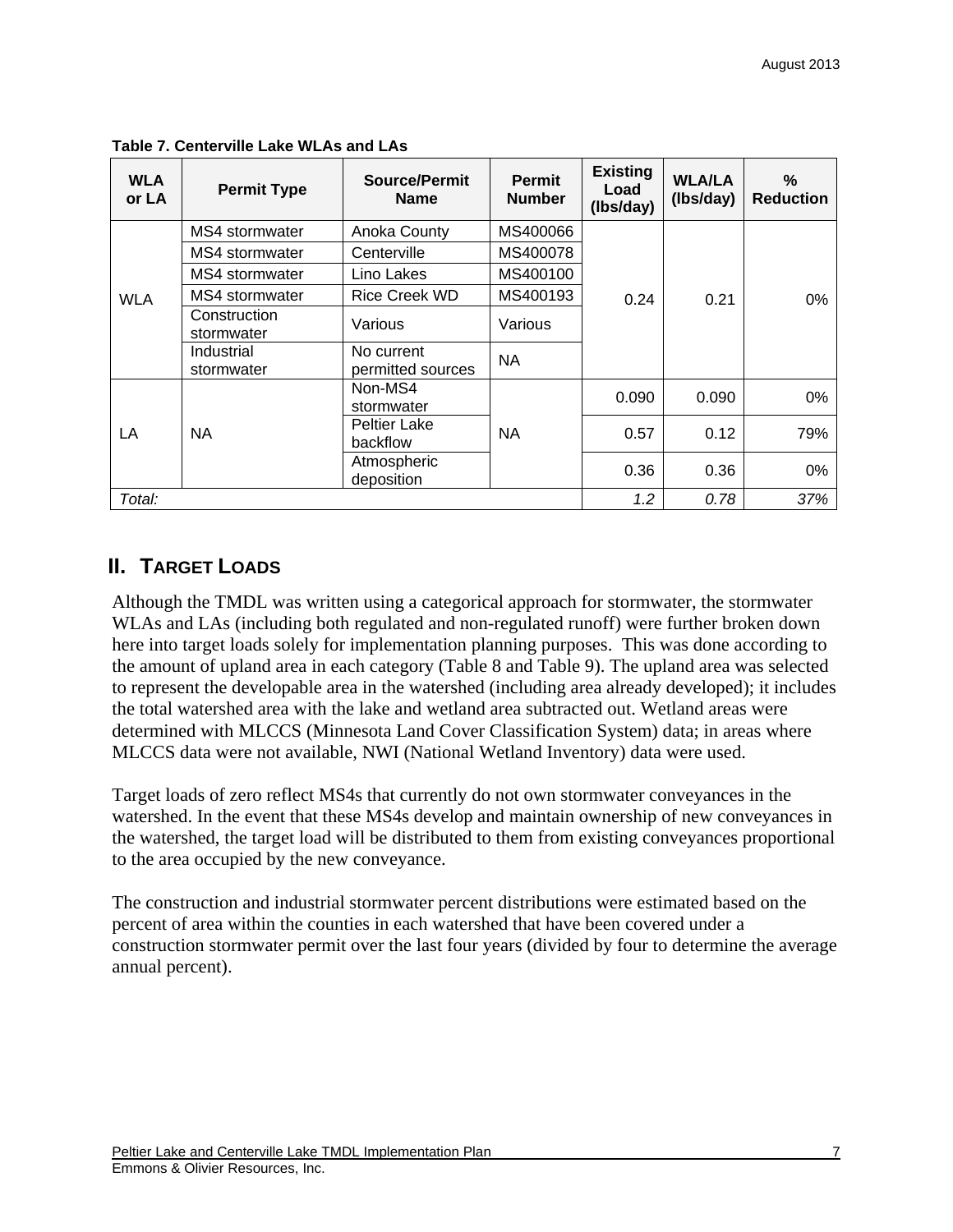#### **Table 8. Centerville Lake Target Stormwater Loads**

|                                                      |                                | <b>Regulated Sources</b> |         | <b>Non-Regulated</b><br><b>Sources</b> |         |  |
|------------------------------------------------------|--------------------------------|--------------------------|---------|----------------------------------------|---------|--|
| <b>Permit Name or Source</b>                         | <b>Permit</b><br><b>Number</b> | Ibs/growing<br>season    | Ibs/day | Ibs/growing<br>season                  | lbs/day |  |
| Anoka County                                         | MS400066                       | 0.47                     | 0.0038  | 0.18                                   | 0.0015  |  |
| Centerville                                          | MS400078                       | 23.11                    | 0.19    | 4.01                                   | 0.0328  |  |
| Lino Lakes                                           | MS400100                       | 2.07                     | 0.017   | 6.60                                   | 0.0541  |  |
| Rice Creek WD*                                       | MS400193                       |                          |         | 0                                      |         |  |
| Construction and industrial<br>stormwater, regulated | Various                        | 0.36                     | 0.0030  | 0                                      |         |  |

\*RCWD has a target load of 0 because its MS4 jurisdiction covers ditches, which do not contain any upland (developable) area.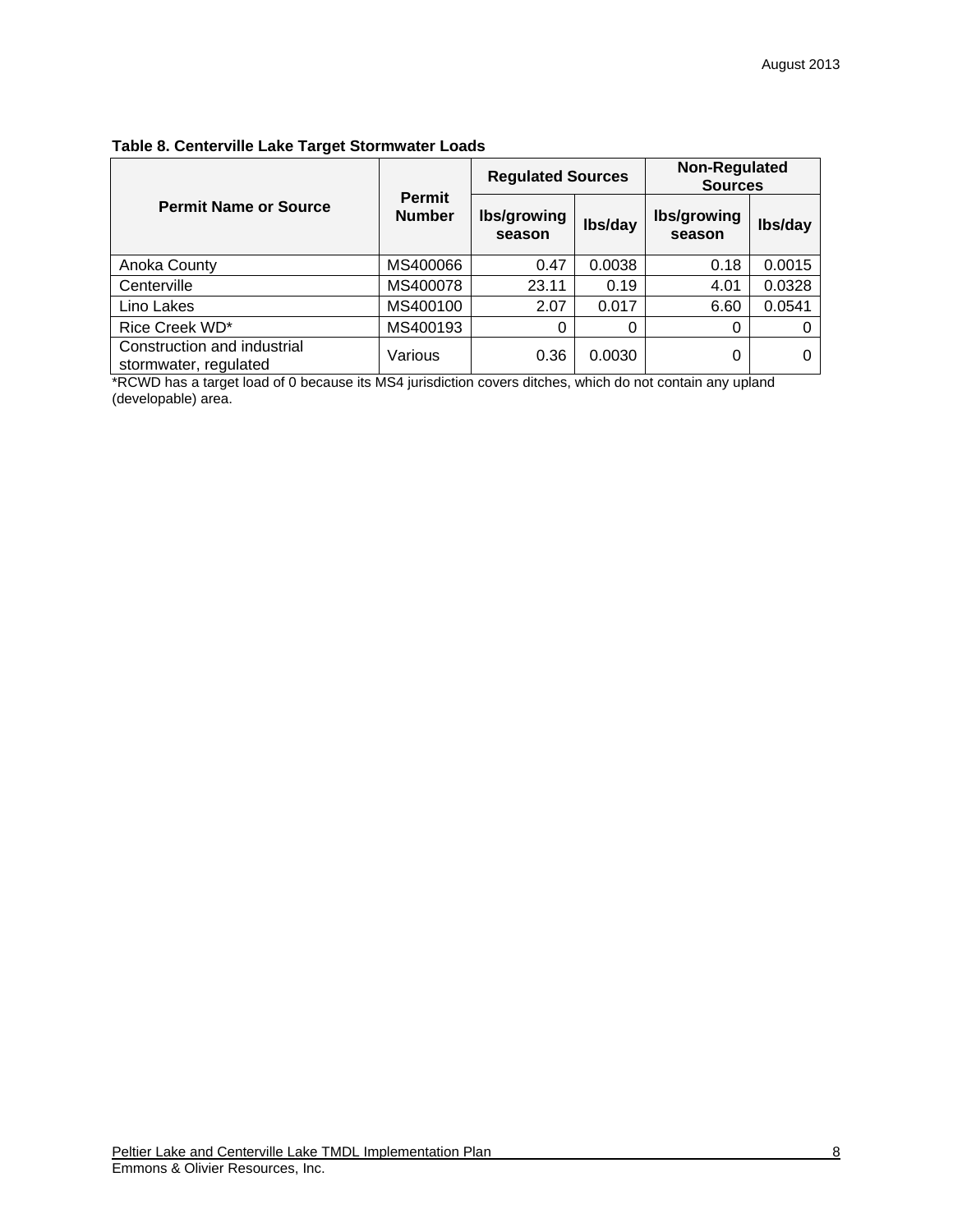#### **Table 9. Peltier Lake Target Stormwater Loads**

|                                                      | <b>Permit</b><br><b>Number</b> | Natural Background Condition, 80 µg/L |         |                                        |          | Eutrophication Standard, 60 µg/L |         |                                 |         |
|------------------------------------------------------|--------------------------------|---------------------------------------|---------|----------------------------------------|----------|----------------------------------|---------|---------------------------------|---------|
| <b>Permit Name or Source</b>                         |                                | <b>Regulated Sources</b>              |         | <b>Non-Regulated</b><br><b>Sources</b> |          | <b>Regulated Sources</b>         |         | Non-Regulated<br><b>Sources</b> |         |
|                                                      |                                | Ibs/growing<br>season                 | Ibs/day | <b>lbs/growing</b><br>season           | Ibs/day  | <b>lbs/growing</b><br>season     | Ibs/day | Ibs/growing<br>season           | Ibs/day |
| Anoka County                                         | MS400066                       | 0.91                                  | 0.0075  | 0.11                                   | 0.0009   | 0.64                             | 0.0053  | 0.07                            | 0.0006  |
| Birchwood Village                                    | MS400004                       | 11.71                                 | 0.096   | 0.54                                   | 0.004    | 8.30                             | 0.068   | 0.39                            | 0.003   |
| Centerville                                          | MS400078                       | 43.62                                 | 0.36    | 2.54                                   | 0.02     | 30.89                            | 0.25    | 1.80                            | 0.01    |
| Columbus                                             | <b>NA</b>                      | 0.00                                  | 0.0     | 316.97                                 | 2.6      | 0.00                             | 0.0     | 224.52                          | 1.8     |
| Dellwood                                             | MS400084                       | 5.57                                  | 0.05    | 79.27                                  | 0.65     | 3.94                             | 0.03    | 56.15                           | 0.46    |
| <b>Forest Lake</b>                                   | MS400262                       | 159.16                                | 1.3     | 284.99                                 | 2.3      | 112.74                           | 0.9     | 201.87                          | 1.7     |
| Grant                                                | MS400091                       | 11.31                                 | 0.1     | 250.57                                 | 2.1      | 8.01                             | 0.1     | 177.49                          | 1.5     |
| Hugo                                                 | MS400094                       | 239.90                                | 2.0     | 616.03                                 | 5.0      | 169.93                           | 1.4     | 436.36                          | 3.6     |
| Lino Lakes                                           | MS400100                       | 135.25                                | 1.1     | 113.05                                 | 0.9      | 95.80                            | 0.8     | 80.08                           | 0.7     |
| Mahtomedi                                            | MS400031                       | 76.85                                 | 0.63    | 6.15                                   | 0.05     | 54.43                            | 0.45    | 4.36                            | 0.04    |
| May Township                                         | <b>NA</b>                      | 0.00                                  | 0.00    | 16.62                                  | 0.14     | 0.00                             | 0.000   | 11.77                           | 0.096   |
| <b>MNDOT Metro District</b>                          | MS400170                       | 5.12                                  | 0.042   | 1.15                                   | 0.009    | 3.63                             | 0.030   | 0.82                            | 0.007   |
| <b>Ramsey County Public Works</b>                    | MS400191                       | 7.47                                  | 0.061   | 0.63                                   | 0.005    | 5.29                             | 0.043   | 0.45                            | 0.004   |
| Rice Creek WD*                                       | MS400193                       | 0.00                                  | 0       | 0.00                                   | $\Omega$ | 0.00                             | 0       | 0.00                            | 0       |
| <b>Washington County</b>                             | MS400160                       | 1.48                                  | 0.012   | 0.02                                   | 0.000    | 1.05                             | 0.0086  | 0.01                            | 0.0001  |
| White Bear Lake                                      | MS400060                       | 24.31                                 | 0.20    | 8.00                                   | 0.07     | 17.22                            | 0.14    | 5.67                            | 0.05    |
| White Bear Township                                  | MS400163                       | 89.95                                 | 0.74    | 16.28                                  | 0.13     | 63.71                            | 0.52    | 11.53                           | 0.09    |
| Willernie                                            | MS400061                       | 4.02                                  | 0.033   | 0.13                                   | 0.001    | 2.85                             | 0.023   | 0.09                            | 0.001   |
| Construction and industrial<br>stormwater, regulated | Various                        | 11.95                                 | 0.098   | 0.00                                   | 0.000    | 8.46                             | 0.069   | 0.00                            | 0.000   |

\*RCWD has a target load of 0 because its MS4 jurisdiction covers ditches, which do not contain any upland (developable) area.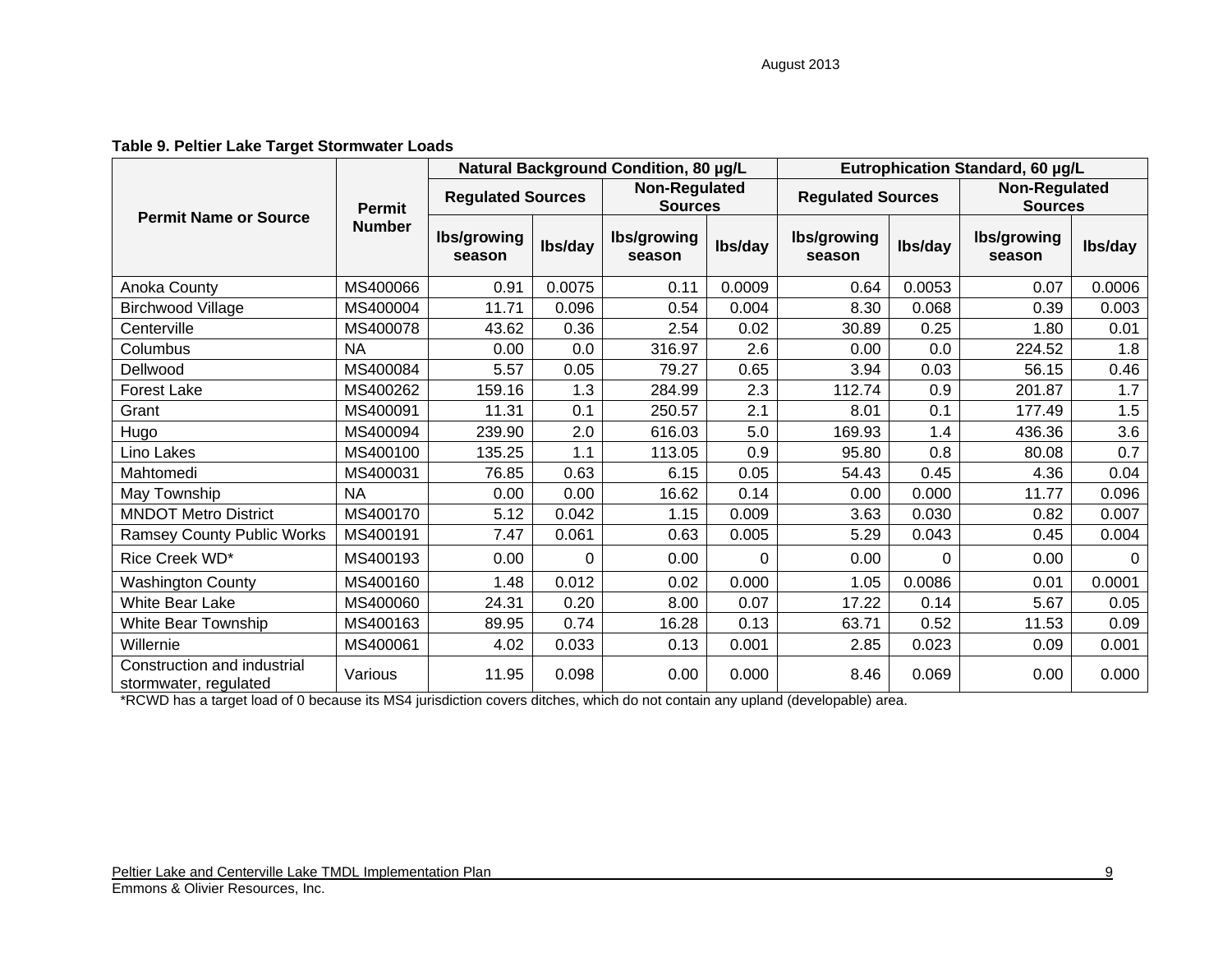## **III. CONTEXT FOR ACHIEVING LOAD REDUCTIONS**

## **Target Loads**

Since a categorical stormwater WLA was established in the TMDL for all permitted stormwater sources (except MNDOT), the individual permittees will need to determine their existing contribution to the current impairment and provide an approach of how that load will be reduced in the future to meet the categorical wasteload allocation. Target loads were developed for the implementation plan (Table 8 and Table 9) to guide each MS4 in determining their portion of the WLA.

## **RCWD Leadership Role**

The Rice Creek Watershed District (RCWD) will play a lead in planning and implementing much of the load reduction activities as well as tracking progress toward achieving the load reductions.

## *Documenting Progress through Adaptive Management*

The TMDL report stressed the need to follow an adaptive management approach to improvements for Peltier and Centerville Lakes. Under this approach, the implementation plan includes many watershed and in-lake actions that will be measured quantitatively for load reduction success. After the result is measured, changes in the strategy will be taken to adjust and move forward. Failures are corrected and successful efforts are repeated elsewhere. This will rely on a well-defined monitoring program that is robust enough to detect small changes.

Although there is a clear need for effectiveness monitoring as management actions move forward, care should be taken when evaluating the success of each individual action. Preliminary meetings with state and local agencies have identified the need for a multi-faceted approach to implementation. In situations where several actions are taken concurrently, it will be difficult to assess the success or failure of any individual action. In addition, tools for addressing internal phosphorus loading, including tools to monitor effectiveness, are underdeveloped compared to watershed tools. This strengthens the argument for adaptive management, but also requires the use of theoretical ecology and sound literature reviews.

Actions are occurring at a very rapid pace within the RCWD and communities. The RCWD has been a leader in the metro area in developing effective watershed-based programs. It also has a long history of data collection and an active monitoring program throughout the watershed. With these qualifications, it makes sense for the RCWD to assume a key role as "aggregator" in documenting the progress that is made as implementation proceeds. The specific actions recommended for this role for RCWD include:

- Assessing the current RCWD monitoring program and adjusting it, if needed, to better detect possible changes resulting from implementation actions
- Evaluating the need for specific monitoring of BMPs installed at specific sites
- Reporting routinely (perhaps annually) on the progress made toward achieving the water quality goals for the two lakes
- Providing data input for the Implementation Work Group (see below)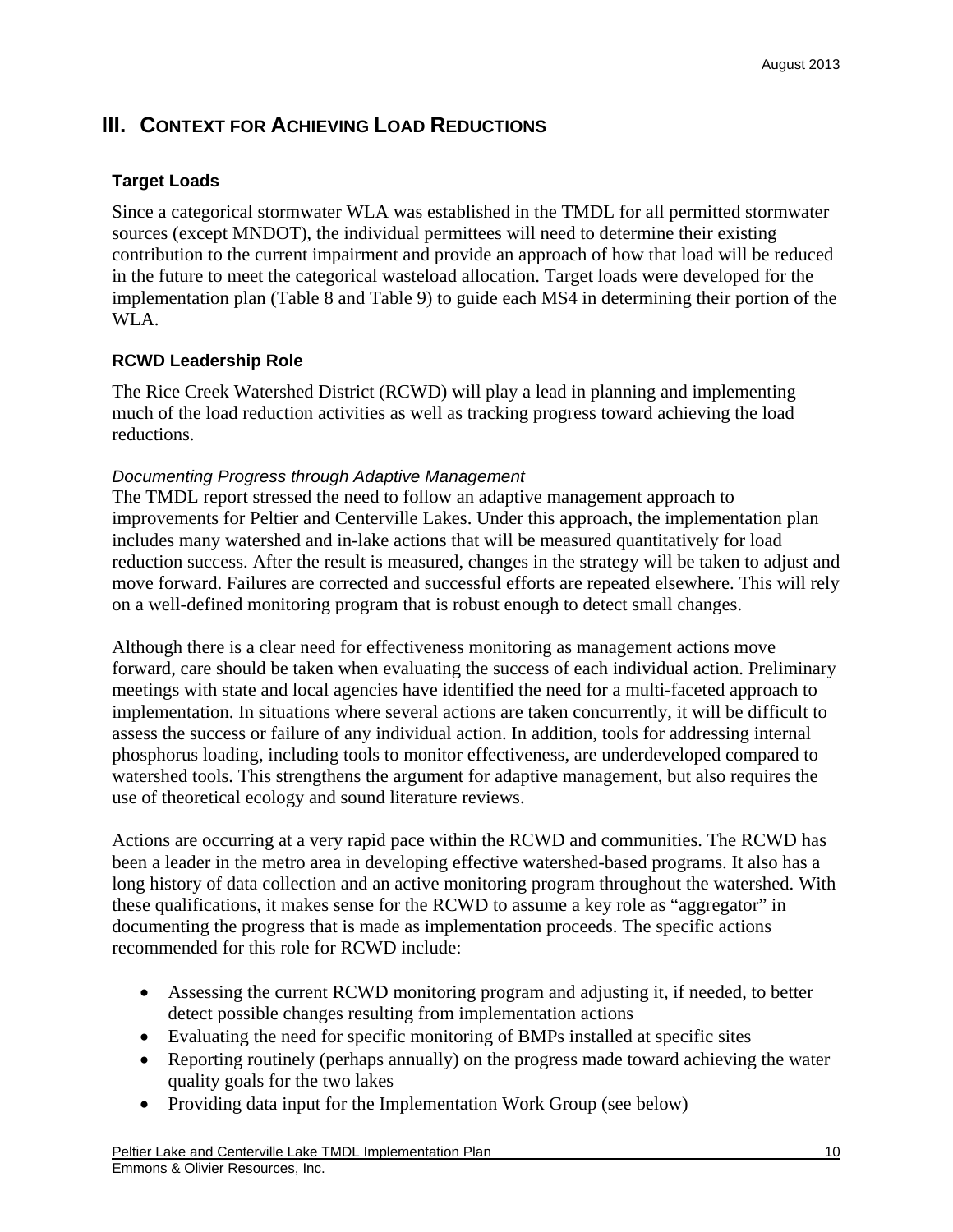## *Implementation Work Group*

It is recommended that RCWD convene and lead an implementation work group that formalizes an approach to documenting individual MS4 responsibilities. This effort includes:

- Initiating and chairing the formation of a Peltier and Centerville Lakes TMDL Implementation Work Group
- Identifying key parties for participation in the work group
- Developing a means to assess current loading by MS4 and to prioritize areas and potential actions within MS4s to reduce loads
- Developing an appropriate tool to track load reductions by MS4 to determine progress toward achieving subwatershed load reductions
- Determining by the next MS4 permit issuance (2011) the institutional means through which TMDL implementation will occur in five-year permit cycle steps within the SWPPP framework

# **IV. WATERSHED/EXTERNAL LOAD**

The following section identifies the background watershed implementation steps recommended to address the overall watershed load reduction. Although quantifying each element is not possible, the framework suggested above is designed to document the effects of each and proceed with adaptive management.

## **Peltier Lake Watershed**

## *Implement Existing Planning and Regulatory Efforts*

There are a number of regulatory efforts in place or will be in place in the future to limit the amount of nonpoint source pollution from land-disturbing and runoff-generating activities within the watershed. The following items constitute a list of action steps that are already underway in the watershed.

## Hardwood Creek Biotic Impairment TMDL Implementation Plan

Hardwood Creek contributes approximately 41% of the existing watershed (external) growing season TP load to Peltier Lake; the annual TP load leaving Hardwood Creek and entering Peltier Lake is 1,926 pounds (Table 4). To reach the water quality goal for Hardwood Creek as determined in the WLA, the mean growing season TP load will need to be lowered to 611 pounds to meet a Peltier Lake goal of 60 µg/L (a 68% reduction) or 862 pounds for the background goal of 80  $\mu$ g/L (a 55% reduction).

The implementation strategy of the Hardwood Creek Biotic Impairment TMDL focuses on the following implementation actions that will result in lowered TP load:

 Streambank restoration and bank stabilization at several locations along Hardwood Creek (action began with a series of projects in 2007)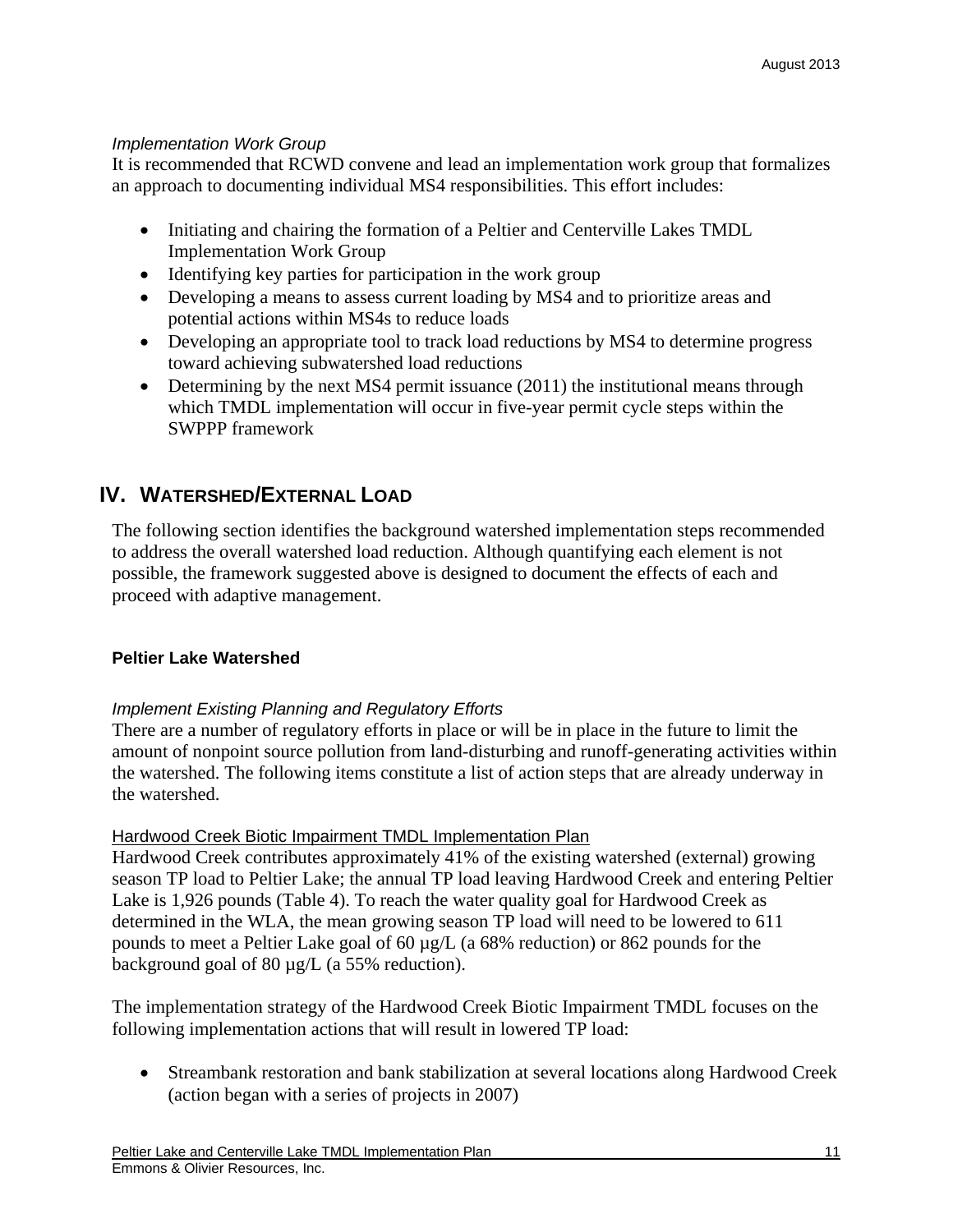- Establishment of forested riparian buffers
- Implementation of stormwater management regulations through existing RCWD Rules and volume standards (see details below)

Implementation Steps. A high priority should be placed on implementation activities within the Hardwood Creek sub-watershed through its TMDL process in order to eventually decrease TP loads to Peltier Lake. High priority monitoring of the TP load originating in Hardwood Creek should continue with a focus on post-implementation of the TMDL program. The cost of this monitoring could add \$5,000 to the RCWD monitoring program. Costs for implementing the Hardwood Creek TMDL are mostly included in on-going regulatory programs that do not constitute new costs. There will likely also be additional special capital projects in the future on Hardwood Creek such as those bulleted items above. The MPCA (March 2006) estimated that restoration costs for implementation projects in the Hardwood Creek sub-watershed would cost about \$4,850,000 or approximately \$300 per acre of sub-watershed.

Achieving the load reductions will be the result of the three on-going implementation actions noted above, as undertaken by:

- RCWD under its rules (see later discussion) and its MS4 program for the ditch system it controls as the ditch authority
- The MS4 programs of Forest Lake, Hugo, and Lino Lakes
- The MS4 transportation programs of Mn/DOT (I-35), Washington County, and Anoka County

Participants. Those participating in implementing the Hardwood Creek TMDL results include: MPCA; RCWD; the MS4 cities of Lino Lakes, Hugo and Forest Lake; Mn/DOT; and Washington County and Anoka County (highways).

#### JD4 Resource Management Plan (RMP)

The JD4 Resource Management Plan covers approximately one-third of the Upper Rice Creek watershed. The Upper Rice Creek watershed, into which JD4 flows, accounts for 37% of the watershed (external) TP load to Peltier Lake, and either a 45% reduction (for the natural background condition standard) or a 61% reduction (for the state eutrophication standard) will be needed to meet the loading goals (Table 4). The main drainage area for JD4 consists of several open channel ditch branches (all in Anoka County) and tile lines (mainly in Washington County).

The RMP and the associated rule were adopted by the RCWD in 2008. The RMP addresses both ditch repair and resource management, in a coordinated fashion, to accomplish the following goals:

- Ensure landowner rights for future ditch maintenance work are respected while accounting for all ditch law obligations, including those pertaining to environmental costs
- Ensure that overall wetland functions within the planning area are maintained or enhanced when compared to existing conditions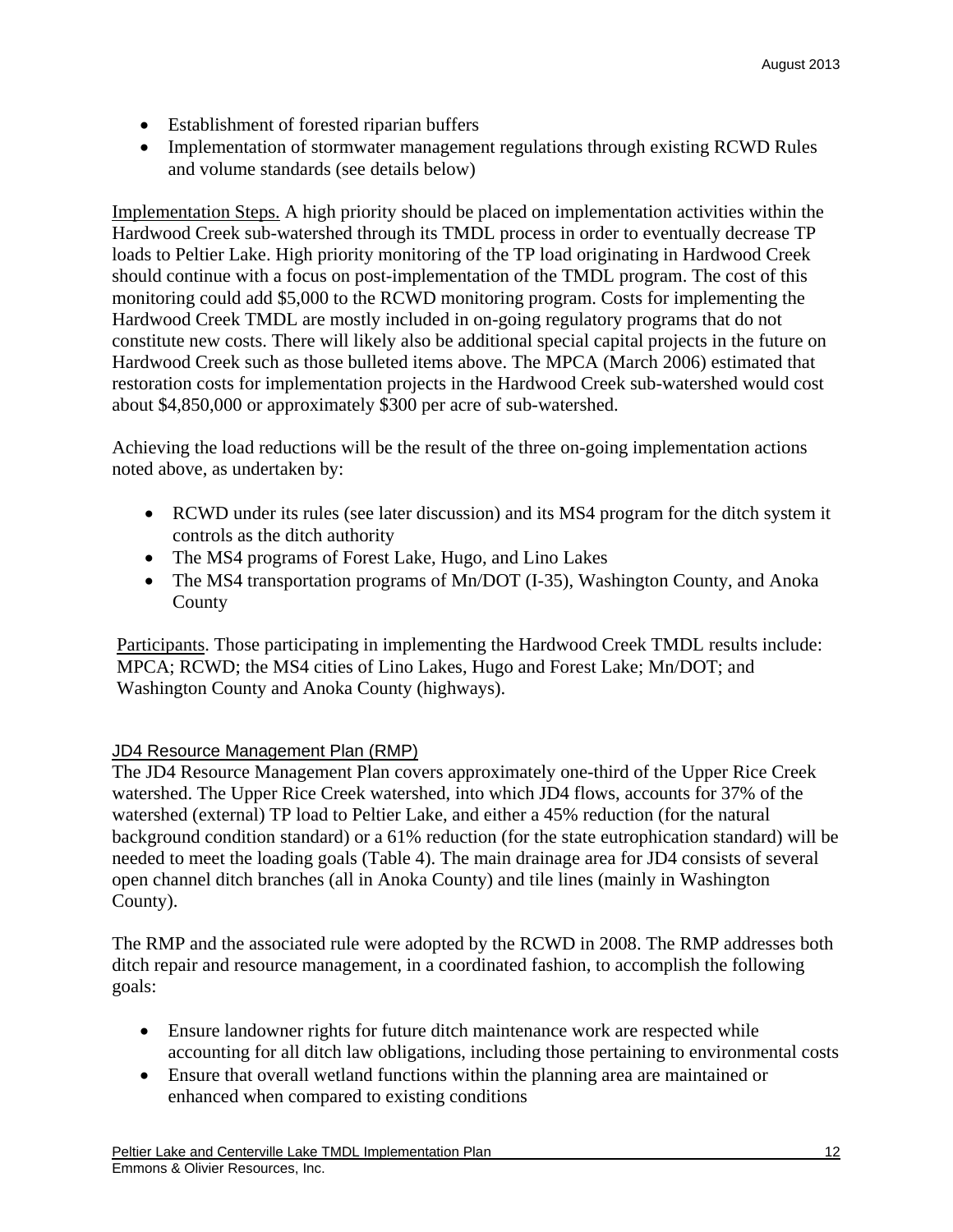- Ensure impaired waters goals are addressed for the downstream Peltier Lake
- Provide a mechanism for local coordination and implementation of open space plans through permanent wetland and open space protection

The guidance included in the RMP will be implemented through the adopted rule, which addresses both wetland and upland watershed runoff. Applicants are required to incorporate a variety of BMPs to meet the new standards set forth in the rule, which requires, among other things:

- Retention of the one-year event by providing at least the volume equal to the runoff from a 2.3-inch, 24-hour storm over the tributary area
- Use of infiltration BMPs for A and B soils, and bio-filtration or two-cell wetland treatment systems for C and D soils
- Adequate pre-treatment
- Volume mitigation measures reducing runoff by at least the volume from 0.5 inches of rainfall over impervious surfaces on the site
- Wetland buffers and allowable wetland bounce based on Wetland Susceptibility Class

The rules also allow for volume credits and banking for those projects that go beyond the rule requirements. It is anticipated that implementation under these rules and the RCWD general rules (see below) will result in achievement of the load reduction needed to meet the TP goal in the JD4 subwatershed for Peltier Lake at no additional cost attributable to the TMDL.

Implementation Steps. Implementation of specific BMPs are listed within the JD4 RMP, and general locations for possible BMP installations are mapped there as well. The high priority implementation program will focus on the use of upland treatment (detention, infiltration), wetland treatment systems (filtration, volume reduction through evapotranspiration, bioretention), and restoration of natural drainage systems. Monitoring of the TP load originating in JD4 should continue with a focus on post-implementation of the RMP; this should be a high priority once the sub-watershed implementation has begun. The cost of this monitoring could add \$5,000 to the annual RCWD monitoring program. Although a detailed program has not yet been defined, application of the \$300 per acre cost determined by MPCA would yield a total cost (4,572 acres) for the JD-4 sub-watershed of \$1,371,600, in addition to the \$8,140,000 recommended in the RCWD JD-4 RMP report for ditch repair and RMP implementation.

Achieving the load reduction will be the result of implementation actions undertaken by:

- RCWD under its rules (see later discussion) and its MS4 program for the ditch system it controls as the ditch authority
- The MS4 programs of Forest Lake, Hugo and Lino Lakes
- The load allocation efforts within the non-MS4 city of Columbus
- The MS4 transportation programs of Mn/DOT (I-35), Washington County, and Anoka County

Participants. Those participating in implementing the JD4 RMP implementation effort include: RCWD; the MS4 cities of Lino Lakes, Hugo, and Forest Lake; Mn/DOT; and Washington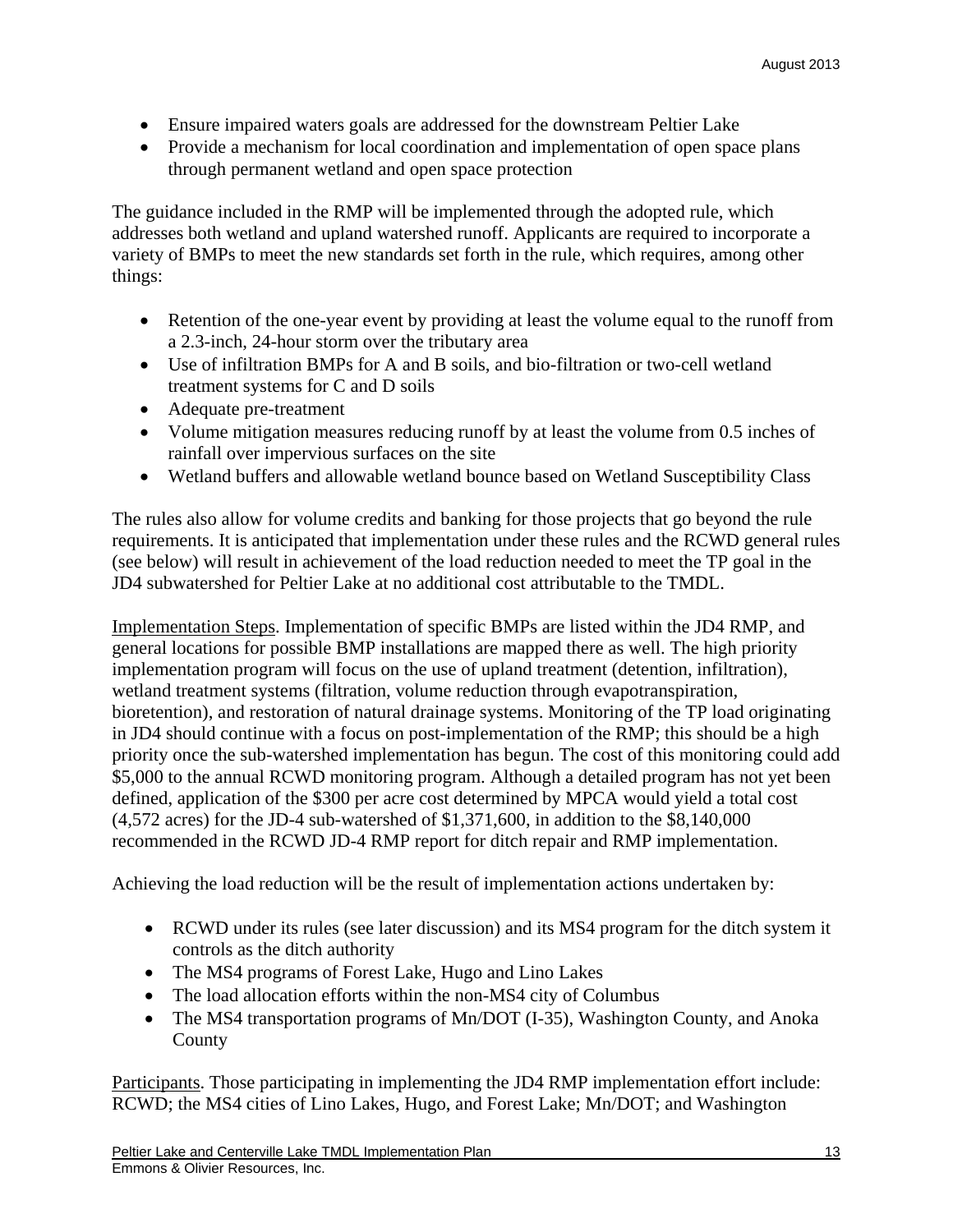County and Anoka County (highways). Although the city of Columbus is not an MS4 community, the preparation of a Columbus RMP would provide a regulatory vehicle through which the city could participate.

#### Lino Lakes Resource Management Plan

The Lino Lakes Resource Management Plan (LL RMP) is a watershed-based natural resource plan for input into the Lino Lakes Comprehensive Plan. It is based on both existing resource and full build-out conditions. The plan came about through a partnership of the Rice Creek Watershed District and the City of Lino Lakes. Ultimately the LL RMP future conditions resource assessment will test if the draft Comprehensive Plan and RCWD standards can protect resources into the future. Both are watershed-based analyses of wetlands, lakes, ditches, and the quality and quantity of water they depend on.

Portions of Lino Lakes contribute direct inflow to both Peltier and Centerville Lakes, and the Upper Rice Creek, Hardwood Creek, and Clearwater Creek watersheds. The RMP contains specific BMP and site locations for implementation of these practices. A watershed rule under development establishes a wetland preservation corridor to protect the high quality wetlands in the city, and also addresses volume control. Output from the RMP is also a key component of the Lower Rice Creek Chain of Lakes TMDL that is a companion to the Peltier and Centerville Lakes TMDL.

Implementation Steps. A draft of the LL RMP is currently out for review, with an expectation that it will be adopted by the city by the end of 2008. Implementation of the RMP will be through the programs of the city (MS4 and implementation of its comprehensive planning and land use authorities), as well as implementation of RCWD rules adopted specifically for the RMP area; this should be a high priority once the program implementation begins. Transportation MS4 programs operating within the city by Mn/DOT and Anoka County will also assist in reaching wasteload reduction goals. Select monitoring of the TP load leaving representative parts of the RMP area should be undertaken with a high priority focus on postimplementation of the RMP rules. The cost of this monitoring could add \$10,000 to the annual RCWD monitoring program. This cost is higher than that for Hardwood Creek and JD4 because there are more monitoring locations required spread throughout the city. The implementation costs for the Lino Lakes RMP are included in the Upper Rice Creek, Hardwood Creek and Clearwater Creek sub-watershed and direct drainage totals to Peltier Lake cost summary in Section V.

Participants. Those expected to participate in implementing the Lino Lakes RMP include the RCWD and the city of Lino Lakes.

#### Rice Creek Watershed District Rules

The regulatory program of the RCWD will be a key implementation feature to yield improvement in the quality of runoff entering the Rice Creek Chain of Lakes. The current rules in effect in RCWD were adopted on February 13, 2008. Specific rules expected to contribute to water quality improvement in Peltier Lake include stormwater management (Rule C), erosion control (Rule D), wetland alteration (Rule F), and drainage systems (Rule I).

Rule C requires, among other things: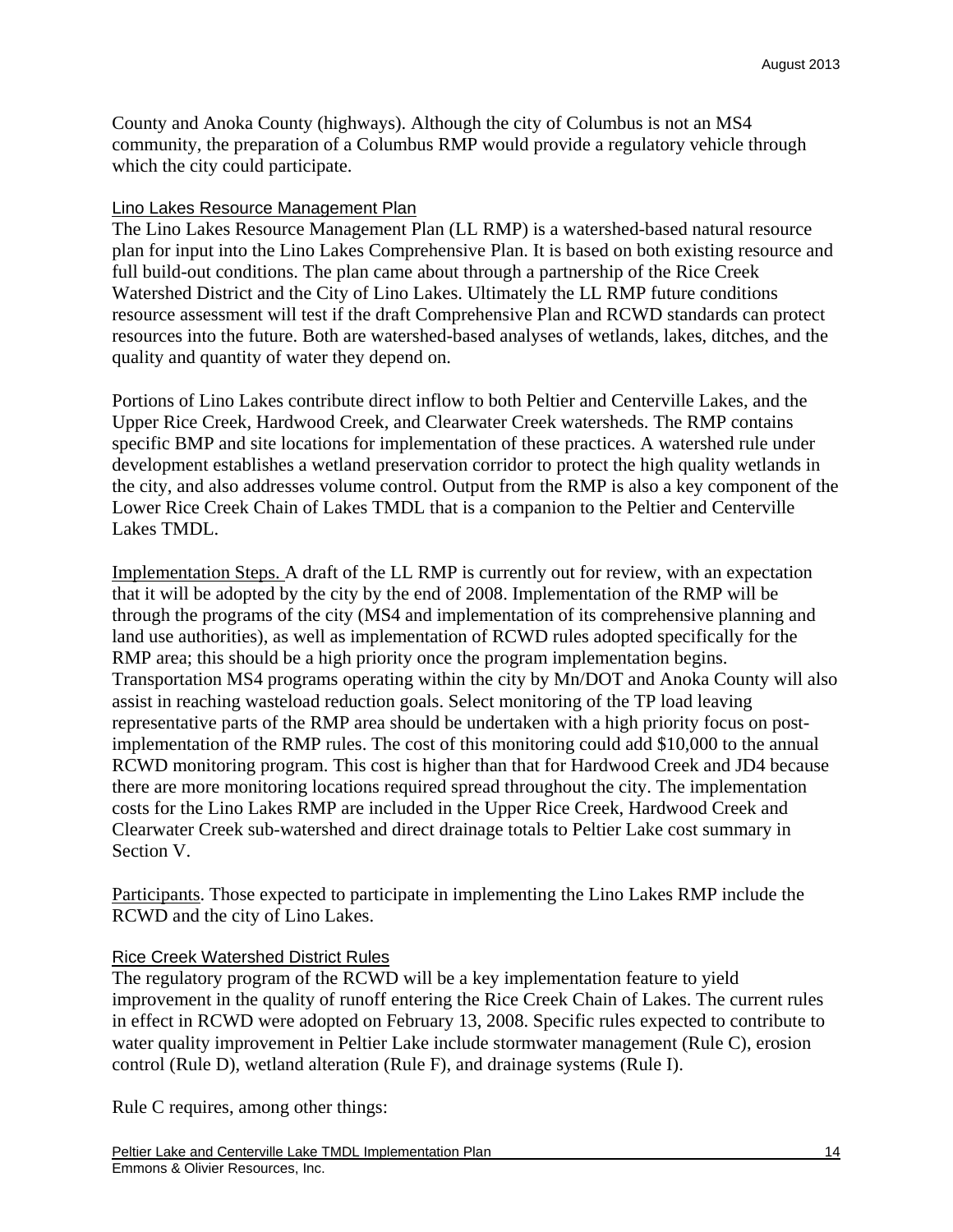- Use of Better Site Design techniques from the MN Stormwater manual
- BMPs sized to infiltrate and/or retain the runoff volume generated within the contributing area by a two-year (2.8-inch) storm under the developed condition, or 0.8-inch for any undisturbed contributing impervious areas on the site (special provisions are made for roadways)
- Alternative compliance sequencing for sites where normal compliance is not feasible;
- Peak runoff control for the critical two- and 100-year events
- Allowable wetland bounce based on Wetland Susceptibility Class

Rule D requires, among other things:

- Erosion and sediment control plans according to RCWD criteria
- Site maintenance and inspection by the permittee, subject to District oversight

Rule F requires, among other things:

- No net loss in the quantity, quality or biological diversity of existing wetlands
- Increasing the quantity, quality and biological diversity of wetlands by restoring or enhancing diminished or drained wetlands
- A wetland functions and value assessment before and after a project
- Strict adherence to the MN WCA for any alteration of a regulated wetland and replacement credits

Collectively, these rules are expected to result in the eventual achievement of watershed runoff goals. They can be supplemented by select water quality and runoff improvement projects undertaken by public agencies, including the RCWD, and private land owners/developers.

Implementation Steps. High priority implementation of the RCWD rules will be the responsibility of the District, as assisted by the communities within its boundaries that inform potential permittees about the District's requirements. Again, quantifying water quality improvement results from the implementation of rules is not possible, but continued monitoring of water quantity and quality conditions within the District should show the long-term results as these rules take effect. There is no additional cost attributable to the TMDL to implement RCWD rules in the watershed.

Participants. Those expected to participate in implementing the new Rice Creek Watershed District rules include RCWD, all of the MS4 cities within the watershed, and any entity expecting to receive an RCWD permit for a related activity.

## Related Rules and Plans

There are also other rules and plans being implemented within the area draining to Peltier Lake that should result in overall water quality improvement of the lake.

I-35E Corridor Areawide Urban Alternative Review (AUAR) – This AUAR was prepared in 2005 by the City of Lino lakes to guide development for a 4,500 acre portion of eastern Lino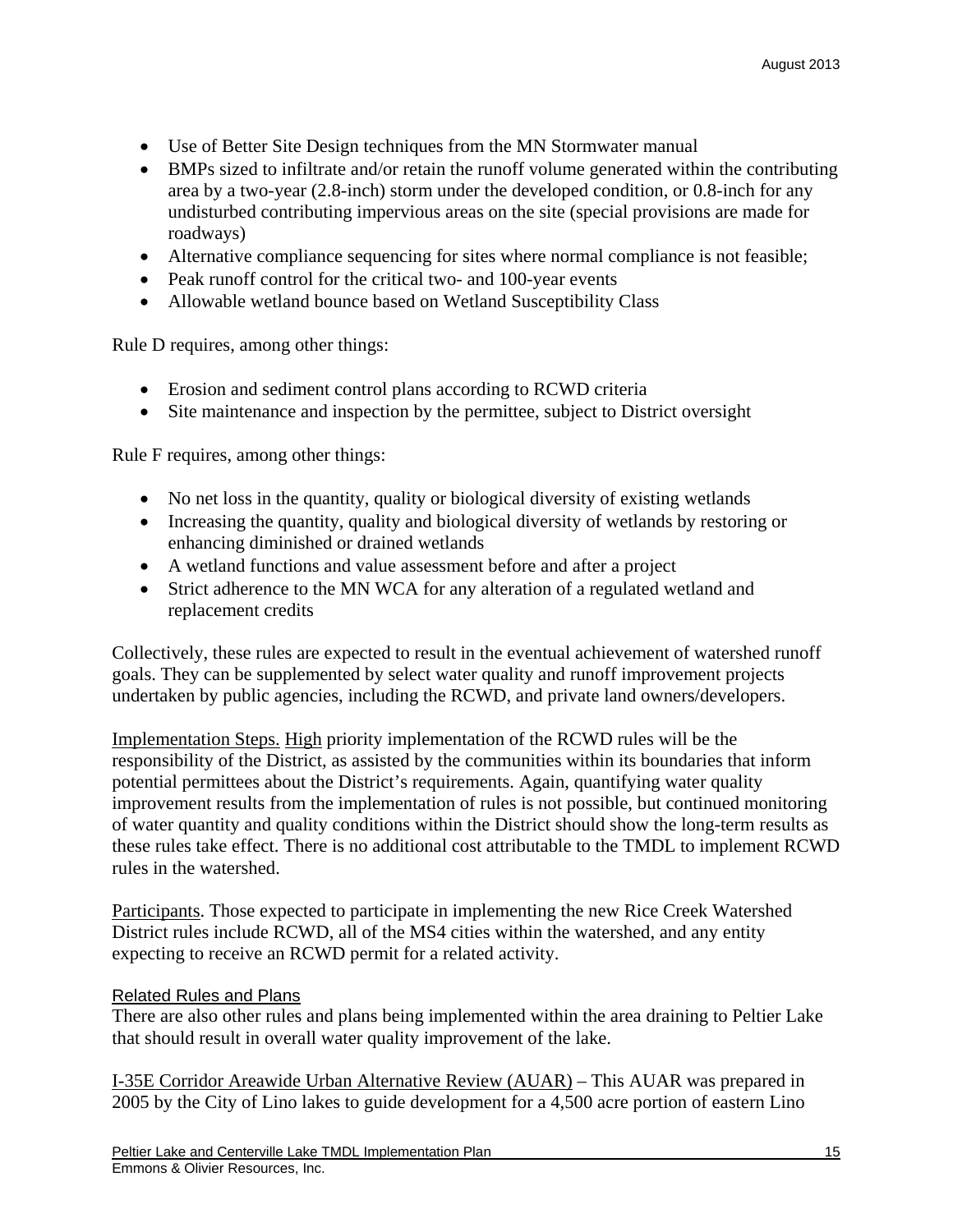Lakes bordering I-35E. This area constitutes about half of the total area of Lino Lakes, including most of the surface area of Peltier Lake. A small portion of the eastern side of the City of Centerville is also included in the AUAR. The document includes a mitigation plan that "…will become a component of the action plan to ensure that the city avoid, minimize or mitigate significant environmental impacts from development of the AUAR area." This document will be used in conjunction with the Local Comprehensive Plan and the LL RMP, as well as RCWD rules, to implement effective stormwater controls for a large portion of Lino Lakes tributary to Peltier Lake. Specific elements of the mitigation plan address ecologically sensitive resources and stormwater management. The AUAR incorporates a conservation design framework to protect surface and ground waters by purifying, filtering and infiltrating surface runoff. The stormwater component "…can be implemented on both a regional and site scale to minimize the impact of development on runoff rates and volumes, water quality, and the region's aquatic resources." BMPs such as bio-swales, wet prairies, and wetlands will be used in conjunction with more structural BMPs to effectuate water quality improvement. Implementation of the I-35E Corridor AUAR mitigation plan is required through state law. It will be done through a combination of regulatory programs including the City of Lino Lakes's MS4 and planning and land use authorities, RCWD rules and various resource regulatory programs, and therefore no additional cost attributable to the TMDL.

Environmental Assessment Worksheet (EAW) for the City of Centerville Downtown Development – This EAW was prepared in 2007 in anticipation of expected downtown improvements. The EAW contains general proposed runoff improvements that, although short on details, espouse improved runoff quality as a goal of re-development. The majority of the 37.4 acres being re-developed drain to Peltier Lake via Clearwater Creek, although a small portion also drains to Centerville Lake. Implementation of the framework laid-out in the EAW will occur under the auspices of the RCWD rules, MPCA's NPDES Construction Permit, and the city's NPDES MS4 program. The city has also received funding assistance via a 2008 BWSR grant program to help with the implementation costs of various BMPs. The city has also applied for RCWD Urban Stormwater Remediation Cost-Share funds to route downtown area runoff to a pond and park irrigation system, thus further diverting direct, untreated runoff from Centerville Lake. Improvements made in conjunction with implementing the City of Centerville Downtown Development efforts will be undertaken in accordance with city MS4 and planning and land use authorities, RCWD rules and various resource regulatory programs, and therefore no additional cost attributable to the TMDL.

MS4 Program Implementation - All of the communities within the watershed draining to Peltier and Centerville Lakes, with the exception of the City of Columbus and May Township, are NPDES MS4 communities (permitted under the Municipal Separate Storm Sewer System program). Each of these communities was required to prepare a Notice of Intent (NOI) to receive their initial permit. The NOIs go through a series of information pertaining to stormwater control programs within a community. Each community is also required to prepare a five-year SWPPP (Storm Water Pollution Prevention Program) and report on the progress of BMP implementation annually. MPCA and the RCWD can work with these communities via their SWPPPs and MS4 regulatory programs to implement the watershed improvements needed for achieving the wasteload allocation for permitted MS4 areas and load allocation for nonpoint and non-MS4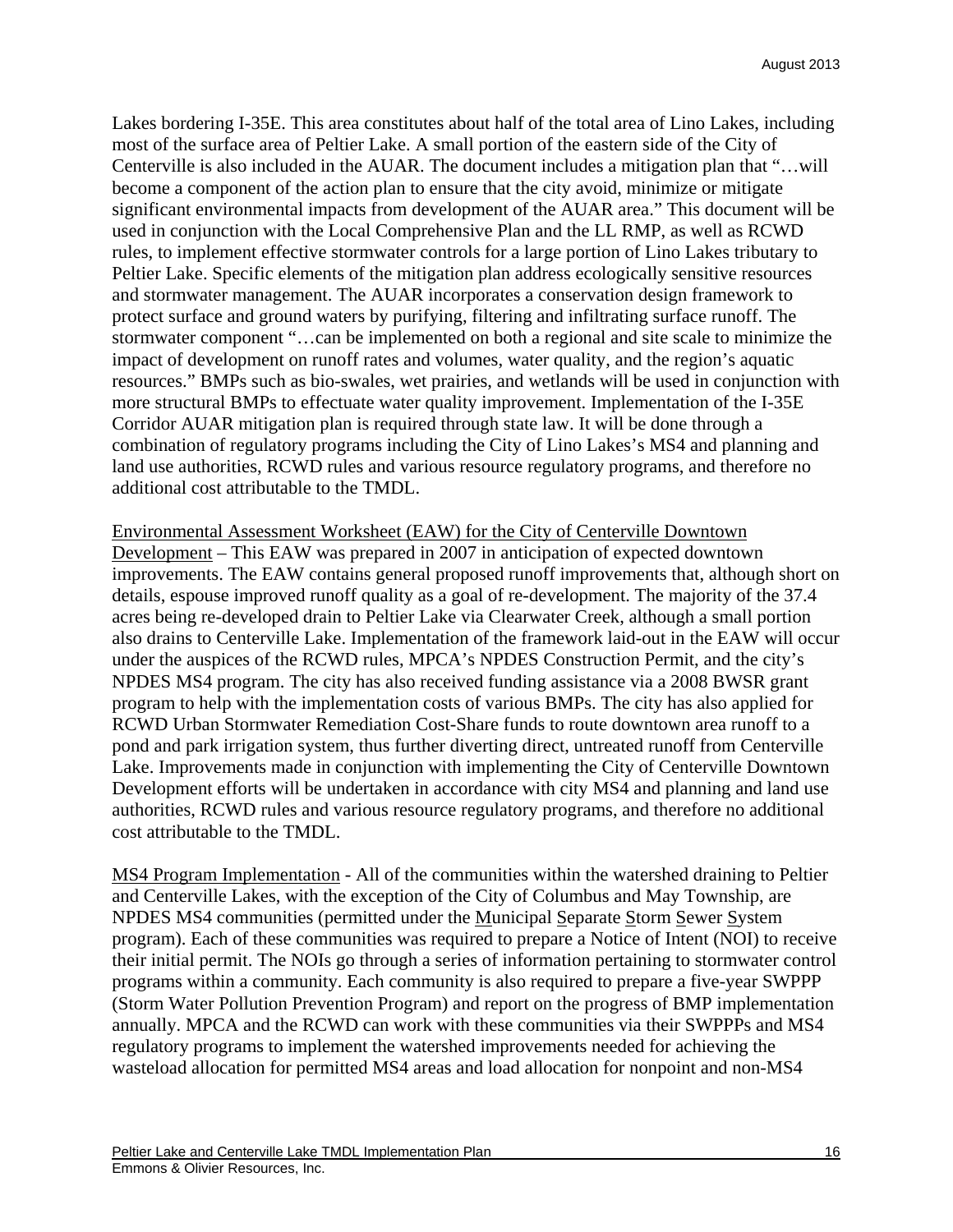sources. SWPPPs are required to incorporate the results of any approved TMDLs within their area of jurisdiction, therefore, there is no additional cost attributable to the TMDL.

In addition to the community MS4 programs, RCWD has MS4 responsibilities for the public drainage (ditch) system it controls; Mn/DOT has MS4 responsibility for the state highway system that traverses the watershed; and Washington and Anoka Counties have responsibility for the county highway system within the watershed. All of the community, watershed district, state, and county MS4 programs will be expected to be high priority elements in the TMDL implementation plan for Peltier and Centerville Lakes. Additional costs expected to be incurred by these agencies to meet loads determined from the TMDL are not estimated at this time, but should be expected within the SWPPPs following state and federal adoption of the TMDL.

### *Additional Elements for the Peltier Lake Implementation Plan*

There are also programs that are anticipated to assist in implementation, but which have not yet been instituted. Following are a list of programs expected to be started within the next several years. Detailed implementation actions cannot yet be stated for these non-existing programs, but descriptions are given for how implementation is expected to proceed.

#### Clearwater Creek TMDL

Clearwater Creek is on the 2008 303(d) list of impaired water bodies; the affected use is aquatic life, with the listed stressors as "Low Fish and Macroinvertebrate IBIs." IBI refers to the Index of Biotic (or often called Biological) Integrity. This "biotic impairment" results from stressors within the watershed or within the water body placing a threat on both the fish and macroinvertebrates (aquatic insects) within the creek. The stressors can be physical, such as high flow, high temperature or loss of suitable benthic habitat, or chemical, such as high toxic metals, low oxygen or pesticides. The stressor identification process for these two impairments has been initiated by the RCWD, with plans to complete the TMDL in the near future. A preliminary stressor identification was prepared by the RCWD in February 2008 and found that suspended solids, phosphorus, nitrogen and dissolved oxygen are likely stressors leading to the impairment. RCWD will continue to make an effort to complete this TMDL and address the water quality impairments within Clearwater Creek, which drains directly to Peltier Lake.

Clearwater Creek contributes 954 pounds of TP to Peltier Lake during the growing season (Table 4). A reduction to 480 pounds will be needed to achieve the Peltier shallow lake goal of 60  $\mu$ g/L (a 50% reduction) or to 678 pounds to achieve the 80  $\mu$ g/L background conditions goal (a 29% reduction).

Within the Clearwater Creek sub-watershed is Bald Eagle Lake, which is also an impaired water subject to a TMDL study. The TMDL study was initiated in 2008, with a target completion date of April 2009.

Implementation Steps. A TMDL funding proposal for the Clearwater Creek TMDL was submitted by RCWD for consideration by the MPCA,. The cost proposal submitted by RCWD for this study is \$103,654 (\$46,644 from RCWD and \$57,010 requested from MPCA). To gain a rough estimate of potential costs that could result after the Clearwater Creek TMDL, the MPCA estimate of \$300 per acre when applied to Clearwater Creek would total \$8,463,300.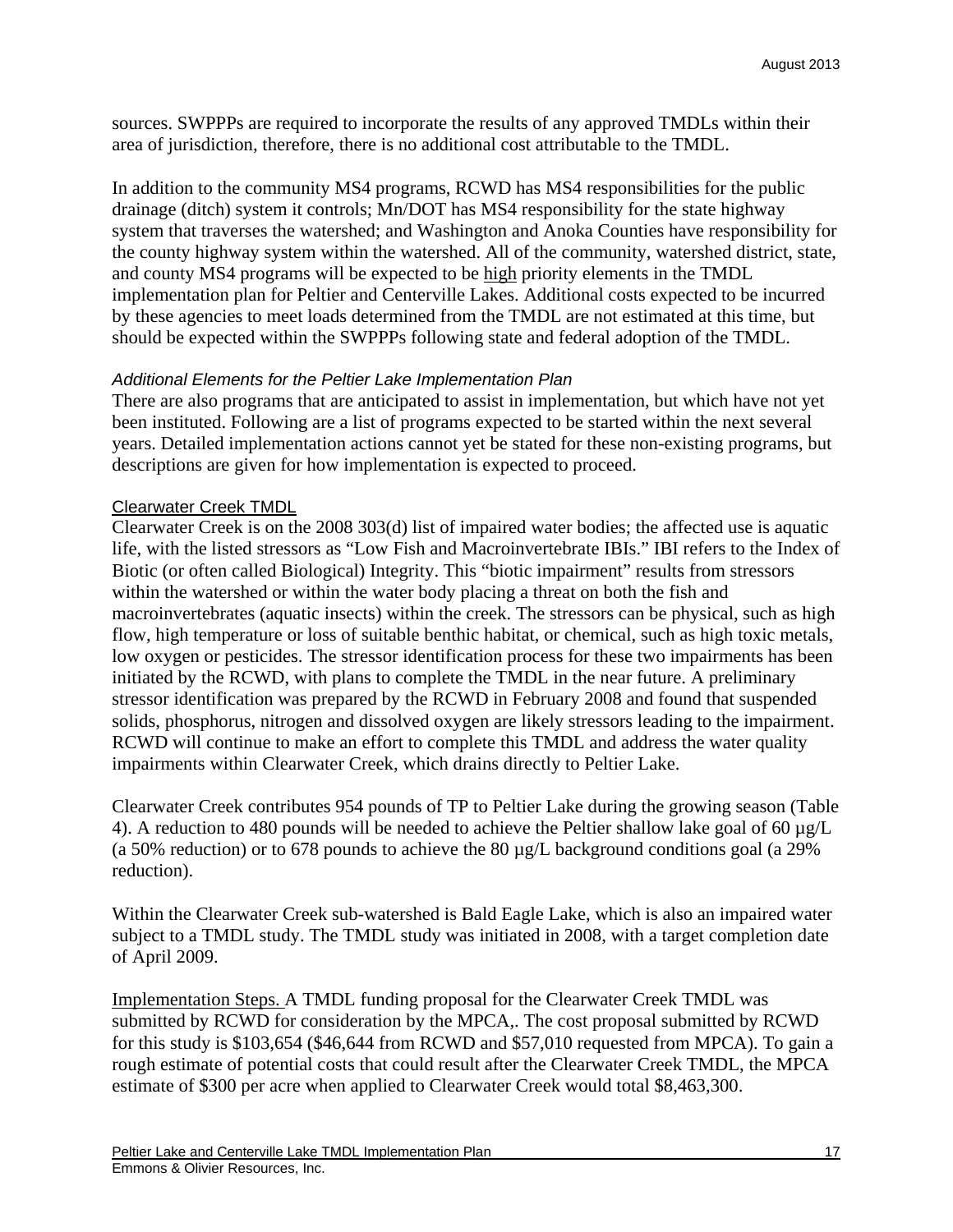Participants. Those expected to be primary participants in developing a Clearwater Creek TMDL study include MPCA; RCWD; the MS4 communities of Centerville, Lino Lakes, Hugo, White Bear Township, and White Bear Lake; Mn/DOT; and Anoka and Washington Counties (highways). Several other cities in the upper Clearwater Creek watershed will also have some input.

### Upper Rice Creek (minus JD4)

The JD4 RMP will lead to reduced load from one-third of the Upper Rice Creek sub-watershed. The remaining growing season TP load from the other two-thirds totals about 1,160 pounds. This will need to be reduced by  $61\%$  for the  $60 \mu g/L$  shallow lake state standard, or by 45% for the 80 µg/L natural background conditions standard (Table 4).

Implementation Steps. Implementation within the Upper Rice Creek sub-watershed outside of the JD4 RMP is a high priority and will occur through the RCWD rules and local MS4 and non-MS4 runoff control programs. As with other currently unquantifiable actions, the Implementation Work Group will work on defining a monitoring scheme to track progress, which will then serve as input to refine the load targets. The cost of this high priority monitoring could add \$5,000 to the annual RCWD monitoring program. The estimated cost of implementation, based on the MPCA estimate of \$300 per acre for the Upper Rice Creek subwatershed (minus the JD4 RMP area), would be \$4,629,900.

Participants. Those expected to be primary participants in implementing the Upper Rice Creek improvements include RCWD; the MS4 cities of Lino Lakes, Hugo and Forest Lake; Mn/DOT; Anoka County Parks; and Washington County (highways). Although the city of Columbus is not an MS4 community, the preparation of a Columbus RMP would provide a regulatory vehicle through which the city could participate.

#### Howard Lake TMDL

The upper part of the Upper Rice Creek sub-watershed drains through Howard Lake. Howard Lake is on the 2008 303(d) list of impaired water bodies; the affected use is aquatic recreation and the stressor is "nutrient/eutrophication biological indicators." In 2003, the DNR conducted fish eradication on the lake to remove rough fish. This resulted in a pronounced improvement in lake water quality and a resulting reduction in the load of phosphorus from the headwaters of Rice Creek.

Implementation Steps. RCWD submitted a request to the MPCA to undertake a TMDL study of Howard Lake during the 2008 funding cycle. The cost proposal submitted by RCWD for this study is \$57,867 (\$34,720 from RCWD and \$23,147 requested from MPCA). Implementation costs for Howard Lake will not be developed until the TMDL study is complete. For this implementation plan, estimated costs are included within the Upper Rice Creek sub-watershed costs. Ongoing water quality monitoring of Howard Lake is recommended, as rough fish are apt to re-colonize the lake. RCWD should continue to work with MNDNR on long-term rough fish management.

Participants. Those expected to be primary participants in developing the Howard Lake TMDL study include MPCA; RCWD; MNDNR (Howard Lake is surrounded by the Lamprey Pass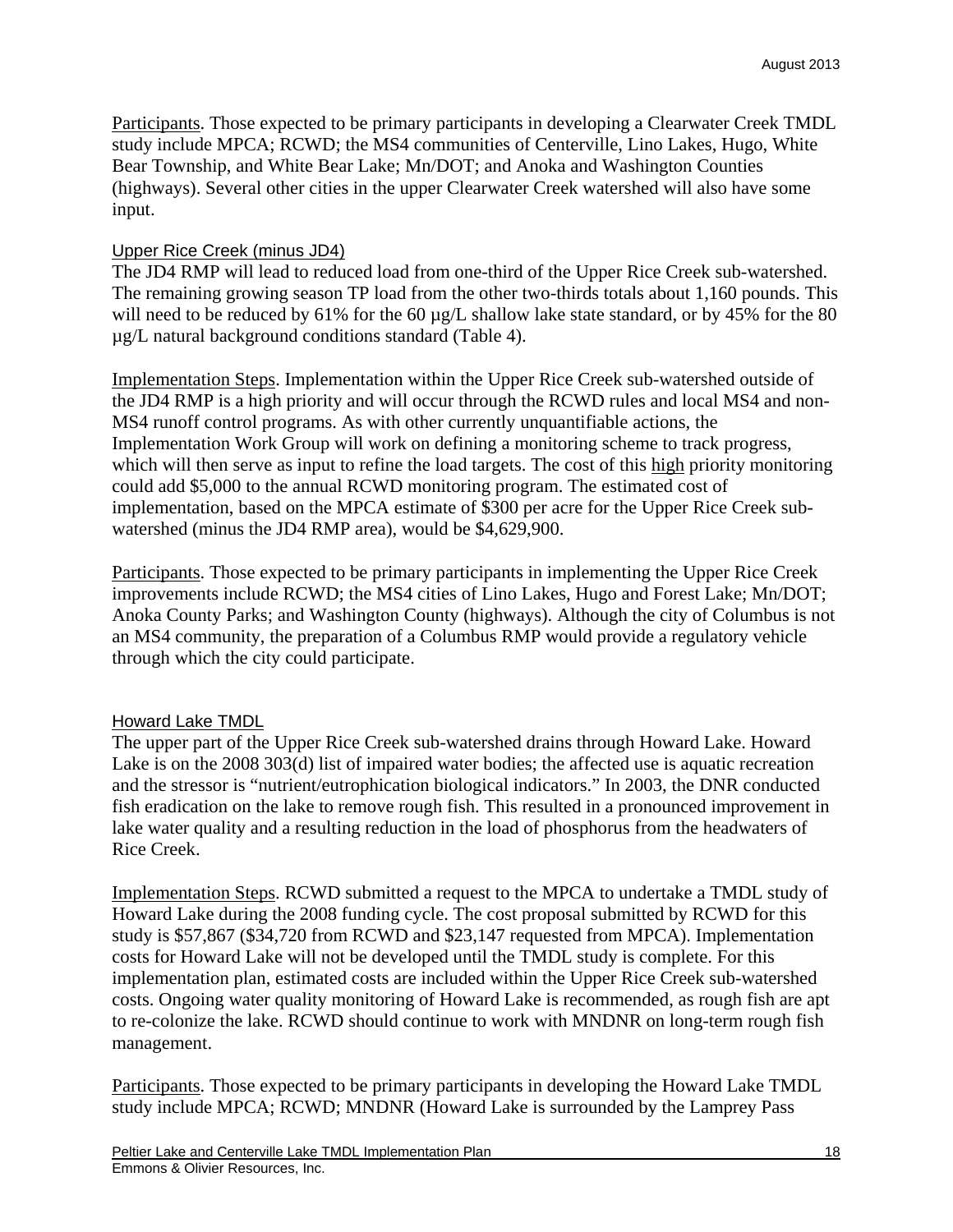Wildlife Management Area); the MS4 City of Forest Lake; Mn/DOT; and Anoka and Washington Counties (highways). Although the City of Columbus is not an MS4 community, the preparation of a Columbus RMP would provide a regulatory vehicle through which the city could participate.

#### **Centerville Lake Watershed**

Centerville Lake has a much different watershed Implementation Strategy in the TMDL report than Peltier Lake because of the difference in contributing area. The difference will also be reflected in this implementation plan. The Centerville Lake watershed is essentially the area immediately surrounding the lake, plus that amount of inflow that enters the lake from Peltier Lake during interflow events, which represents about 46% of the TP loading to Centerville Lake (Table 5).

Implementation Steps. Since the implementation steps occurring for Peltier Lake will have a significant effect on Centerville Lake via the interflow, the Centerville Lake Implementation Plan's primary component is implementing controls for Peltier Lake. Possible elimination of the interflow problem is discussed in Section VI. Beyond these two major actions, runoff controls via the RCWD Rules, MS4 programs, and Anoka County Parks park management along the west and south sides of the lake constitute the implementation plan and are estimated for this direct drainage area based on the MPCA cost of \$300 per acre to be \$139,800. The only additional cost would come from the interflow study noted in Section VI.

Participants. Those expected to participate in implementing improvements within the Centerville Lake watershed include RCWD; the MS4 cities of Centerville and Lino Lakes; and Anoka County Parks.

## **V. INTERNAL LOAD**

#### **Peltier Lake In-Lake Implementation**

#### *Introduction*

The results of the load analysis (Section 5 in the TMDL report) show that about 62% of the annual load of Peltier Lake comes from internal sources. The RCWD has instituted several programs within the watershed to reduce external (watershed) loading, but clearly additional focus is needed on in-lake mechanisms.

A total (internal plus external) load reduction of over 10,000 pounds of TP will be needed to reach either of the goals (Table 3). Attention in the TMDL report focuses on substantial reductions from internal sources that are compatible with long-term reductions that can optimistically be expected for external sources. Peltier Lake is affected by complex biological processes, in part due to invasive species such as carp and curlyleaf pondweed. Therefore, determining the exact load contributed by each process (or species), and reductions achieved from management actions aimed at each process, will be difficult to quantify.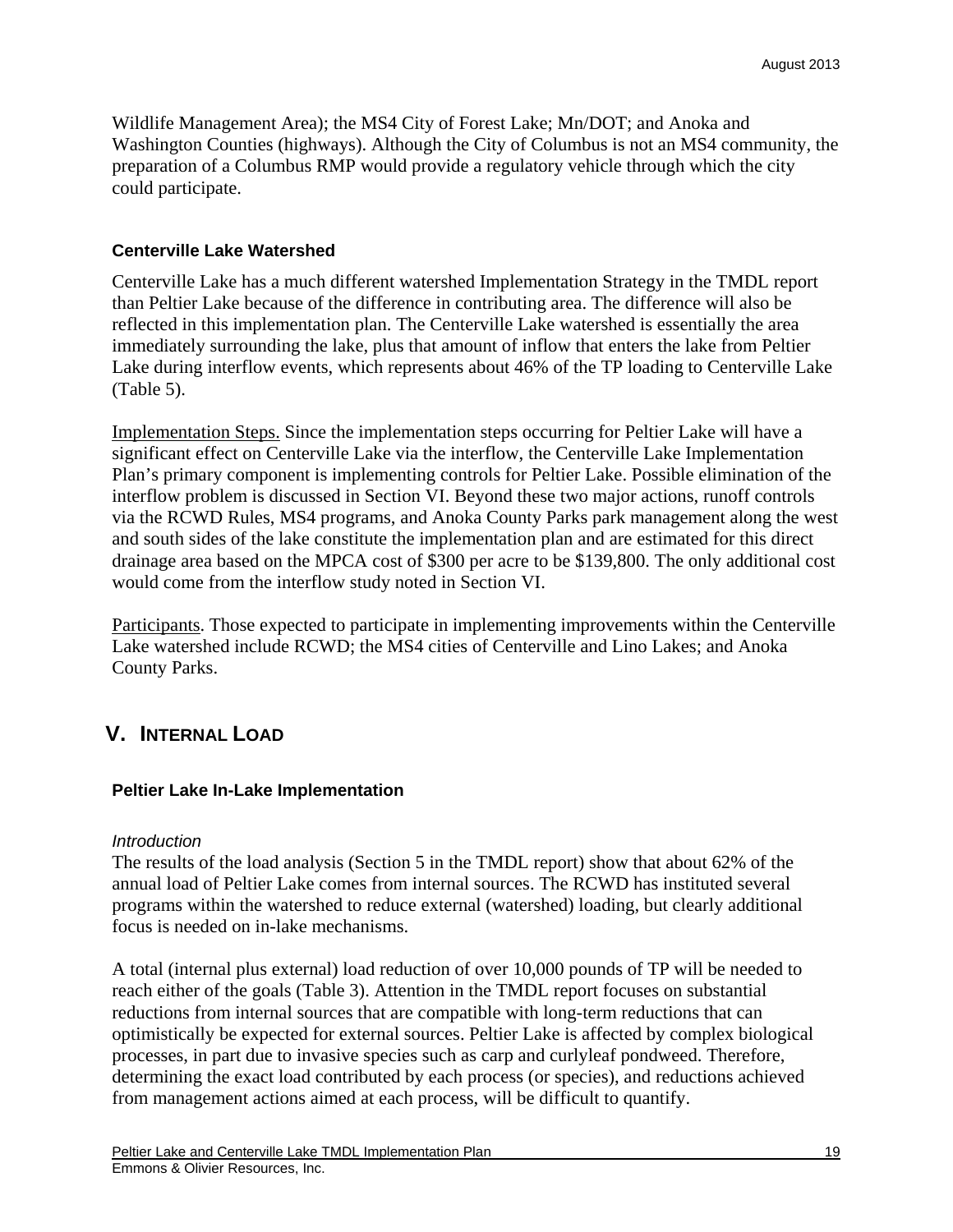The RCWD will begin its implementation program with attention to reduction of external load as an essential first step in addressing the lake. Addressing internal load without turning off the external source is not a productive management approach.

Discussions on possible in-lake management approaches have included the DNR (Fisheries, Ecological Services, Water), MPCA, RCWD, members of the public, and the St. Paul Regional Water Services (SPRWS). Although perspectives are markedly different, all agree that the water quality focus of the TMDL program will assist each in achieving their specific lake management goals. Any successful lake management program will need to rectify program differences among stakeholders.

#### *Implementation Context*

No single management practice or approach will resolve the problem of internal loading. Any success that will be achieved will have to be obtained through a multi-faceted approach. The following implementation plan details the elements within this multi-faceted approach under the title of the "Peltier Lake In-Lake Management Program" (PLIMP). Figure 1 lays out a sample decision tree that could be followed as part of the adaptive management program once the results of the recommended actions begin to be documented. This tree contains suggested follow-up actions that could evolve from the PLIMP. Each "Implementation Steps" section contains an indication of the priority for action on a low, medium, or high scale.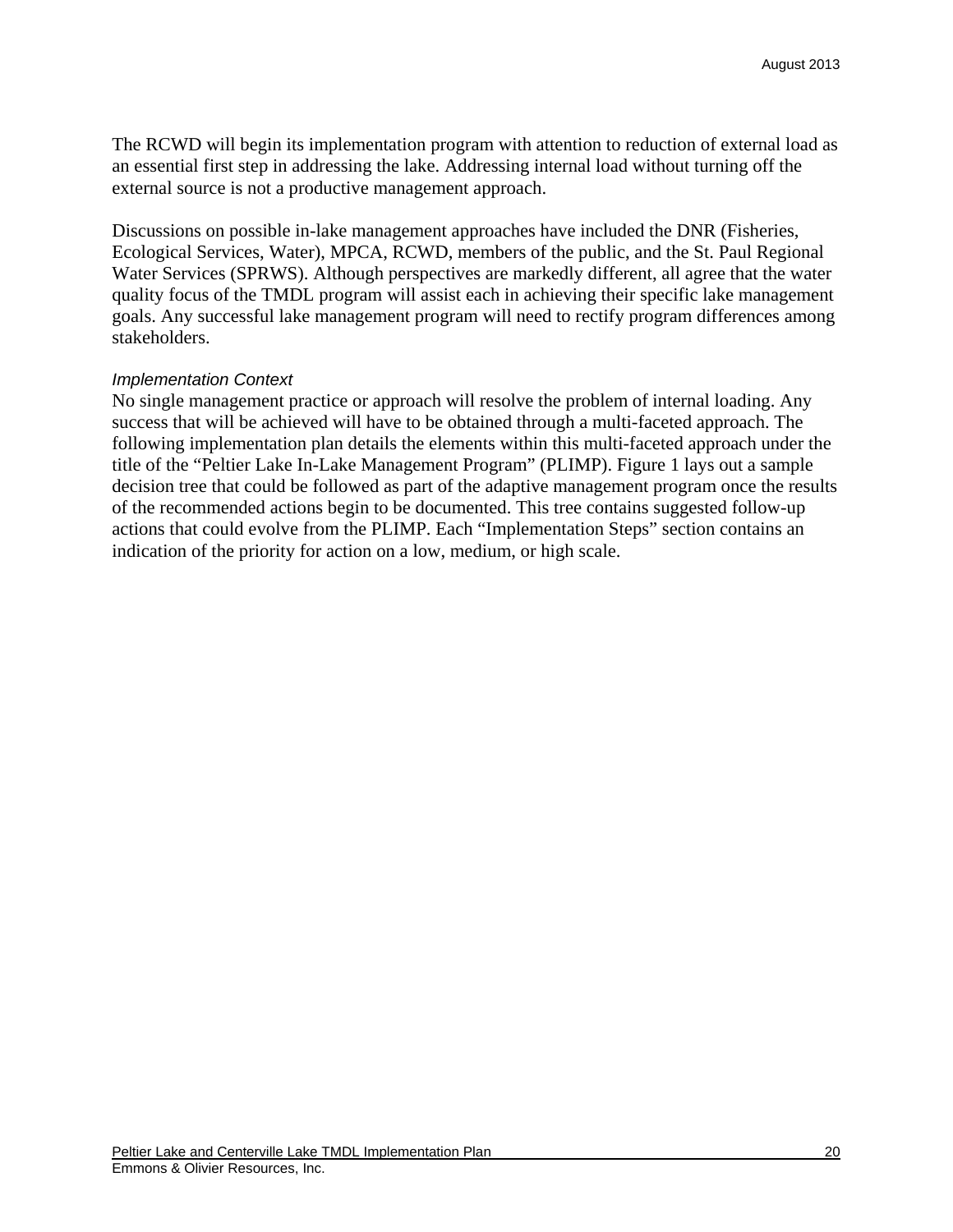August 2013



**Figure 1. In-lake Management Tree**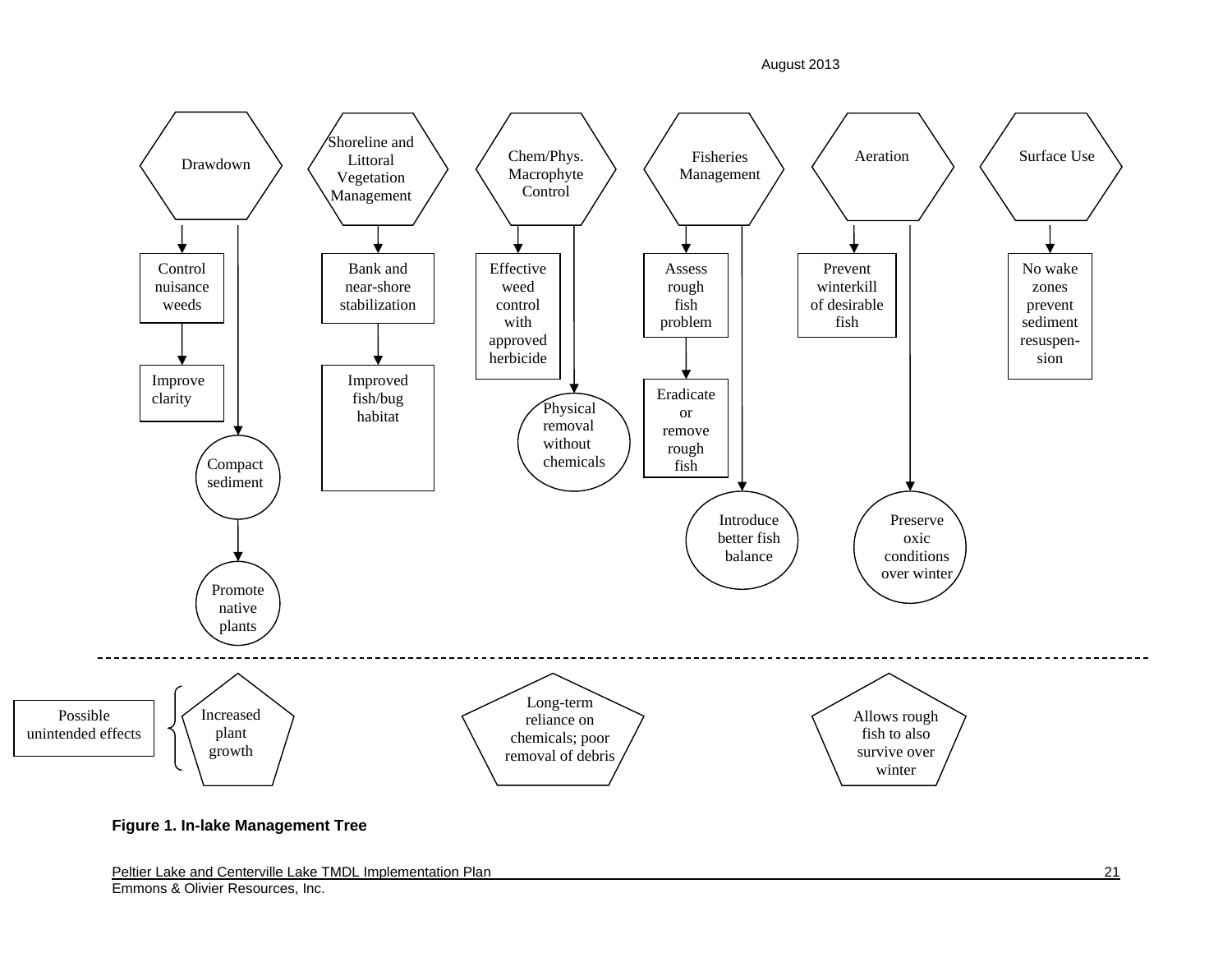Caution will be needed to evaluate the repercussions that individual decisions made within the PLIMP have on other parts of the resource. For example, getting an immediate improvement in clarity through the control of curly-leaf pondweed could introduce the possibility of rapid growth of other macrophytes over much of the lake. Currently, the plants in the lake grow only to a depth of about six feet before they are shaded-out. With the elimination of curly-leaf pondweed, perhaps native plants would be less shaded and have room to prosper. Any such changes should be documented as part of the monitoring program below.

A package of management approaches within the PLIMP needs to be crafted to address the many aspects of the problem. **The package needs to be implemented in its entirety and monitored for effects – only then can the result be quantified and effectiveness documented.** It is a process that will take many years to accomplish within an adaptive management framework. It is recommended that primary implementation of the following recommendations be undertaken by the RCWD because of the regional importance of this lake, and that it work closely with MPCA, the DNR, Anoka County Parks, SPRWS and local interests to develop the most cost-effective strategy to implement this multi-faceted approach.

Many potential in-lake management techniques were considered for Peltier Lake. The following text describes the more favorable of these alternatives that are recommended to be part of the PLIMP.

### Drawdown/Macrophyte Control

Nuisance levels of curly-leaf pondweed exist in Peltier Lake in the northern bay and along most of the shoreline to a depth of six feet (see DNR 2008 survey results in Figure 21 of the TMDL Report). Options such as mechanical harvesting and chemical control provide short-term solutions, but do not yield long-term results. A drawdown of lake levels can improve a lake's littoral vegetation through: aeration of the sediments to allow the germination of certain native plant seeds; winter freeze-out of curly-leaf pondweed turions; consolidation of the sediments to improve the sediment's ability to support rooted macrophytes; and promotion of oxygenation and consolidation of organic debris. Perhaps the most beneficial outcome of conducting this drawdown in the winter is that the curly-leaf pondweed turions (dormant vegetative propagules) in the exposed sediment are frozen and destroyed. The other noted benefits can be achieved if the drawdown continues through the following growing season (into fall).

Drawing down the level of the lake to allow for compaction of sediment and elimination of curly-leaf pondweed turions is one approach recommended for the PLIMP. Winter drawdown would begin the process with exposure of sediment and freeze-out of the turions within the exposed soil area. The DNR spring 2008 vegetation survey defined the extent of curly-leaf pondweed cover, but prior to undertaking a drawdown, a turion survey should occur to define the extent of their occurrence and assistance in defining the level of drawdown needed to effectively control them. Although summer drawdown is a possibility, the likelihood of public dissatisfaction with the disruption makes this a difficult measure to implement, although it should be part of the discussion when implementation specifics are developed.

One of the key considerations prior to developing this approach is determining the water level control authorities of the SPRWS. The utility has statutory authority established in 1885 to control the level of Peltier and Centerville Lakes, but has sold several parcels of lakeshore to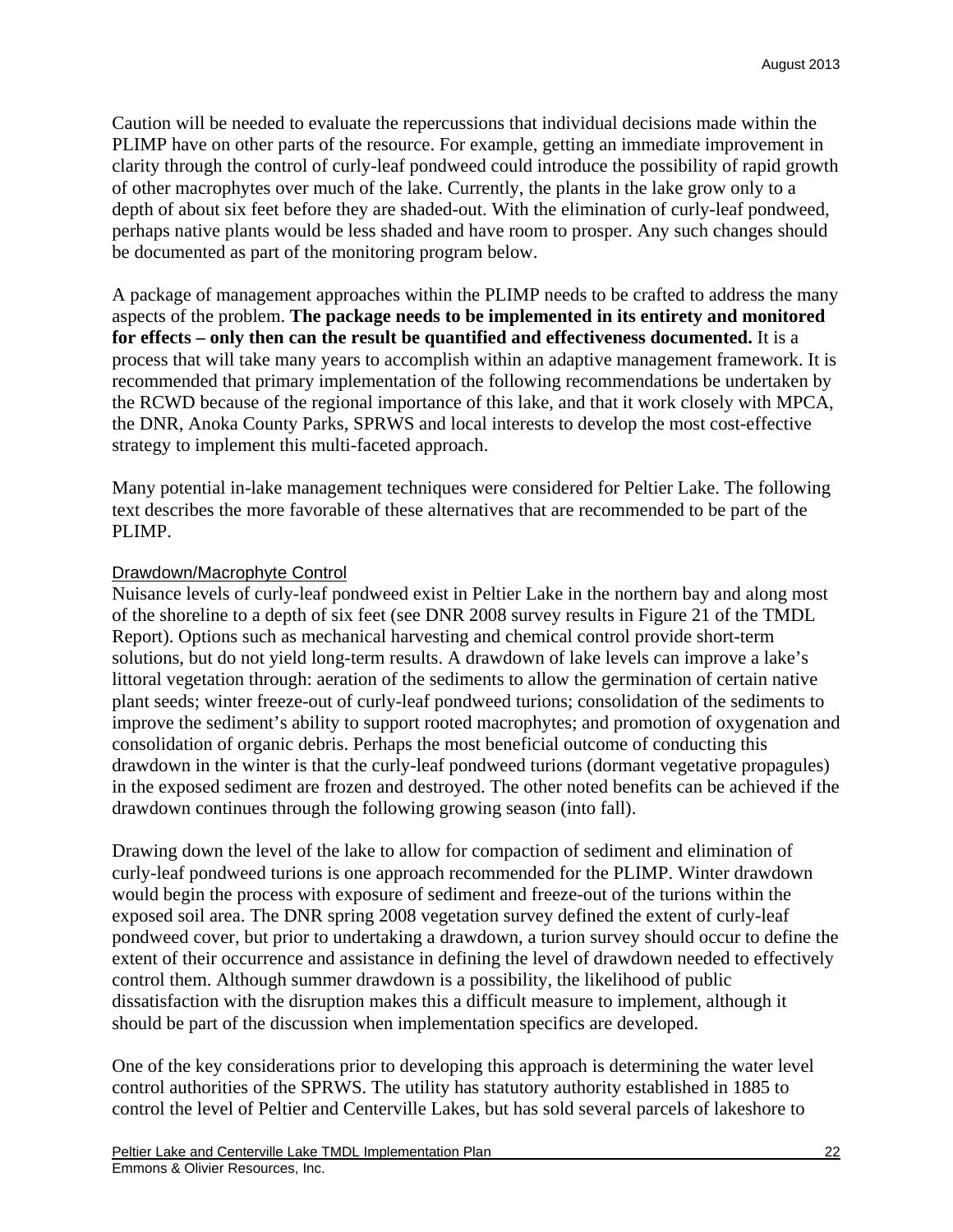private and public owners. Whether SPRWS still maintains authority for lake level control is an important factor in any decision on drawdown because of the DNR statutory provision for getting 100% shoreline owner agreement prior to a drawdown. SPRWS periodically draws down the lake to do maintenance on its dam structure, which could possibly be combined with a longer term lake drawdown on Peltier. It is clear that there will need to be public acceptance of any attempt to lower the lake for longer than the few days it might take for dam maintenance. This will probably be easier for the winter drawdown period (November through ice-out) when there are some repercussions for ice-fishing, but otherwise a several month winter drawdown would seem to have minimal local impact. Summer drawdown (ice-out through August) will have more local repercussions because of the disruption in summer recreation activities. The trade-off for improved water quality needs to be part of the public education effort associated with any drawdown request. Because of the watershed:lake size ratio of 140:1, refilling the lake in the spring or fall should be easily accomplished; the specifics of this should be part of the predrawdown engineering evaluation.

The exact level of drawdown and the repeat frequency needed to assure a phosphorus reduction goal is met will need to be determined and agreed upon by all affected parties. The current depth of macrophyte growth is approximately six feet (Ray Valley, DNR SLICE program, written communication, May 2008). Drawing lake levels down six feet would assumedly eliminate the turions responsible for this growth, but there is some uncertainty about the depth to which a turion supply might exist. In addition to defining the depth of water in which curly-leaf pondweed grows, the turion survey should explore how deep within the sediment turions can be found. A six-foot drawdown would have minimal impact around the main portion of the lake, but would essentially expose the entire portion of the lake from the island northward (Figure 2). However, this northern area is abundant with curly-leaf pondweed and is therefore a primary target of the exposure approach.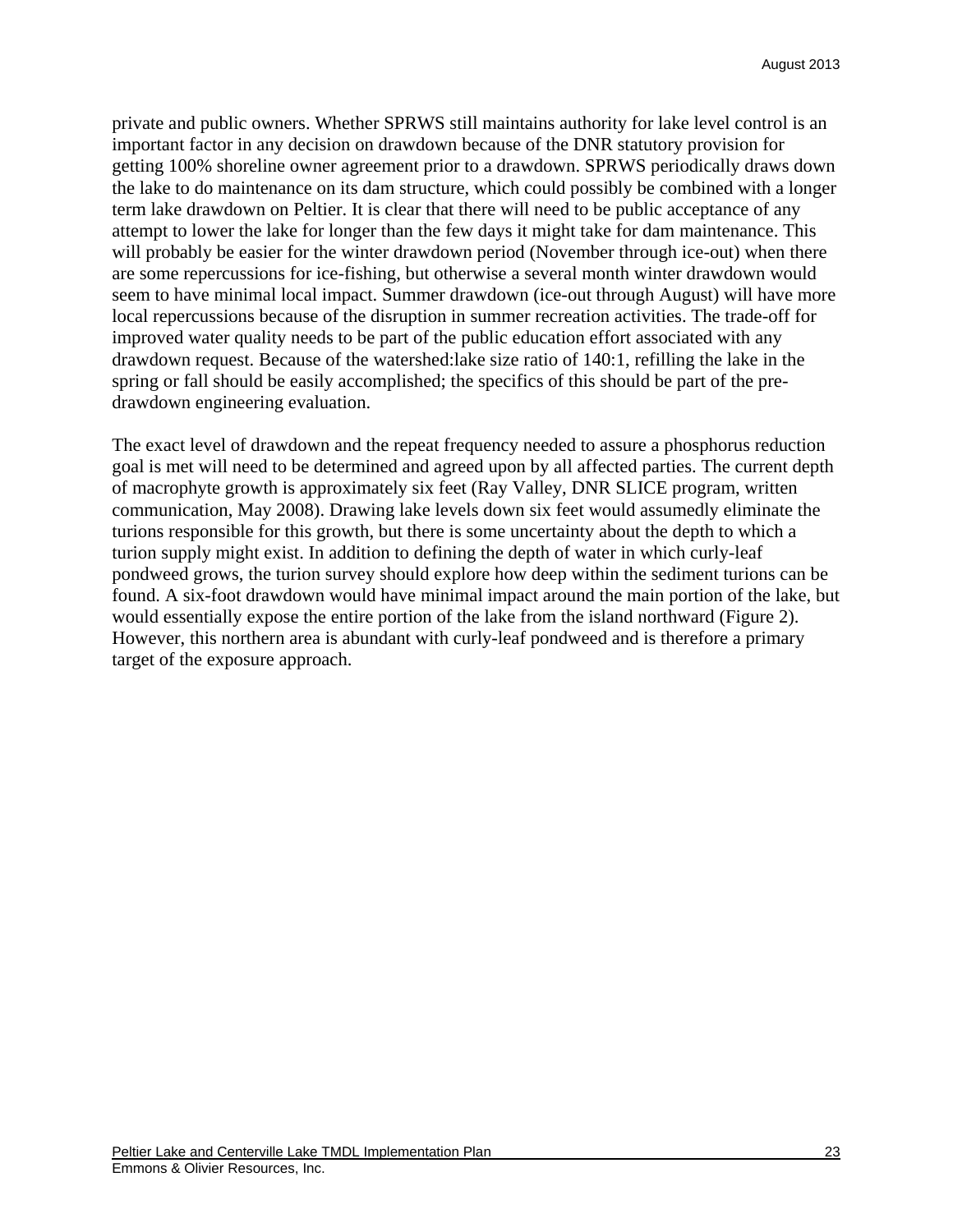

**Figure 2. Bathymetry of Peltier Lake** 

If a drawdown were conducted and water clarity increased, increased density of Eurasian milfoil could be a secondary impact. Eurasian milfoil was present at approximately 18% of the area surveyed by DNR in its spring 2008 vegetation survey of the lake area 12-feet deep or less (Ray Valley, written communication). As previously mentioned, clearing the water could lead to proliferation of plants to greater depths than the present six feet. One of the plants that could successfully out-compete native plants would be the milfoil, thus leading to the need for another control program if the population reached a nuisance level. However, DNR and RCWD agree that Eurasian milfoil is preferable to curly-leaf pondweed from a water quality perspective, although certainly not desirable from an ecological standpoint.

Another impact of a lake drawdown could be increased susceptibility of a winter fish kill caused by dissolved oxygen depletion, although winter aeration should prevent such an event. Nevertheless, an investigation into the capabilities and operation plan of the current aerator on Peltier Lake should be included in any lake drawdown plan.

Despite concerns noted above, DNR staff has a favorable view toward lake drawdown as a viable management technique. Part of the pre-drawdown study should address the impact of passing drawn-down water through the rest of the Rice Creek Chain of Lakes, although this is not expected to be a problem during the fall drawdown.

Implementation Steps. A high priority should be placed on undertaking an engineering study of the impacts of drawing down the level of Peltier Lake during a winter season, with a potential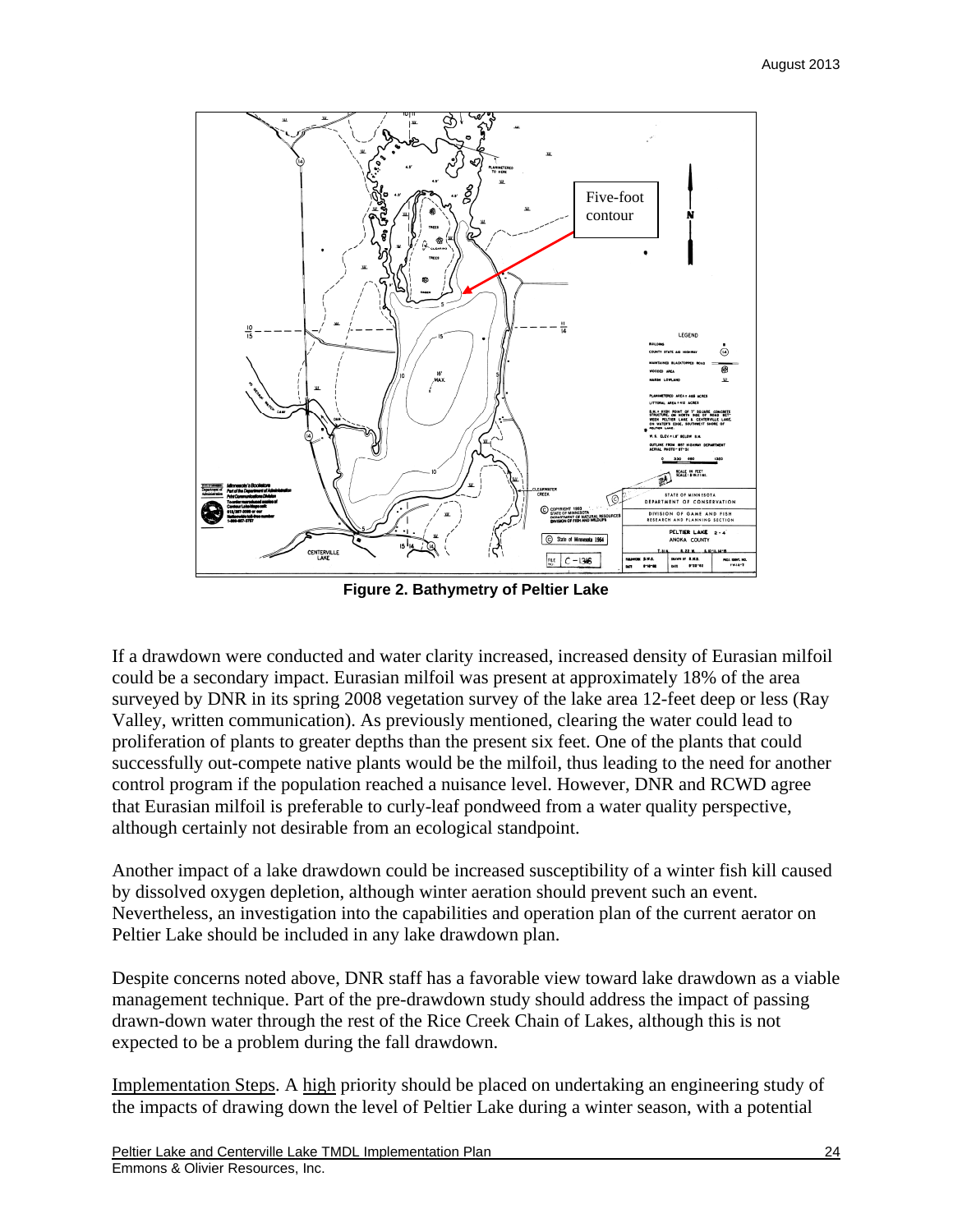extension through the following growing season. The study should be initiated by the RCWD with participation in the study by DNR, SPRWS, the cities of Lino Lakes and Centerville, Anoka County Parks and lakeshore owners/stakeholders. The outcome of this study, if found to be desirable, would be a drawdown of some designated depth over the winter, with possible extension into a full summer season if deemed feasible. Related factors to study will include the continuation of aeration, downstream effects, and local recreation impact. The approximate cost of the drawdown engineering and environmental study would be \$50,000, which would include the assessment of how far the drawdown should occur, how long it should last, what the shoreline and recreation impacts would be, how the release and refill of water would occur, where dredging could enhance results, and a survey of curly-leaf pondweed turions. The cost for the drawdown will be determined as part of the study.

Participants. Those expected to be primary participants in evaluating and developing the drawdown feasibility for Peltier Lake include: DNR, RCWD; the MS4 cities of Centerville and Lino Lakes; Anoka County Parks; lakeshore owners; and St. Paul Regional Water Services.

## Shoreline and Littoral Vegetation Management

An ecologically healthy lake shoreline and littoral (shallow water) area is capable of filtering watershed runoff, removing both sediment and certain forms of nutrients, preventing erosion from wave action, and providing important habitat for fish, waterfowl, and invertebrates. A buffer of native shoreline vegetation should be established around the perimeter of the lake. This may be accomplished through cost-share and educational programs with shoreline property owners. Promoting native shoreline vegetation is not expected to significantly reduce phosphorus loading under the current loading scenario; however, it will improve the in-lake conditions and potentially lead to lower internal loading. Additionally, if more of the Peltier shoreline is developed in the future, an improved native shoreline vegetation will mitigate the impact of the future development. Peltier Lake has approximately four miles of shoreline, not including the island. About half of this consists of the Anoka County park land on the western side, which should be fairly stable.

The littoral (shallow zone) vegetation in lakes directly influences the lake's water quality. Without a healthy community of both emergent and submergent vegetation, zooplankton and other macroinvertebrates do not have sufficient habitat and refugia. Littoral vegetation management also can provide an energy break between waves on the water and an erosive shoreline. Re-establishment of littoral vegetation is one of the desirable outcomes of the lake drawdown recommended above. If a native seed-bank is present, this should be a cost-free result of the drawdown.

Follow-up plant management with attention to both shoreline and littoral vegetation should occur the year after a drawdown to document how both programs are succeeding.

Implementation Steps. The PLIMP should include a program that promotes establishment of both shoreline and littoral vegetation. The program is a medium priority until some of the other more immediate needs are addressed. However, it could be one that could be undertaken by existing RCWD programs and thus successfully implemented in a short time period. This program could include a cost-share element and perhaps some regulatory approaches to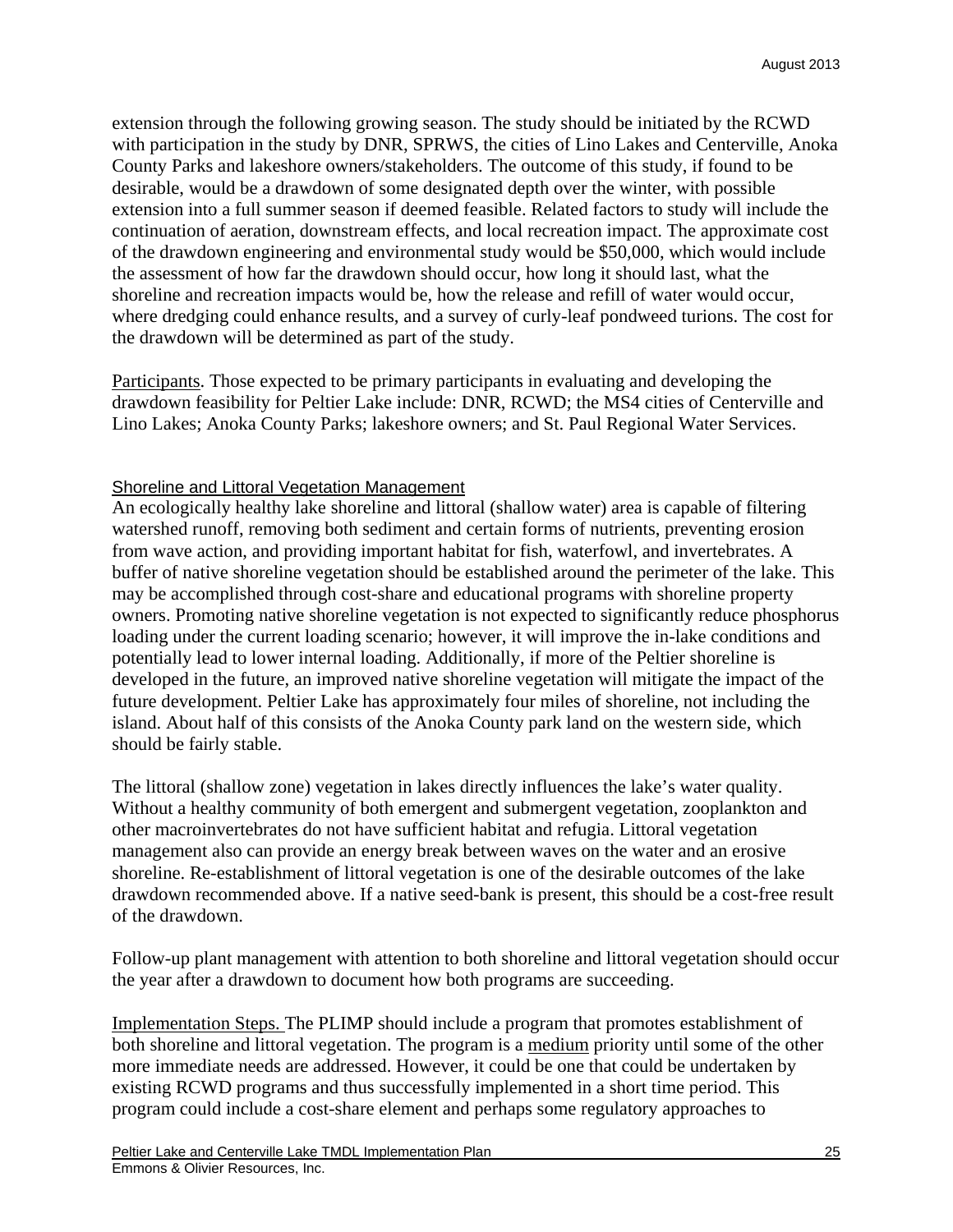allowable shoreline/littoral vegetation practices. The littoral establishment is an expected outcome of the recommended lake drawdown, so no additional cost is expected. The shoreline vegetation establishment program for the Peltier shoreline cannot be estimated with any accuracy until the extent of needed stabilization is determined. It is, therefore, recommended that a shoreline survey be undertaken and a set of restoration templates be developed and used to address categorically defined needs. The expected area of shoreline to be covered would not likely include the Anoka County park land or the island, both of which should be stable and well buffered. The cost of the shoreline survey and template development would be about \$15,000.

Participants. Those expected to be primary participants in evaluating and developing the shoreline and littoral vegetation management plans for Peltier Lake include: DNR, RCWD; the MS4 cities of Centerville and Lino Lakes; Anoka County Parks; lakeshore owners; and St. Paul Regional Water Services.

## Chemical and Physical Macrophyte Control.

The use of chemicals needs to be addressed in two areas. First, the use of alum to immediately sequester TP from the water column and form a floc blockage/seal on the lake bottom was discussed. There is very little favor among DNR and RCWD staff for this approach for several reasons: the shallow nature of the lake exposes the bottom sediment to wind and boat disturbance; the extent of the rough fish population capable of disturbing the floc layer is unknown, although thought by DNR to be below a problematic level; and the presence of curlyleaf pondweed and its ability to root below the floc layer and extract phosphorus negates some of the benefit.

The second area is control of nuisance macrophytes with chemical application. Any attempt to do so, for example for curly-leaf pondweed control, is a long-term, year-after-year process that will likely only succeed in controlling the population, but never eradicating it permanently. There is certainly a possibility this approach could be part of the overall management strategy for macrophyte control, but the turion control approach noted under the drawdown option above is preferred as a first approach. Some DNR staff noted the desirability of having any kind of macrophyte, even curly-leaf pondweed, as a necessary part of a healthy lake ecosystem. Although this can be true, preference is for native, non-nuisance varieties rather than non-native, nuisance plants. Part of the overall macrophyte management plan should be to manage for a native macrophyte population.

DNR also noted that Peltier Lake is classified as a Natural Environment Lake because of the large amount of public park space on the west half. One of the restrictions on Natural Environment Lakes is the prohibition of chemical treatments. Any attempt to use a chemical control approach would need a variance as part of an overall comprehensive plant management plan (preferred by DNR) or a change in the lake to a Recreational Lake category (not preferred by DNR because of the precedent it would set). DNR feels that a TMDL implementation effort would likely provide the necessary justification for a variance in the herbicide prohibition.

The use of physical or harvesting practices is also a common technique on Peltier Lake. Both private (individual) and commercial initiatives have been used. A DNR permit is required for this activity and it stipulates that all cut weeds must be removed from the lake and disposed of in upland areas away from the lake. Enforcement of this permit provision has apparently not been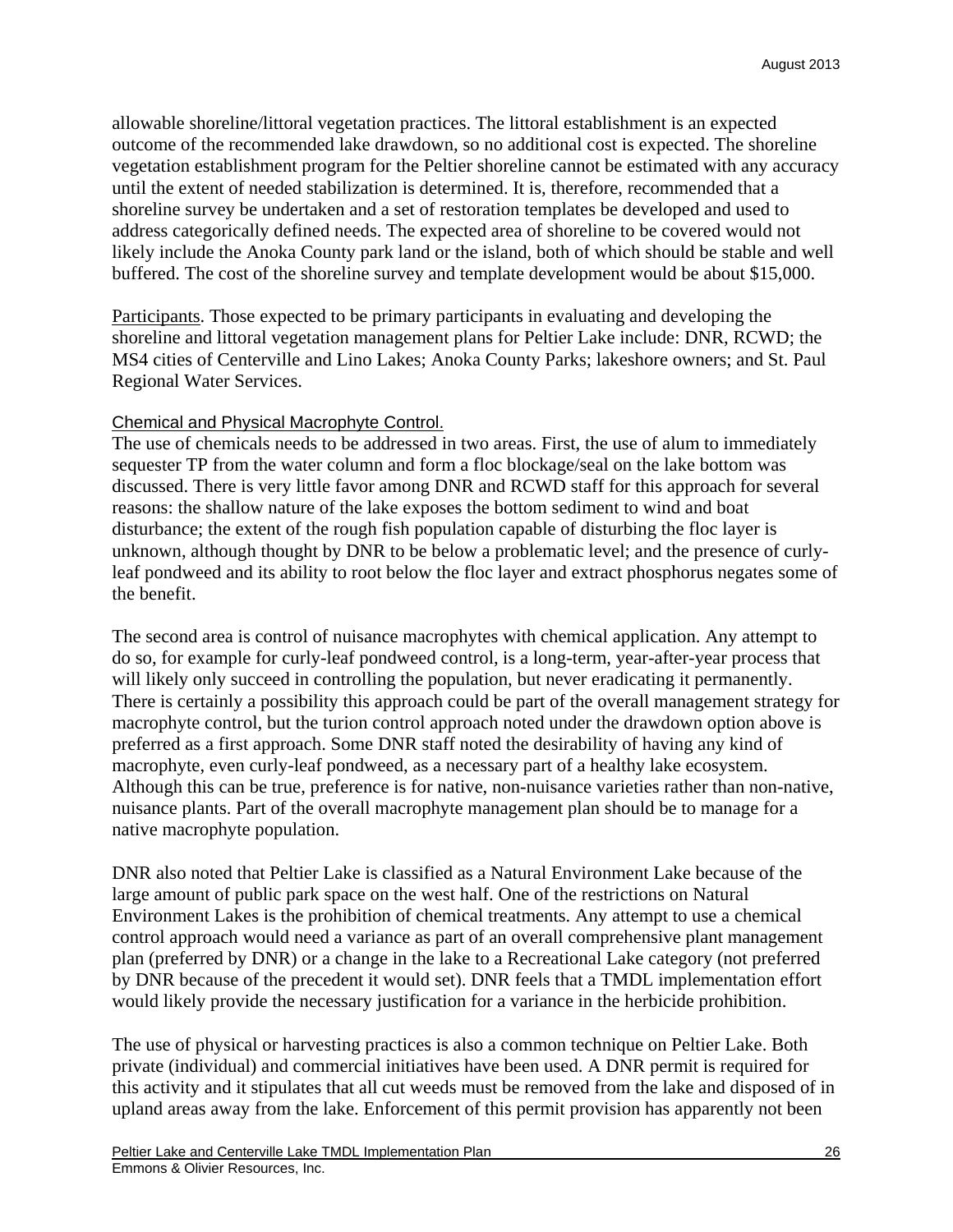strict enough to prevent private cutting and failure to remove harvested weeds from the lake by some homeowners. As part of a macrophyte control program, proper enforcement of weed harvesting permits so that cut weeds are removed from the lake must occur. Leaving cut weeds in the lake leads to biodegradation with subsequent phosphorus release and oxygen consumption, plus the spreading of invasive weeds by turions (curly-leaf pondweed) or cut stems that root upon contact with the sediment (Eurasian watermilfoil).

Implementation Steps. Selective use of both chemical and physical macrophyte control should be integrated in the PLIMP, under the strict regulatory oversight of the DNR. Chemical treatment of curly-leaf pondweed is a low priority, since it would need a variance from the DNR. Also, due to the low residence time of Peltier Lake, especially in the spring when chemical treatments are applied, the time of contact that the chemicals would have with the plants would be shortened, reducing the effectiveness of the treatment. Physical macrophyte control should be given a higher priority. Some additional costs are expected for RCWD oversight and increased DNR enforcement of existing rules. This additional cost is estimated at \$10,000 per year.

Participants. Those expected to be primary participants in evaluating and developing the chemical and physical macrophyte control program for for Peltier Lake include: DNR, RCWD; the MS4 cities of Centerville and Lino Lakes; Anoka County Parks; lakeshore owners; and St. Paul Regional Water Services.

#### Fisheries Management

A fisheries management plan should be developed in cooperation with the Minnesota DNR that balances the fisheries and water quality goals of the lake. The fish data available for the lake show that a very good species distribution of fish currently exists in the lake (see TMDL Study). DNR actively manages the lake for game fish, most recently focusing on stocking with walleye and channel catfish. Currently a very good mix of both planktivores (zooplankton eaters) and piscivores (predatory fish eaters) exists in the lake and further alteration of populations does not appear to be needed. Further exploration of a biomanipulation or trophic cascade approach would need to have better phytoplankton and zooplankton data. There is some good zooplankton data available at RCWD and the DNR Sustaining Lakes in a Changing Environment (SLICE) sentinel lakes monitoring program hopes to collect more in 2008, but phytoplankton data are essentially non-existent and would need to be collected to better understand the plankton dynamics in the lake prior to any manipulation attempt.

The dam at the Peltier Lake outlet does not effectively serve as a fish barrier for the upstream movement of fish. DNR has reported its observation that rough fish (like carp) can jump over the dam structure to move in to Peltier Lake from downstream portions of Rice Creek when water backs up to the dam from the downstream reach. There is also nothing stopping the free movement of fish from the upper part of the watershed downward into the lake. The presence of several major tributaries and large wetlands in the upper watershed means an abundant source of fish can move freely into the lake. The potential for success of any rough fish eradication program is limited if upstream controls are not also implemented. These controls would have to include massive eradication and/or installation of many new fish barriers. The eradication, fish barrier approach has been effective for Howard Lake, but a much larger scale would be needed to protect Peltier Lake.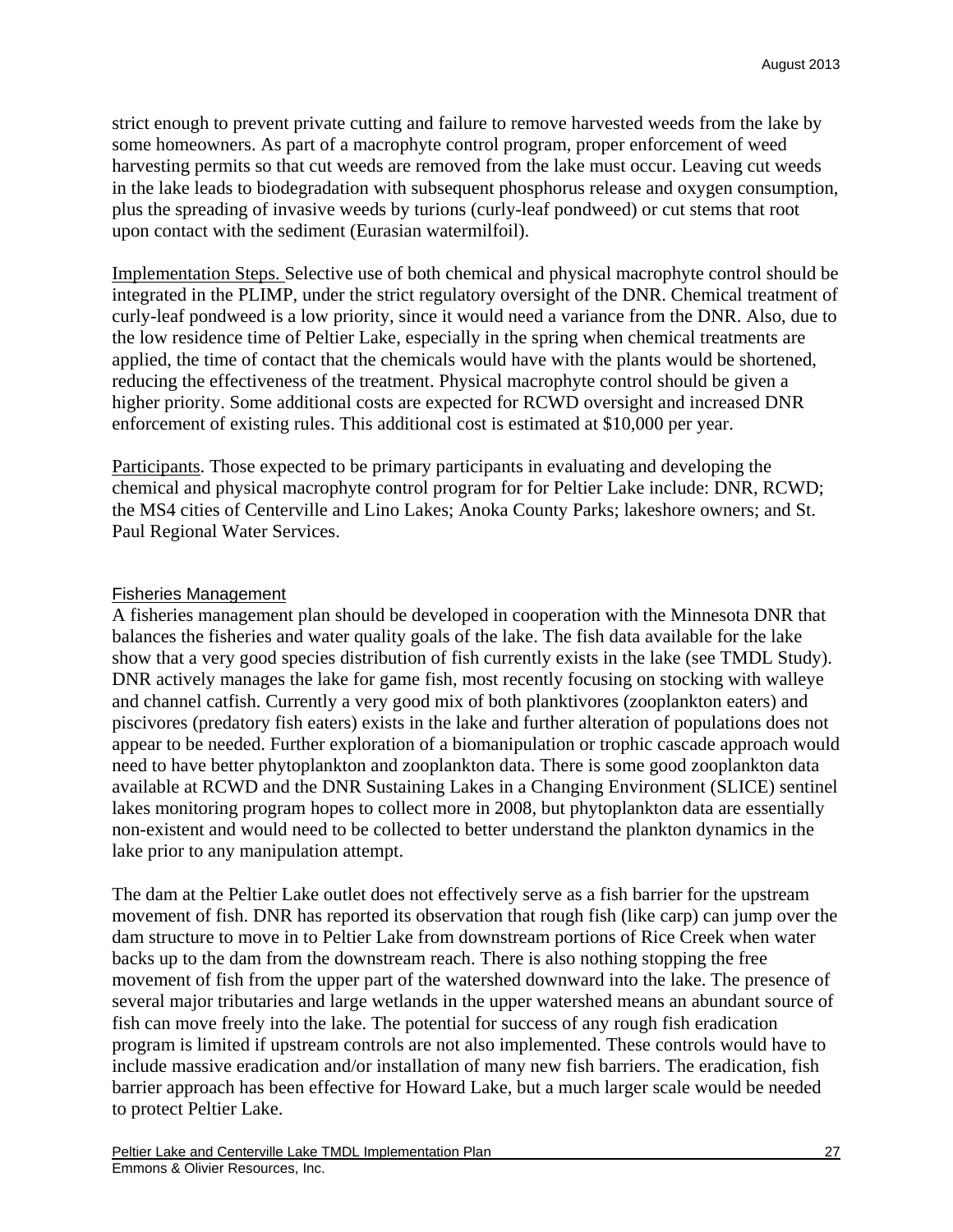The rough fish population, according to the latest DNR knowledge, is dominated by bullheads, with carp and buffalo less in number. DNR does not believe that the carp population is problematic, but does not know current population numbers. The DNR SLICE program collected electrofishing data on May 27, 2008, but these data did not provide the information needed to produce a carp population estimate. Data needed to produce a carp population estimate could be gathered using other techniques, such as a mark-recapture study. As part of the overall management strategy, the rough fish component of the survey should be assessed to ascertain a true measure of the population. This survey would then be part of the database used to select among many options for rough fish control, including chemical eradication as a final option.

As part of an overall rough fish management approach, the installation of several fish barriers are proposed to prevent both the upstream and downstream migration of carp into Peltier Lake. Closing access from downstream would require a barrier downstream of the dam, since carp have been seen easily jumping over the dam when backwater from below raises the creek level at the dam. An electric barrier installation (range from \$50,000-75,000) at Highway 14 is one possibility. Other non-electric (manifold) barriers could be installed (about \$7,000 each) at all of the critical upstream locations where carp could enter, including upper Rice Creek, Hardwood Creek and Clearwater Creek. An evaluation of adjacent wetland controls would also be needed.

Three options exist for rough fish eradication. The first option involves the use of the chemical rotenone. The cost for rotenone ranges from \$150-300 per acre (depending on the dose needed), meaning the cost for rotenone application in Peltier Lake would be between \$75,000 and \$150,000. A second option for fish eradication is *reverse aeration*. Because this option relies on the mixing of anoxic waters during ice-on periods, it would have the best chance for success if it were combined with a winter drawdown. Although it may have a slightly lower chance of success compared to rotenone, the significantly lower cost, combined with less anticipated resistance from the public, may make this a more feasible option for fish eradication. Because both of these options are non-selective eradication techniques, they would result in total elimination of fish in Peltier Lake. This means that DNR could start from scratch to build a desirable fish population. Because DNR Fisheries does not currently see an undesirable population mix in the lake, it would not favor this approach unless absolutely needed as part of the overall management strategy, which would include the installation of barriers to keep carp from moving back in after the eradication. A third option for rough fish eradication involves commercial harvesting. Based on past experience with this technique, DNR has concerns about the likelihood for success of this option. They also note that commercial harvesters require subsidies due to the low demand for rough fish as food. However, research at the University of Minnesota indicates that there are techniques to improve the efficiency of commercial harvesting, making it more economically viable, and giving it a greater chance of impacting the population. If this option were considered as part of an overall management strategy, it is strongly recommended that RCWD work with the University of Minnesota to ensure the greatest likelihood for success. This management action should be viewed as a reoccurring maintenance activity.

DNR believes that the best control for rough fish in Peltier Lake is a balanced mix of healthy fish with a good predator population.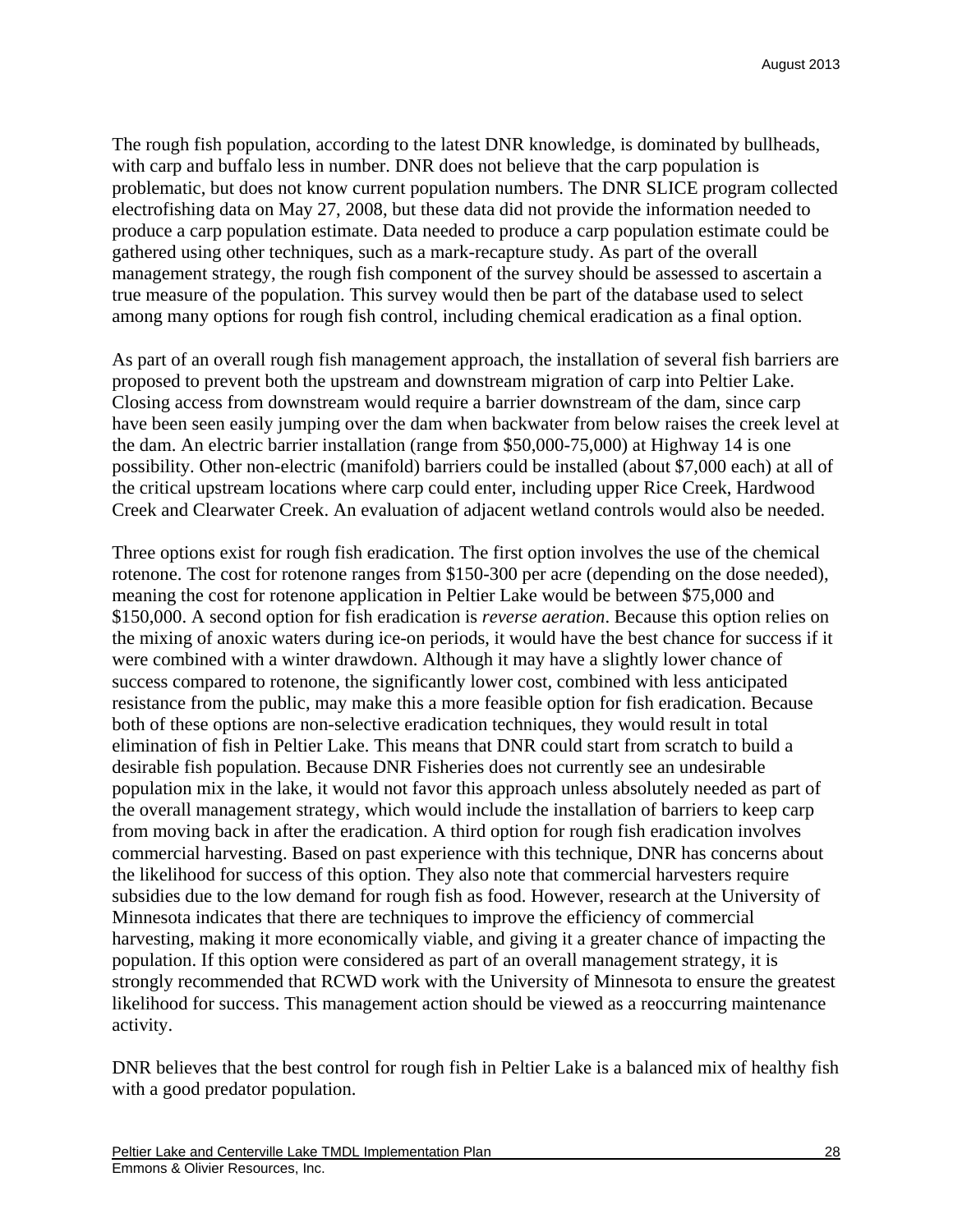Implementation Steps. Fisheries management is an integral part of the PLIMP and therefore warrants a high priority. Actions needed to build an effective fisheries management plan include: collection of more plankton base data; identifying locations for rough fish barriers; testing new techniques for producing rough fish population estimates; and consideration of both eradication and harvesting options for rough fish removal. The fisheries management study to determine actual fisheries implementation steps would cost an estimated \$35,000 and would address all of the elements discussed above. Actual implementation of, for example fish barriers or rotenone application, cannot be done until this study is complete and able to define the needed implementation steps.

Participants. Those expected to be primary participants in evaluating and developing the fisheries management program for Peltier Lake include: DNR, RCWD; the MS4 cities of Centerville and Lino Lakes; Anoka County Parks; lakeshore owners; and St. Paul Regional Water Services.

## **Dredging**

Perhaps the most assured way of eliminating in-lake phosphorus release from lake sediment is to remove the sediment from the lake. Although a very effective tool, this option is seldom used because of its high cost. A recent RCWD mechanical dredging project on Long Lake obtained bids that ranged from \$7-14 per cubic yard. Hydraulic dredging was not considered as a viable option because of the higher expense and difficulty in permitting disposal sites.

Removal of select areas of sediment from Peltier, although not a top priority technique, could be done after a sediment survey to determine both nutrient content and depth of sediment. It could be part of the drawdown option to remove a certain amount of material while the water level is lowered. This would have the extra benefit of removing the turions contained within the removed sediment. No estimate of the extent of sediment removal needed is available without further field testing and full environmental evaluation.

Implementation Steps. Selective removal of nutrient enriched sediment during the period of drawdown should be considered. This would be only for a limited amount of sediment and only after nutrient content has been documented, so therefore is a low priority unless defined otherwise once the drawdown is underway. The dredging cost cannot be determined until the amount of material in need of removal is quantified and a disposal plan formalized. The cost of the study needed to identify possible dredging needs is included in the drawdown assessment previously discussed.

Participants. Those expected to be primary participants in evaluating and developing the feasibility for any dredging of Peltier Lake include: DNR, RCWD; the MS4 cities of Centerville and Lino Lakes; Anoka County Parks; lakeshore owners; and St. Paul Regional Water Services.

## **Aeration**

Peltier Lake currently has an aerator that runs at times during the winter. The system is owned and operated by the Anoka County Parks department. DNR attributes at least some of the success in maintaining healthy species diversity to the winter aeration program. This aeration keeps the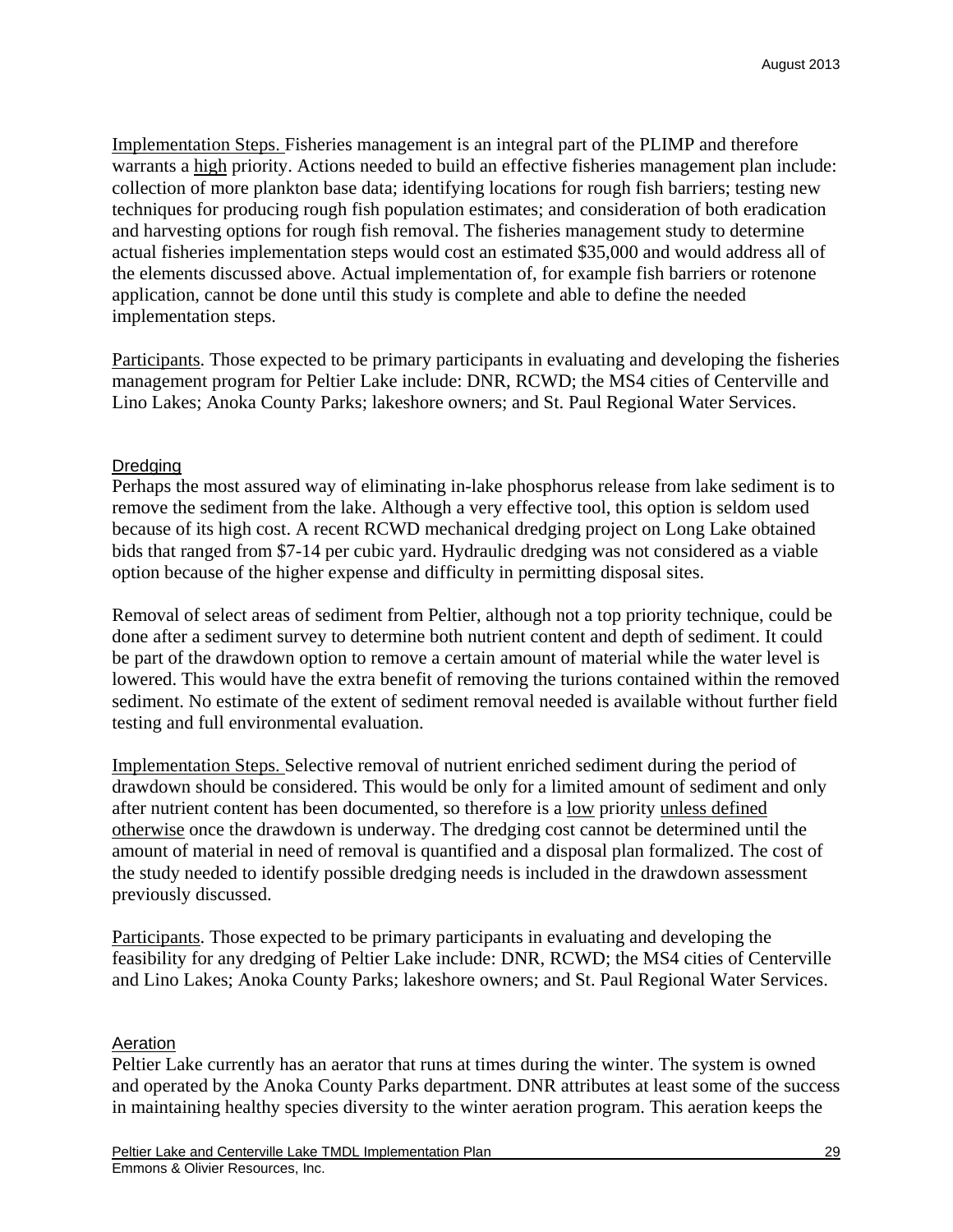predator population healthy over the winter, which in turn keeps the planktivores in check. Although the rough fish certainly benefit from the aeration, they would likely survive in greater percentages than the predators without it. Aeration, therefore, is also an essential part of the overall strategy. Collecting additional dissolved oxygen profiles for the lake in all seasons would assist the decision-making process in regards to future aeration; dissolved oxygen profile data are not currently available since 1990.

Implementation Steps. Operation of the Peltier Lake winter aeration system should continue based on oxygen content of the water over the winter season. DNR has identified aeration as a high priority because of its role in keeping a healthy fish population in Peltier Lake. Additional dissolved oxygen profile data collection should supplement the current limited data. Aeration activities should be coordinated with the DNR to assure minimal negative fisheries impact. The cost of aeration has been borne by the Anoka County Parks Department and is not proposed to change as a result of the TMDL program. Additional dissolved oxygen profile data could be collected for an annual cost of \$10,000 for automated recording at the deepest spot in the lake, or about \$5,000 for frequent visits by sampling personnel.

Participants. Those expected to be primary participants in continuing the aeration of Peltier Lake include: DNR and Anoka County Parks.

#### **Surface Use**

The northern portion of Peltier Lake has been a settling area for the upper part of the watershed and contains several feet of unconsolidated, easily disturbed sediment. This sediment is highly enriched and can result in the introduction of nutrients directly into the water column when resuspended. This part of the lake is currently under a no-wake ordinance passed by the cities of Lino Lakes and Centerville.

Implementation Steps. Control of surface water activities in the northern lake area should be continued at a high priority so that nutrient resuspension is minimized. This will be especially critical if a macrophyte rehabilitation program is able to re-introduce native vegetation in this sensitive area. There would be no additional cost to permanently extending this control.

Participants. Those expected to be primary participants in continuing the surface water use restrictions on Peltier Lake include: the Anoka County Sheriff's office, DNR, RCWD; the MS4 cities of Centerville and Lino Lakes; Anoka County Parks; and lakeshore owners.

#### Monitoring

As noted earlier, no single management practice or approach will resolve the problem of internal loading in Peltier Lake. A multi-faceted implementation plan through PLIMP will be needed. Unfortunately, such an approach will present difficulties when assessing the effectiveness of each of the single management strategies. For example, if both a drawdown and carp barriers are implemented, changes in water quality cannot be attributed to either of the strategies, but rather both strategies in tandem. Both DNR and RCWD recognize the importance of adaptive management practices, i.e. assessing the effectiveness of implementation steps and making the appropriate adjustments in strategy. Future assessments of the implementation strategy will need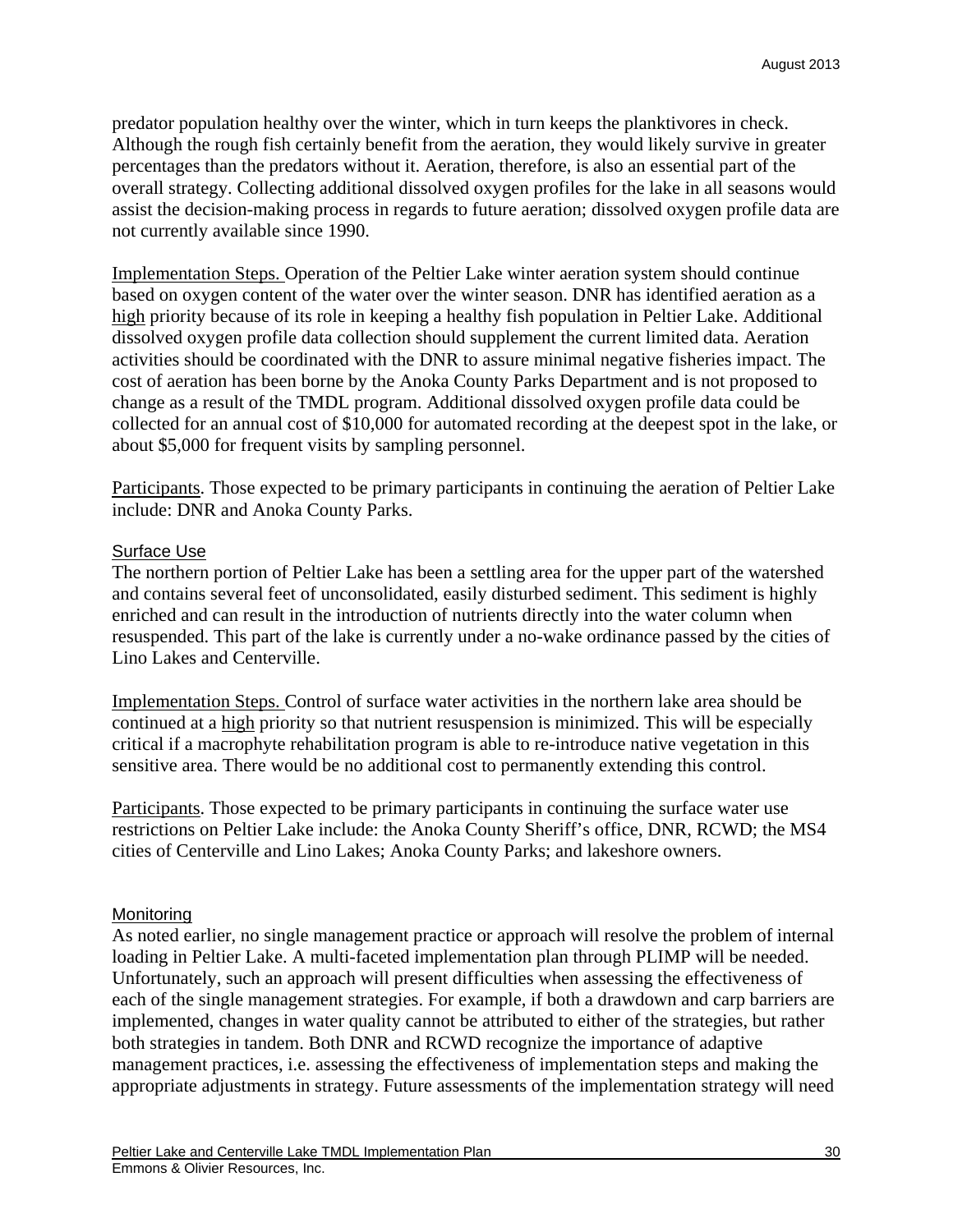to exhibit care in their conclusions, but a well structured monitoring plan to track changes in the quality of the lake is essential.

Peltier Lake is one of the sentinel lakes under the new DNR Sustaining Lakes in a Changing Environment (SLICE) monitoring program. Although very limited in funding, DNR intends to collect limited baseline data. The amount of data collected would be greatly enhanced through any local or RCWD assistance. Water quality data are currently collected through the Met Council's CAMP program, but only for surface samples and with no biological data.

In 2008, DNR would like to collect the following data for Peltier:

- Spring trap-netting for pike
- Spring macrophyte survey (curly-leaf pondweed focus)
- August macrophyte survey (post-curly-leaf pondweed)
- Summer trap-netting
- Spring electro-fishing
- Monthly zooplankton counts
- Chlorophyll-*a* measurements

A cursory assessment of the difference between the inflowing and outflowing TP load indicates that Peltier Lake retains about 52% of the inflowing TP load. Continued assess of this ratio should occur as part of the lake monitoring program.

Implementation Steps. Continued routine surface water data collection on Peltier Lake should be supplemented by additional bio-data and lake response data collection to document changes brought about through the PLIMP. This data collection effort is a very high priority and should be coordinated through the RCWD in conjunction with the DNR and Metropolitan Council CAMP efforts. Additional costs for the RCWD to undertake this lead monitoring role, thus supplementing its existing role, would be approximately \$10,000 for field personnel and laboratory costs.

Participants. Those expected to be primary participants in monitoring of Peltier Lake include: DNR, MPCA, and RCWD.

#### **Permitting**

DNR permits will be required if some of the options are to be used. Specifically, there is a need for an aquatic plant management permit and a work in public waters permit if any dredging or drawdown were to occur.

Implementation Steps. All proper regulatory processes must be followed as a high priority as the PLIMP is implemented. This will not be any costs in addition to current regulatory costs.

Participants. Those expected to be primary participants in the type of permitting discussed above for Peltier Lake include: DNR, RCWD; the MS4 cities of Centerville and Lino Lakes; Anoka County Parks; lakeshore owners; and St. Paul Regional Water Services.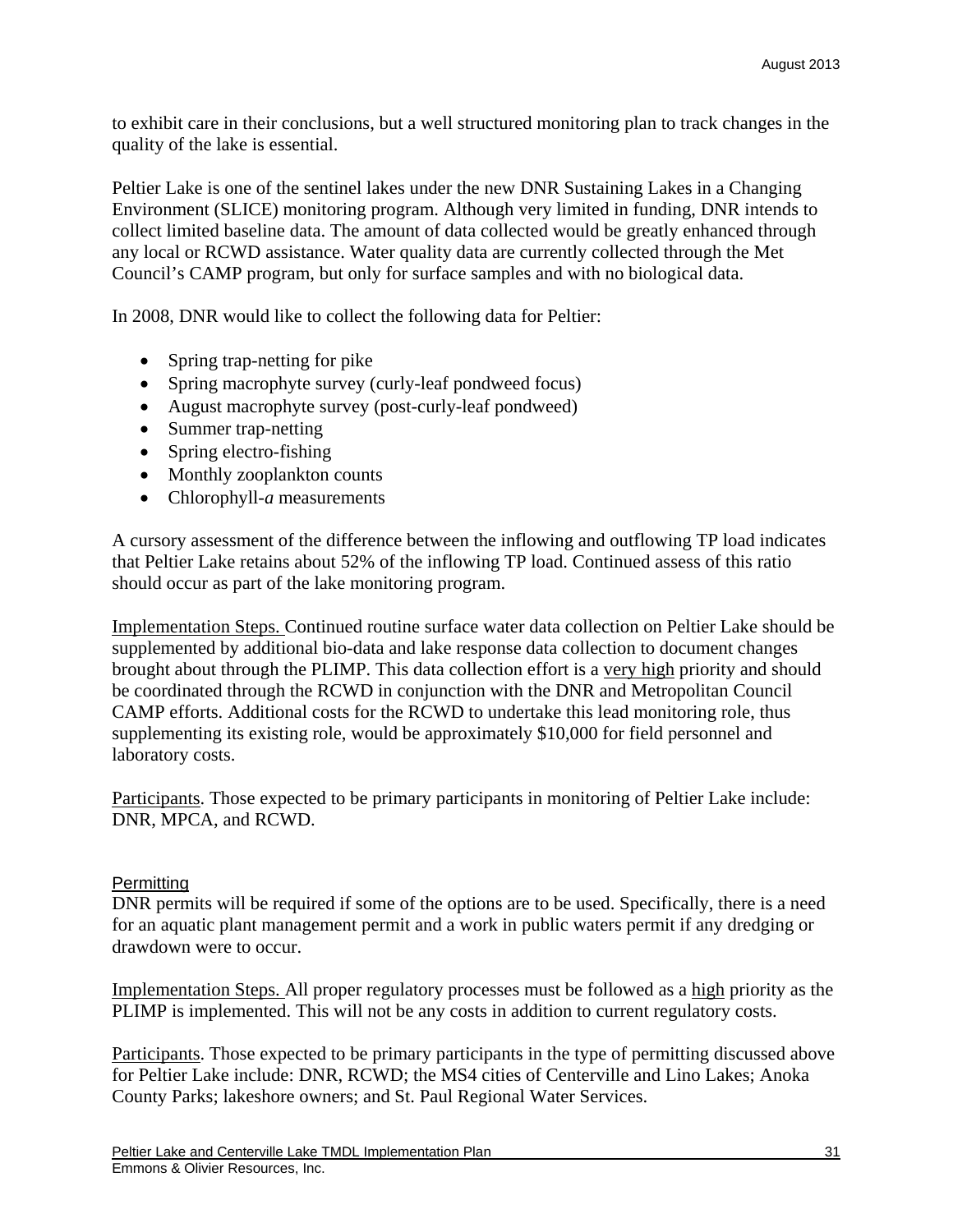### *Peltier Lake In-Lake Management Plan (PLIMP) Summary*

A multi-faceted in-lake nutrient control and bio-management plan has been proposed for Peltier Lake. The following approach is proposed for controlling the in-lake release of phosphorus in Peltier Lake and documenting the effects of such actions. The steps must be done in concert with external load reductions to reduce the supply of phosphorus entering the lake:

- External load reduction will be pursued by the RCWD through a mix of sub-watershed load reduction programs, various regulatory methods, and select BMP installation
- A multi-faceted approach to in-lake nutrient control will be implemented, including the following elements:
	- o Macrophyte control via drawdown, soil compaction, and promotion of revegetation with native plants and possible chemical/physical spot control
	- o Fisheries management, starting with collection of phytoplankton data, a rough fish population survey and installation of rough fish barriers as identified after the survey
	- o Consideration of spot sediment removal if shown by testing to be beneficial and cost-effective
	- o Maintaining the winter aeration program to keep a healthy predator population
	- o Consideration of biomanipulation after plankton data are better established and when needed to adjust the desired fish population
	- o Increased collection of in-lake data to reflect the changes brought about by the PLIMP

## **Centerville Lake In-Lake Implementation**

#### *Implementation Context*

An implementation plan for Centerville Lake is less intensive than Peltier Lake because of the lesser role that internal load plays. The following elements are part of the recommended "Centerville Lake In-Lake Management Program" (CLIMP).

## **Mitigate Drawdown Effect from Peltier**

If the drawdown of Peltier is implemented as recommended in the previous discussion, the culvert connection between the two lakes should be blocked so that water does not drain also from Centerville Lake. Emergency outflow provisions will need to be made to prevent high water from building on Centerville Lake when the outflow culvert is blocked. A water level rise on Centerville Lake in the winter of 2007-2008 with an inadvertent blockage of the culvert indicated that low water was not a problem in Centerville Lake during the cold weather season, but an analysis will be needed to assure that lake levels stay up if Peltier Lake is drawn down during the warm season.

Implementation Steps. Any efforts to discontinue or limit the flow of water from Peltier Lake into Centerville Lake should include high priority measures to protect Centerville Lake from both adversely high and low water levels. Assuming that permanent improvements to the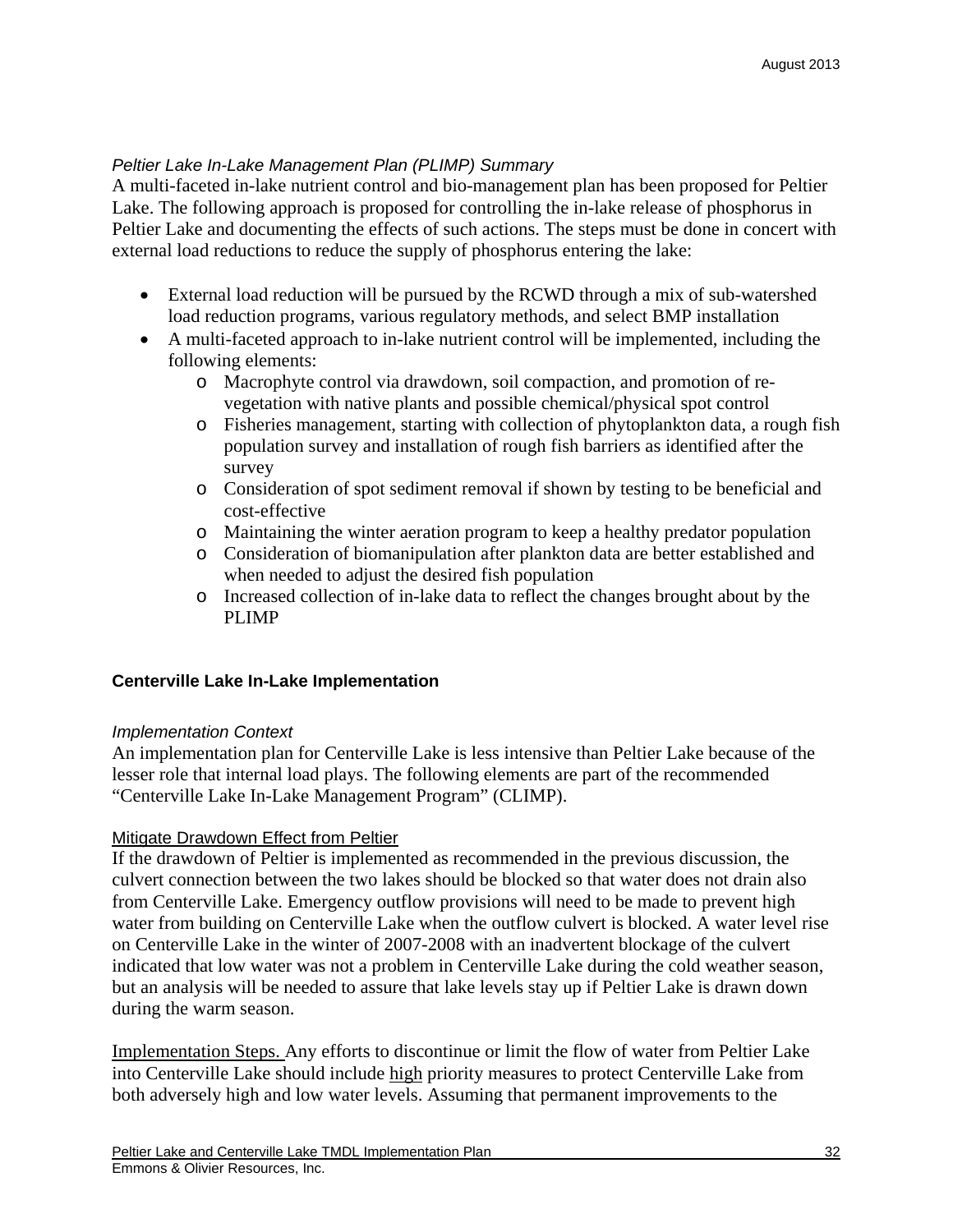interconnection are not made in the short-term, the cost of regulating flow between the lakes should be minimal. The RCWD should include periodic checks of the structure as part of its routine watershed visual monitoring.

#### Shoreline and Littoral Vegetation Management

A buffer of native shoreline vegetation should be established around the perimeter of the lake, possibly supplemented by cost-share and educational programs with shoreline property owners. Without a healthy littoral community of both emergent and submergent vegetation, zooplankton and other macroinvertebrates do not have sufficient habitat and refugia. Littoral vegetation management also can provide an energy break between waves on the water and an erosive shoreline.

Implementation Steps. The CLIMP should include a medium priority program that promotes establishment of both shoreline and littoral vegetation. This program could include a cost-share element and perhaps some regulatory approaches to allowable shoreline and littoral vegetation practices. Contrary to Peltier Lake, Centerville Lake will not have the benefit of littoral vegetation restoration via lake drawdown. The shoreline and littoral area of Centerville Lake should be added to the Peltier Lake shoreline survey and assessed for the need for stabilization. The added cost would be about \$5,000 because of the benefits of the Peltier Lake work funded under that effort.

Participants. Those expected to be primary participants in evaluating and developing the shoreline and littoral vegetation management plans for Centerville Lake include: DNR, RCWD; the MS4 cities of Centerville and Lino Lakes; Anoka County Parks; lakeshore owners; and St. Paul Regional Water Services.

#### Fisheries Management

The Minnesota DNR is satisfied with the current fish status in Centerville Lake and does not suggest any immediate changes. DNR believes that the aeration system has helped to establish a good predator fish population that has succeeded in keeping the rough fish population down. No further recommendations are made at this time other than continuation of the aeration system during the winter as determined by the dissolved oxygen content of the lake. Control of rough fish on Peltier Lake will also eliminate the possible contribution of these fish through the connection culvert.

Implementation Steps. The aeration system operated by the Anoka County Parks Department should continue as normal in coordination with DNR, which suggest a high priority be placed on this implementation action.

Participants. Those expected to be primary participants in evaluating and developing the fisheries management program for Centerville Lake include: DNR, RCWD; the MS4 cities of Centerville and Lino Lakes; Anoka County Parks; lakeshore owners; and St. Paul Regional Water Services

#### **Monitoring**

As noted earlier and consistent with Peltier Lake, no single management practice or approach will improve the water quality of Centerville Lake. A multi-faceted implementation through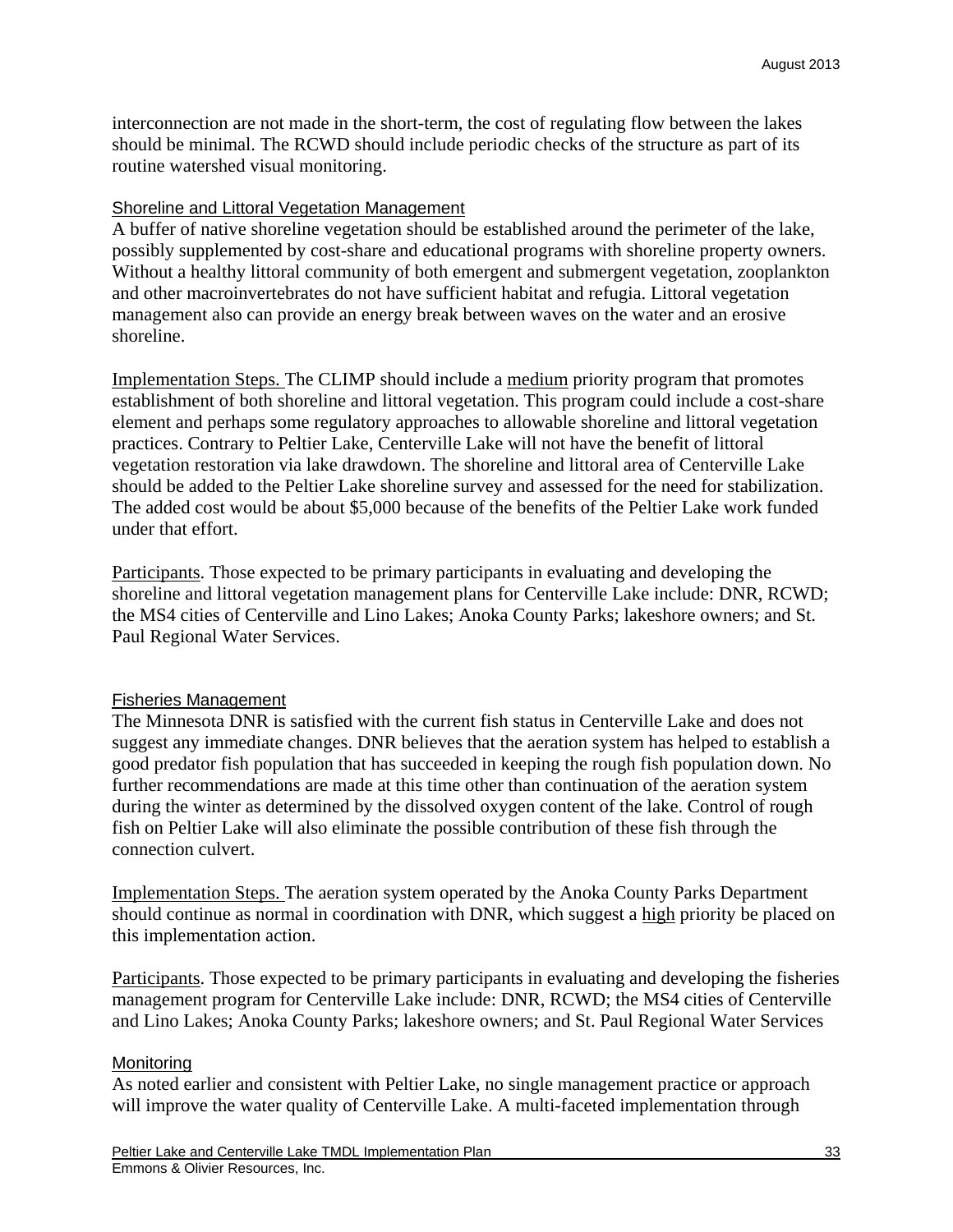CLIMP will be needed. Also as with the Peltier Lake situation, the complex approach will present difficulties when assessing the effectiveness of each of the single management strategies. Both DNR and RCWD recognize the importance of adaptive management practices, i.e. assessing the effectiveness of implementations and making the appropriate adjustments in strategy. Future assessments of the implementation strategy will need to exhibit care in their conclusions, but a well structured monitoring plan to track changes in the quality of the lake is essential.

Centerville Lake is not one of the selected DNR SLICE monitoring program lakes. However, data collection on Centerville Lake should be evaluated in light of the recommended CLIMP and assessed for changes in lake biological character and chemical and physical water quality.

Implementation Steps. Continued high priority routine surface water data collection on Centerville Lake should be supplemented by additional biological data and lake response data collection to document changes brought about through the CLIMP. The extent of supplemental data collection is the same as that proposed for Peltier Lake above. The added cost for the personnel and lab would be slightly less than the cost for Peltier Lake, but would be in the \$7,500 range.

Participants. Those expected to be primary participants in monitoring of Centerville Lake include: DNR and RCWD.

### *Centerville Lake In-Lake Management Plan (CLIMP) Summary*

The following approach is proposed for controlling the in-lake release of phosphorus in Centerville Lake:

- Develop a clear set of in-lake implementation objectives in coordination with the implementation strategy developed for Peltier Lake
- Establish a shoreline and littoral vegetation management program
- Continue the winter aeration program for fish management
- Determine level of collection of in-lake data to reflect the changes brought about by the CLIMP

## **VI. EXCHANGE BETWEEN PELTIER AND CENTERVILLE LAKES**

A hydraulic connection via a 48-inch culvert exists between Centerville Lake and Peltier Lake, with flow reversal common depending on relative lake levels. Under low flow conditions, the small watershed draining to Centerville Lake generally feeds Peltier Lake. Under high flow conditions, flow from the Peltier Lake watershed fills Peltier Lake rapidly, and the flow is generally reversed, with Peltier Lake feeding Centerville Lake. This flow reversal is apparent in XP-SWMM modeling results and leads to a substantial phosphorus load from Peltier Lake flowing into Centerville Lake, estimated to be approximately 46% of the total load to Centerville Lake (Table 5). This flow exchange between the two lakes could potentially be removed or adapted such that flow could not enter Centerville Lake from Peltier Lake, thus decreasing the total load to Centerville Lake. This approach is recommended for further engineering study to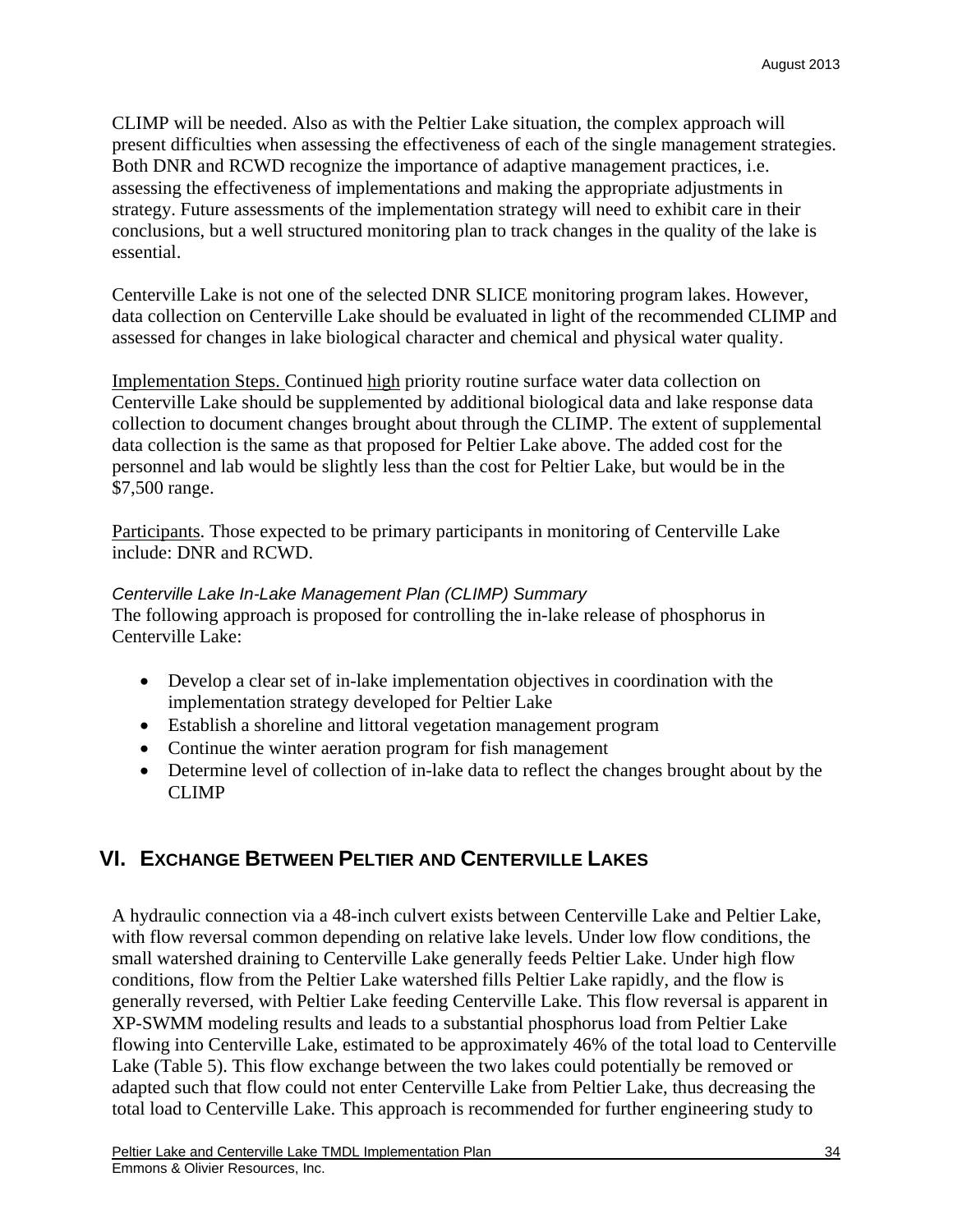determine if it is a reasonable and feasible solution to external load reduction into Centerville Lake.

The culvert connecting the lakes has a stop-log structure that is controlled by the SPRWS. The current practice of the SPRWS is to respond to local needs for the installation or removal of stoplogs. Generally, the stop-logs are not inserted so that free-flow between the lakes can occur. However, some or all of the stop-logs can be installed to inhibit flow between the two lakes. The stop-logs are made of aluminum and do not currently seat tightly within the slots, resulting in leakage. The degree of leakage has not been quantified, but could be substantial when a high enough elevation difference exists between the lakes.

The RCWD is studying options for dealing with the stop-log structure. Clearly, the elimination of Peltier Lake inflow to Centerville Lake is desirable from a water quality standpoint. If it is determined that eliminating it or even reducing it is warranted, the following options should be evaluated from an engineering and limnological perspective:

- Do nothing leave the structure in place as is and continue to install stop-logs as needed (this option would not require further study)
- Install the stop-logs in a semi-permanent manner by repairing the leakage, with an intent to stop most flow from Peltier Lake into Centerville Lake, but allowing higher flows from Centerville Lake to overflow the stop-logs back into Peltier Lake
- Replace the existing structure with a one-way flow gate/valve and some provision for emergency flow from Centerville Lake to Peltier Lake in the event of high water on Centerville Lake
- Block the connection (semi-permanently) and install an outlet structure on the southern side of Centerville Lake to route outflow water out of the lake and into Reshanau Lake. This block must be semi-permanent to protect the viability of routing water from Peltier Lake to Centerville Lake if needed during an SPRWS emergency

Implementation Steps: As part of the TMDL implementation plan, RCWD, in cooperation with SPRWS, should explore the means to prevent flow from Peltier Lake into Centerville Lake and develop procedures for operation of the connecting culvert. This high priority engineering evaluation would cost approximately \$10,000 and could lead to further capital expenses if replacement or improvements to the interflow structure are warranted.

Participants. Those expected to be primary participants in evaluating the connection between Peltier and Centerville Lakes include: RCWD, Anoka County Highway Department; the cities of Centerville and Lino Lakes; and the St. Paul Regional Water Services.

## **VII. COST SUMMARY**

The following summaries are based on these cost estimates: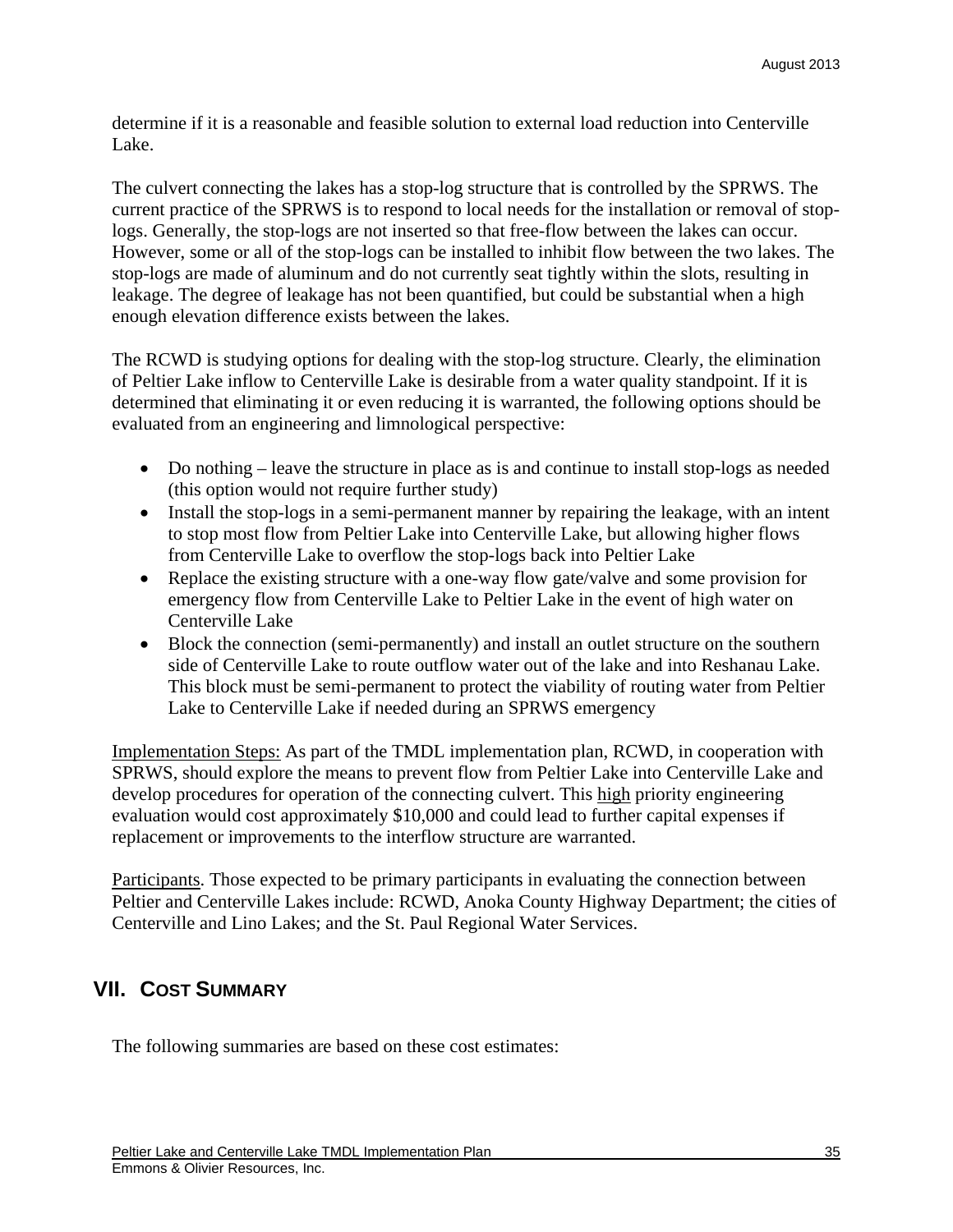- Engineering and environmental studies to further define implementation details \$115,000
- TMDL studies for three Impaired Waters \$217,748
- Increased RCWD activity
	- o Aggregator role \$100,000 per year for five years
	- o Monitoring  $$47,500$  per year
	- o Increased oversight and regulatory enforcement \$10,000 per year split with DNR
- Sub-watershed costs
	- o MPCA-based "estimated restoration costs for implementation projects" for JD4, Hardwood Creek, Clearwater Creek, Upper Rice Creek and direct drainage to Peltier and Centerville Lakes - \$20,383,400
	- o Ditch repairs recommended in JD4 RMP plan \$8,140,000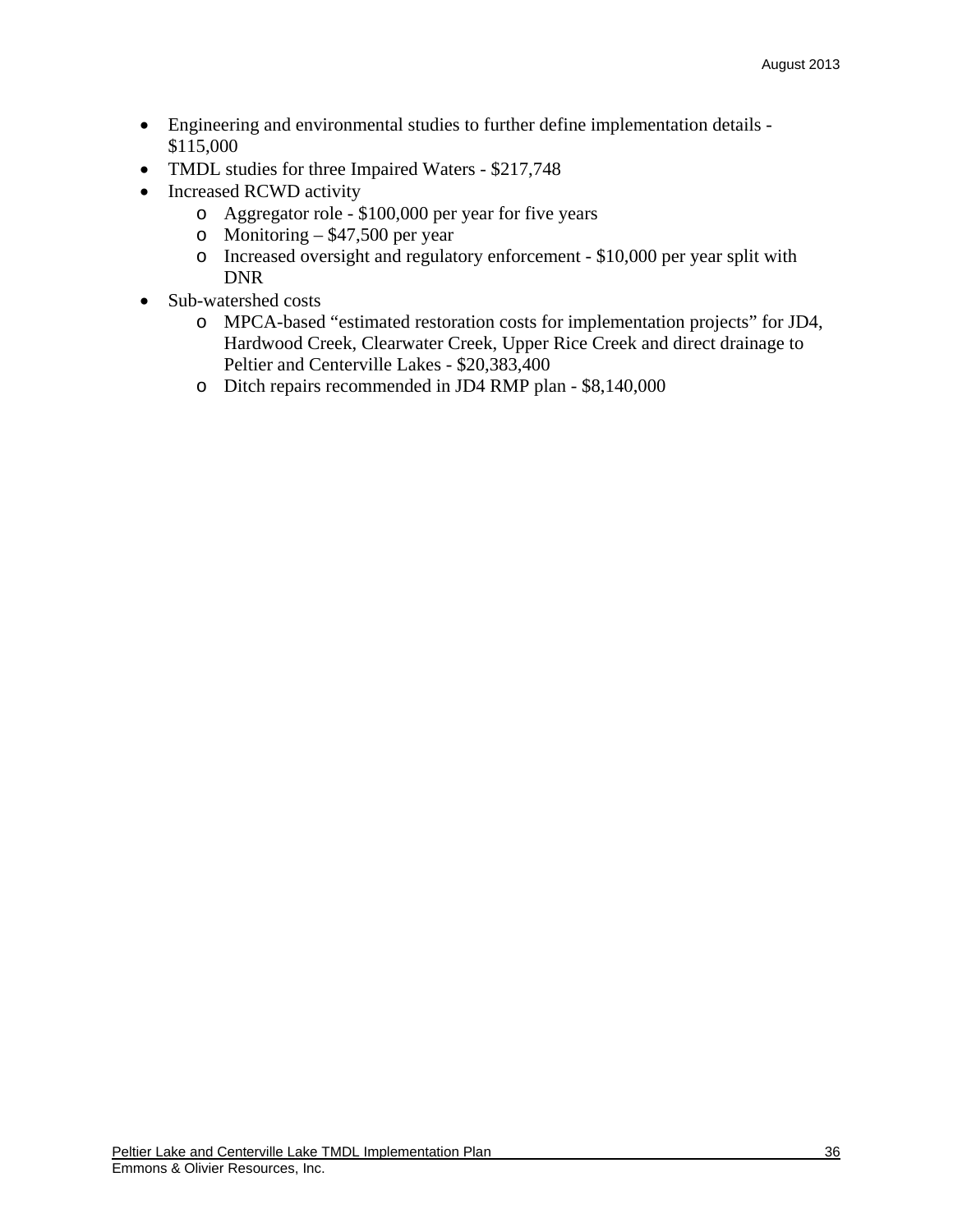Table 10 summarizes the estimated costs, where available, of implementing the Peltier and Centerville Lakes TMDL program.

The following summaries are based on these cost estimates:

- Engineering and environmental studies to further define implementation details \$115,000
- TMDL studies for three Impaired Waters \$217,748
- Increased RCWD activity
	- o Aggregator role \$100,000 per year for five years
	- o Monitoring  $-$  \$47,500 per year
	- o Increased oversight and regulatory enforcement \$10,000 per year split with DNR
- Sub-watershed costs
	- o MPCA-based "estimated restoration costs for implementation projects" for JD4, Hardwood Creek, Clearwater Creek, Upper Rice Creek and direct drainage to Peltier and Centerville Lakes - \$20,383,400
	- o Ditch repairs recommended in JD4 RMP plan \$8,140,000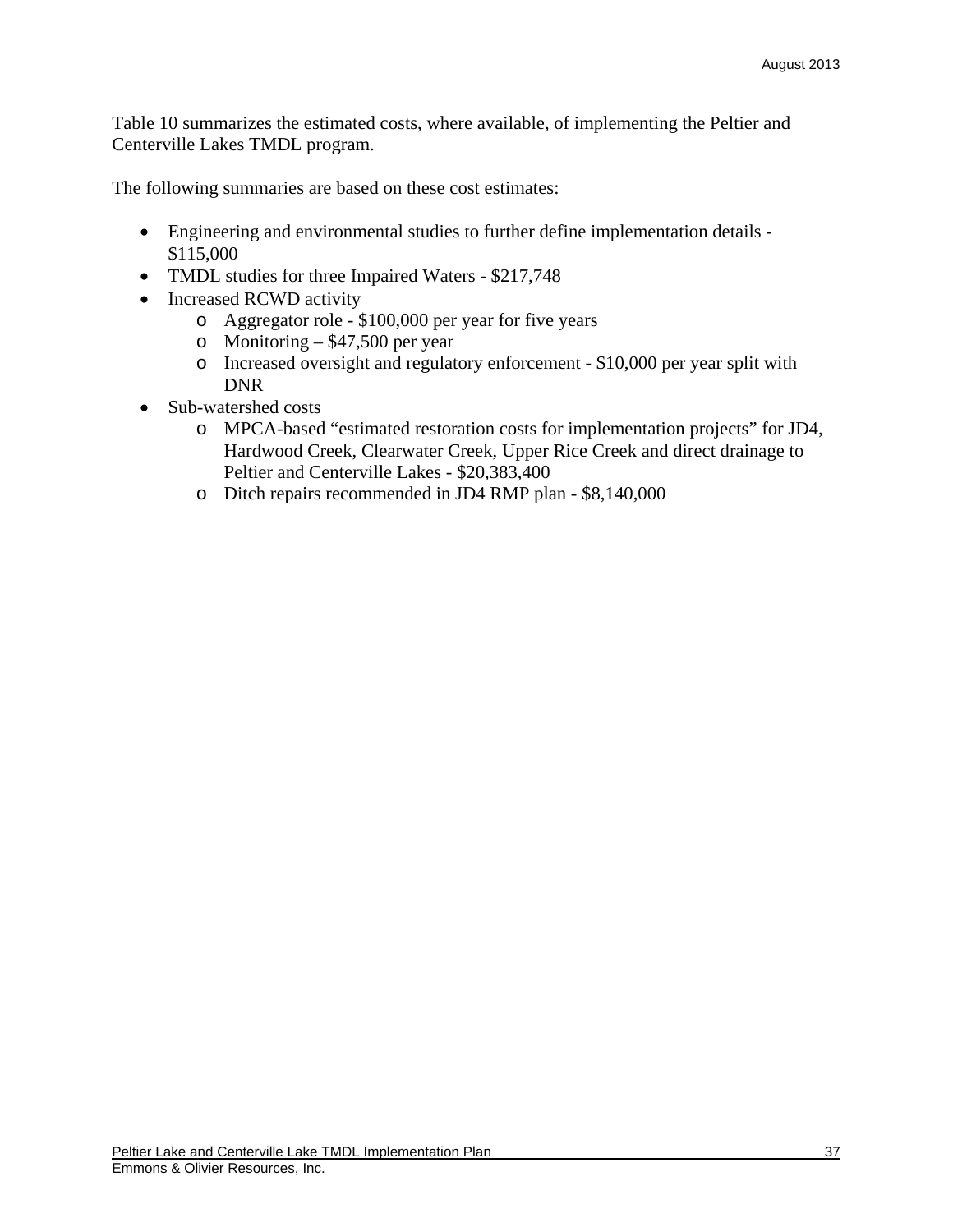## **Table 10. Cost Summary**

| <b>Program Element</b>                                                                                                                           | Cost                                      | <b>Comments</b>                                                                                                             |  |  |
|--------------------------------------------------------------------------------------------------------------------------------------------------|-------------------------------------------|-----------------------------------------------------------------------------------------------------------------------------|--|--|
| RCWD aggregator role in<br>implementing TMDL program                                                                                             | Up to \$50,000 per year for five<br>years | Includes organization and leadership<br>of the Implementation Work Group                                                    |  |  |
| Howard Lake TMDL Study                                                                                                                           | \$57,867                                  | Proposed to MPCA for \$23,147 with<br>additional \$34,720 from RCWD                                                         |  |  |
| <b>Bald Eagle Lake TMDL Study</b>                                                                                                                | \$56,227                                  | Proposed to MPCA for \$30,925 with<br>additional \$25,302 from RCWD                                                         |  |  |
| <b>Clearwater Creek TMDL Study</b>                                                                                                               | \$103,654                                 | Proposed to MPCA for \$57,010 with<br>additional \$46,644 from RCWD                                                         |  |  |
| Additional monitoring of<br>Hardwood Creek                                                                                                       | \$5,000 per year                          | Add to RCWD monitoring program                                                                                              |  |  |
| Additional monitoring of JD4                                                                                                                     | \$5,000 per year                          | Add to RCWD monitoring program                                                                                              |  |  |
| Monitoring Lino Lakes RMP<br>results                                                                                                             | \$10,000 per year                         | Add to RCWD monitoring program                                                                                              |  |  |
| <b>Upper Rice Creek monitoring</b>                                                                                                               | \$10,000 per year                         | Add to RCWD monitoring program                                                                                              |  |  |
| MPCA estimate (March 2006)<br>of restoration costs for<br><b>Hardwood Creek</b>                                                                  | \$4,850,000                               | March 17, 2006 MPCA document<br>entitled "Estimated Restoration Costs<br>for Implementation projects - 2006 to<br>2008"*    |  |  |
| JD4 RMP Area<br>MPCA estimate (March<br>$\bullet$<br>2006) of restoration costs<br>for JD4 RMP Area within<br>upper Rice Creek sub-<br>watershed | \$1,371,600<br>$\bullet$                  | Based on MPCA estimate of<br>$\bullet$<br>\$300 per acre of sub-watershed*                                                  |  |  |
| Ditch repair recommended<br>$\bullet$<br>in JD-4 RMP                                                                                             | \$8,140,000<br>$\bullet$                  | JD-4 RMP adopted by RCWD in<br>2008                                                                                         |  |  |
| MPCA-based (2006) estimate<br>of restoration costs for Upper<br>Rice Creek sub-watershed<br>(not including Hardwood<br>Creek or JD-4 RMP area)   | \$4,629,900                               | Based on MPCA estimate of \$300<br>per acre of sub-watershed*                                                               |  |  |
| MPCA-based (2006) estimate<br>of restoration costs for<br>Clearwater Creek sub-<br>watershed                                                     | \$8,463,300                               | Based on MPCA estimate of \$300<br>per acre of sub-watershed*                                                               |  |  |
| MPCA-based (2006) estimate<br>of restoration costs for direct<br>drainage to Peltier Lake                                                        | \$748,800                                 | Based on MPCA estimate of \$300<br>per acre of sub-watershed*                                                               |  |  |
| MPCA-based (2006) estimate<br>of restoration costs for direct<br>drainage to Centerville Lake                                                    | \$139,800                                 | Based on MPCA estimate of \$300<br>per acre of sub-watershed*                                                               |  |  |
| Engineering/environmental<br>study of Peltier lake drawdown                                                                                      | \$50,000                                  | Study to assess engineering<br>approach and environmental impact                                                            |  |  |
| Peltier shoreline survey and<br>template preparation (note no<br>implementation cost until<br>defined by survey)                                 | \$15,000                                  | Study to determine extent of<br>improvements needed and<br>preparation of repair templates                                  |  |  |
| Fisheries management study<br>of Peltier (note study only with<br>no implementation until<br>recommendations developed)                          | \$35,000                                  | Study preliminary to fish<br>management to define extent of<br>rough fish population and<br>management options once that is |  |  |